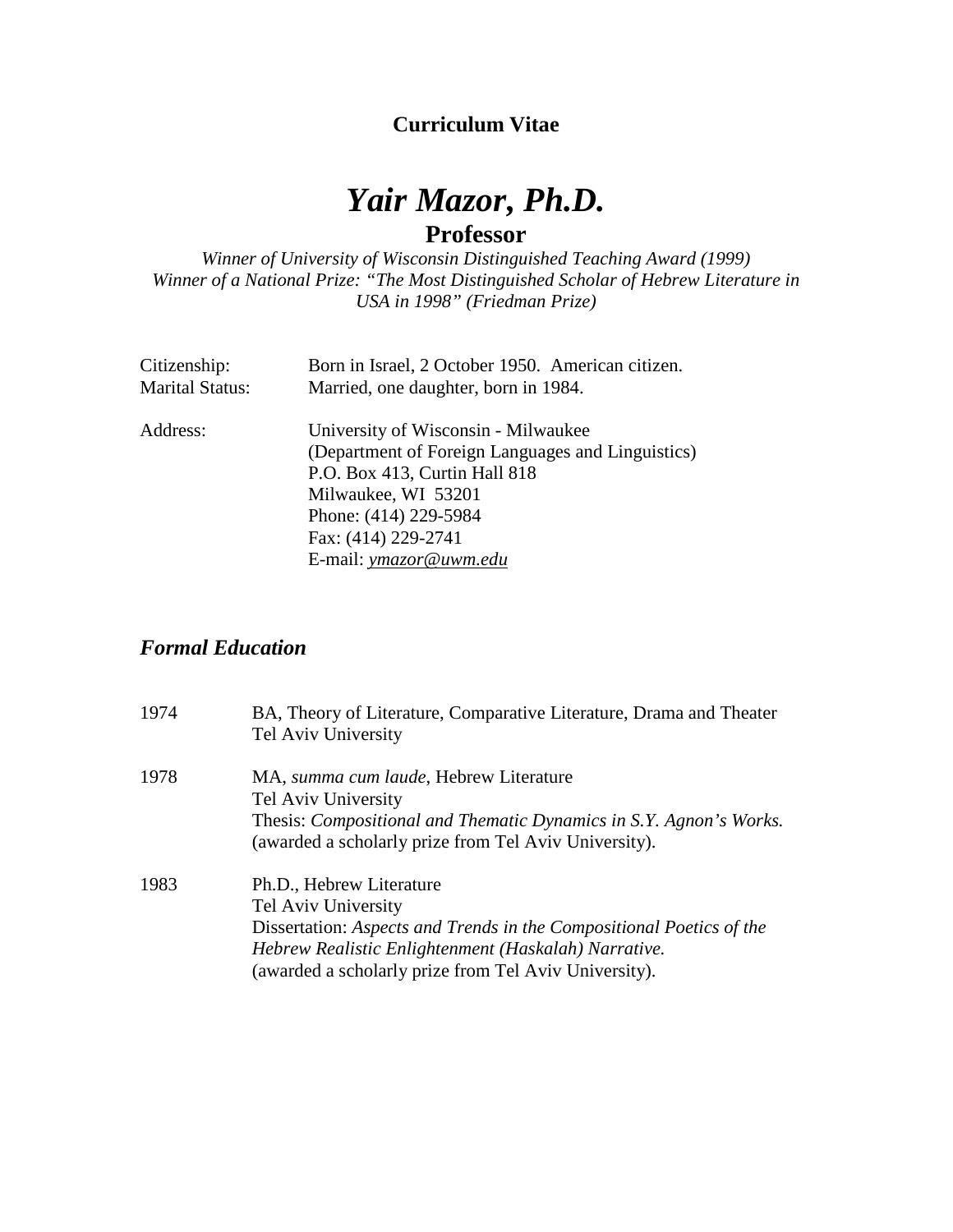# *Positions Held*

| 1976-78 | Teaching, Modern Hebrew Literature and Poetics, Teaching<br>Training College, "Seminar hakibbutzim," Tel Aviv.                                                   |
|---------|------------------------------------------------------------------------------------------------------------------------------------------------------------------|
| 1977-78 | Teaching, Theory of Literature and Modern Hebrew Literature,<br>Training of Senior Teachers' Academy, Jerusalem.                                                 |
|         | Teaching Assistant, French and English Literature Department,<br>Ben Gurion University, Beer Sheva.                                                              |
| 1979-80 | Lecturer, Hebrew Literature Department, Ben Gurion University.                                                                                                   |
| 1977-81 | Lecturer, Hebrew Literature Department, Tel Aviv University.                                                                                                     |
| 1981-84 | Visiting Fellow, Department of Scandinavian Studies,<br>University of Wisconsin - Madison.                                                                       |
| 1982-84 | Visiting Assistant Professor, Department of Hebrew and Semitic<br>Studies, University of Wisconsin - Madison.                                                    |
| 1984-86 | Assistant Professor, Department of Hebrew and Semitic Studies,<br>University of Wisconsin - Madison.                                                             |
| 1986-87 | Visiting Faculty, Departments of Hebrew Literature and Theater,<br>Tel Aviv University.                                                                          |
| 1987-88 | Assistant Professor, Department of Hebrew and Semitic Studies,<br>University of Wisconsin - Madison.                                                             |
| 1988-89 | Faculty, Department of Hebrew Literature, Tel Aviv University.                                                                                                   |
| 1989-90 | Visiting Assistant Professor, Department of Hebrew and Semitic<br>Studies, University of Wisconsin - Madison.                                                    |
| 1990-93 | Assistant Professor, Department of Oriental and African<br>Languages and Literatures, University of Texas at Austin.                                             |
| 1994-95 | Tenured Associate Professor, Department of Middle Eastern<br>Languages and Cultures, University of Texas at Austin.                                              |
| 1994-95 | On leave from University of Texas at Austin; Visiting Associate<br>Professor, Department of Classics and Hebrew Studies,<br>University of Wisconsin - Milwaukee. |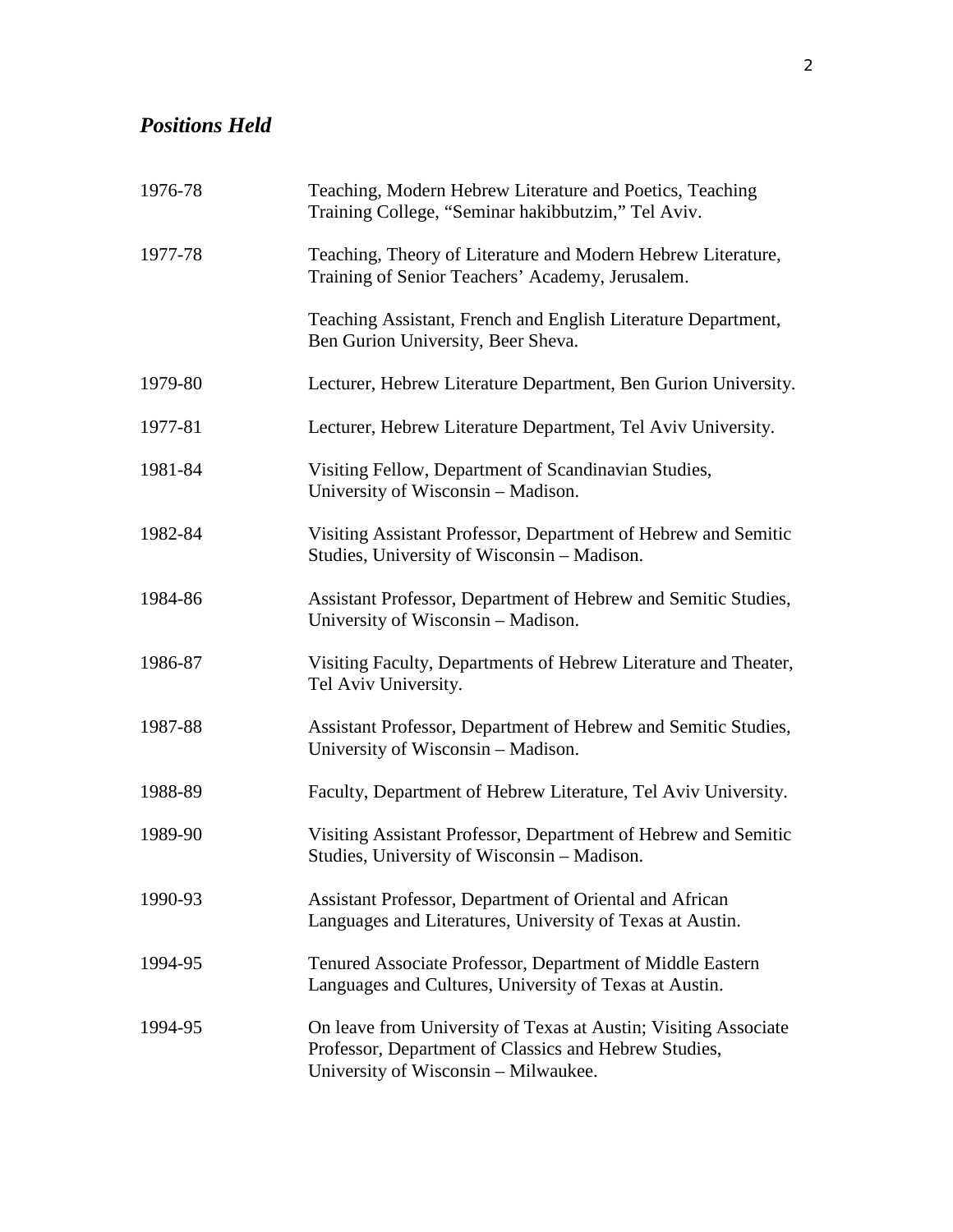## *Special Honors, Awards and Research Grants*

| 1974-75 | Scholarship for MA studies; Scandinavian and Comparative<br>Literature at Aarhus University, Denmark (\$10,000).                                                                                                                                                                                                                                          |
|---------|-----------------------------------------------------------------------------------------------------------------------------------------------------------------------------------------------------------------------------------------------------------------------------------------------------------------------------------------------------------|
| 1978    | Scholarly prize ("Shpan" prize) for MA thesis, by the School of<br>Jewish Studies, Tel Aviv University. (Later published in book<br>form as The Dynamics of Motifs in S.Y. Agnon's Fiction. Dekel<br>Academic Press, Tel Aviv, 1979) (\$1,000).                                                                                                           |
| 1979    | Distinguished scholarship prize, Tel Aviv University (\$1,000).                                                                                                                                                                                                                                                                                           |
| 1979b   | Research grant for Ph.D. research to be held in Sorbonne<br>University, Paris, by the French Ministry of Culture (\$3,000).                                                                                                                                                                                                                               |
| 1981    | Grant for Ph.D. dissertation, Memorial Foundation for Jewish<br>Culture (U.S.) (\$1,500).                                                                                                                                                                                                                                                                 |
| 1982-83 | The Swedish Institute Grant for Post-doctoral research,<br>Stockholm University, Sweden (\$10,000).                                                                                                                                                                                                                                                       |
| 1983    | Scholarly Prize ("Dov Sadan" prize) for Ph.D. dissertation,<br>School of Jewish Studies, Tel Aviv University (\$1,000).                                                                                                                                                                                                                                   |
| 1984    | Summer Research Grant, University of Wisconsin – Madison<br>$(\$4,000).$                                                                                                                                                                                                                                                                                  |
| 1985    | The Swedish Consulate General grant for research on<br>Scandinavian literature's influence on Hebrew literature. This<br>grant supported the research later published in book form in<br>English: The Triple Cord: Agnon, Hamsun, Strindberg: Where<br>Hebrew and Scandinavian Literatures Meet. Papyrus Press of<br>Tel Aviv University, 1987 (\$3,000). |
| 1985b   | Summer Research Grant, University of Wisconsin - Madison<br>$(\$4,000).$                                                                                                                                                                                                                                                                                  |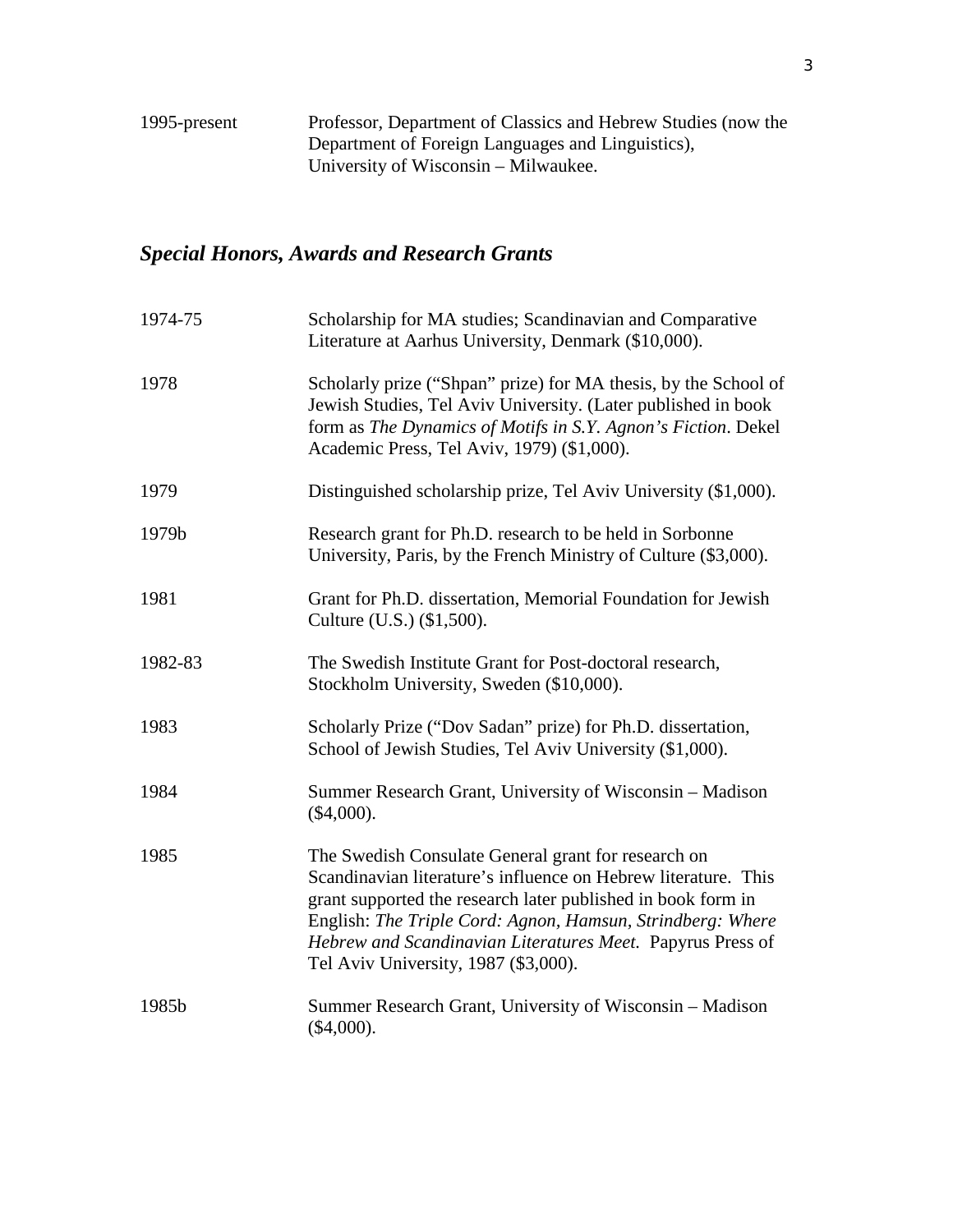| 1985c | Research Grant, Wisconsin Society for Jewish Learning (WSJL),<br>for writing and publishing the book A Well-Wrought<br>Enlightenment (\$1,000).                                                                               |
|-------|-------------------------------------------------------------------------------------------------------------------------------------------------------------------------------------------------------------------------------|
| 1986  | Summer Research Grant, University of Wisconsin – Madison, for<br>writing and publishing the book Fogel, David. Not By Poem Only;<br>David Fogel's Art of Narrative (\$4,000).                                                 |
| 1986b | Research Grant, WSJL for A Sense of Structure: Hebrew and<br>Biblical Literature's writing and publishing in book form (\$1,000).                                                                                             |
| 1986c | Grant by WSJL to support writing and publishing the book The<br>Other Tchernichovsky: His Narrative's Landscape; Saul<br>Tchernichovsky's Art of Narrative (\$1,000).                                                         |
| 1987  | Wolff Grant, Tel Aviv University (\$20,000).                                                                                                                                                                                  |
| 1991  | Grant by the Center for Middle Eastern Studies, University of<br>Texas at Austin, to support publishing the book The Other<br>Tchernichovsky: His Narrative's Landscape; Saul<br>Tchernichovsky's Art of Narrative (\$1,500). |
| 1991b | Grant from University of Texas at Austin Graduate School to<br>present an invited paper at a conference held at Oxford University,<br>England (\$1,500).                                                                      |
| 1992  | Grant by the Center for Middle Eastern Studies at University of<br>Texas at Austin for developing a new course dedicated to<br>contemporary Hebrew literature (\$1,500).                                                      |
| 1993  | Grant from University of Texas at Austin College of Liberal Arts<br>and Center for Middle Eastern Studies to present an invited paper<br>for a conference to be held at Tel Aviv University (\$1,000).                        |
| 1993b | University of Texas at Austin URI Summer Research Grant for<br>working on forthcoming book Pain, Pining, and Pine Trees:<br>Contemporary Hebrew Poetry (\$1,000).                                                             |
| 1994  | University of Wisconsin – Milwaukee Grant to work on a new<br>book on Contemporary Hebrew Poetry (\$1,000).                                                                                                                   |
| 1994b | U.S. Department of Education grant for working on a project on<br>Biblical literature at Oxford University (England) (\$1,000).                                                                                               |
| 1994c | Wisconsin Society for Jewish Learning (WSJL) (Milwaukee)<br>Grant of \$10,000 which was directly endowed to UWM.                                                                                                              |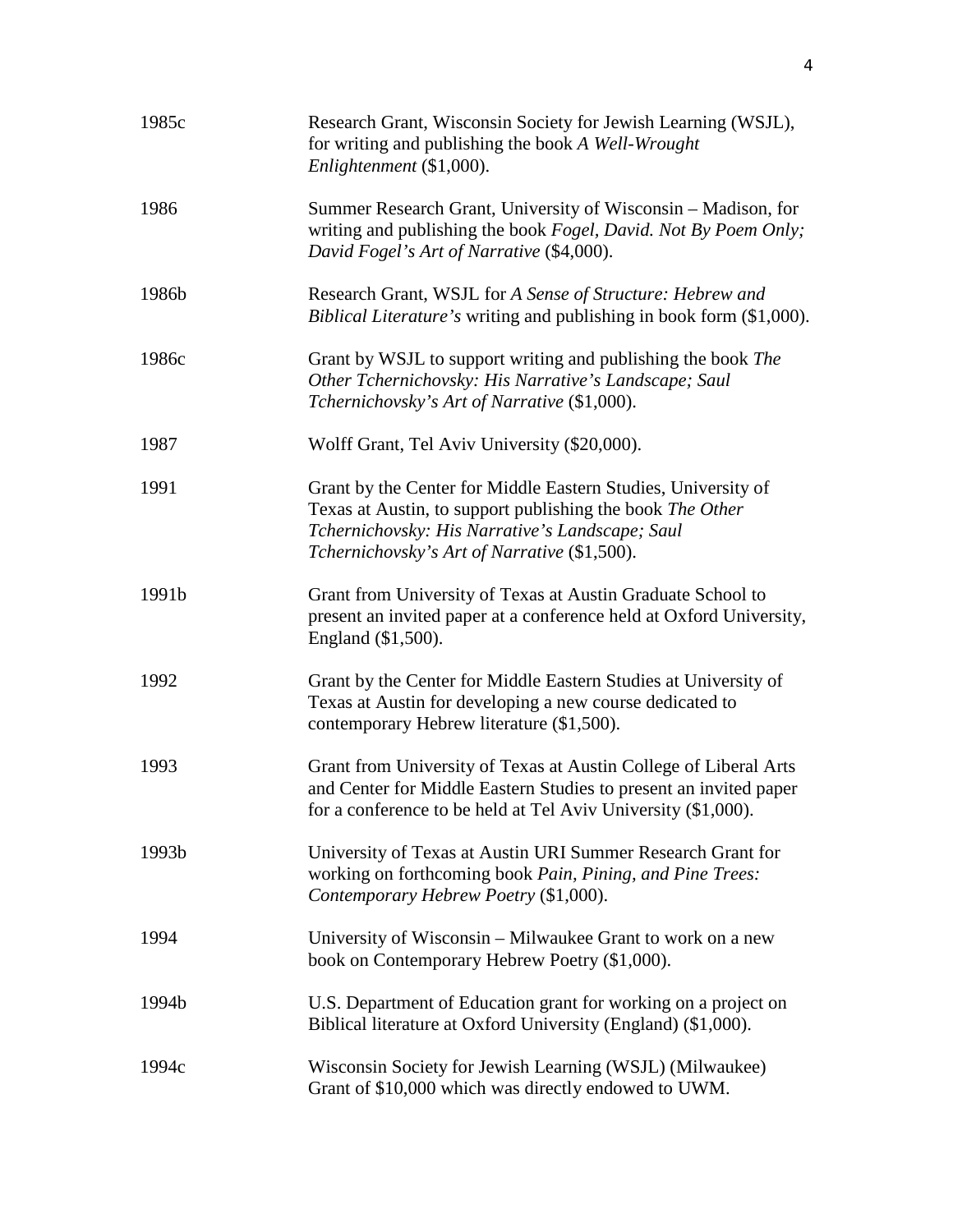| 1995  | University of Wisconsin – Milwaukee grant to present an invited<br>paper at Tel Aviv University (\$1,000).                                                                                                                                                                                     |
|-------|------------------------------------------------------------------------------------------------------------------------------------------------------------------------------------------------------------------------------------------------------------------------------------------------|
| 1995b | Wisconsin Society for Jewish Learning (WSJL) (Milwaukee)<br>Grant of \$15,000 which was directly endowed to UWM.                                                                                                                                                                               |
| 1996  | University of Wisconsin - Milwaukee grant to conduct research at<br>Tel Aviv University (through University of Wisconsin -<br>Milwaukee Center for International Studies) (\$1,000).                                                                                                           |
| 1997  | Prominent Participation in getting a grant of \$90,000 from the<br>Bader Foundation – Milwaukee towards establishing a Center in<br>Jewish Studies at University of Wisconsin - Milwaukee.                                                                                                     |
| 1997b | Prominent Participation in getting a four year grant of \$100,000<br>from the Wisconsin Society for Jewish Learning (WSJL)<br>(Milwaukee) towards establishing a Center in Jewish Studies at<br>University of Wisconsin - Milwaukee, supporting new courses<br>development and research funds. |
| 1997c | Baron Prize for Exceptional Excellence in Teaching and Research<br>in the field of Jewish Studies by Wisconsin Society of Jewish<br>Learning (WSJL) (Milwaukee) (\$1,000).                                                                                                                     |
| 1998  | University of Wisconsin – Milwaukee grant for working on a new<br>book dedicated to Israeli/Hebrew poetry in the Sixties (\$1,000).                                                                                                                                                            |
| 1998b | University of Wisconsin – Milwaukee grant to develop a new<br>course on Contemporary Israeli Film (\$350).                                                                                                                                                                                     |
| 1998c | National Prize: "The Most Distinguished Scholar of Hebrew<br>Literature in USA" (Friedman Prize).                                                                                                                                                                                              |
| 1999  | UWM Distinguished Undergraduate Teaching Award (\$1,500).                                                                                                                                                                                                                                      |
| 2001  | Personally raised fiscal support for UWM Center for Jewish<br>Studies from Milwaukee Jewish Committee (\$2,400).                                                                                                                                                                               |
| 2001b | Personally raised \$10,000 endowment contributed by Ms. Myra<br>Texman to establish a series of lectures at UWM Center for Jewish<br>Studies.                                                                                                                                                  |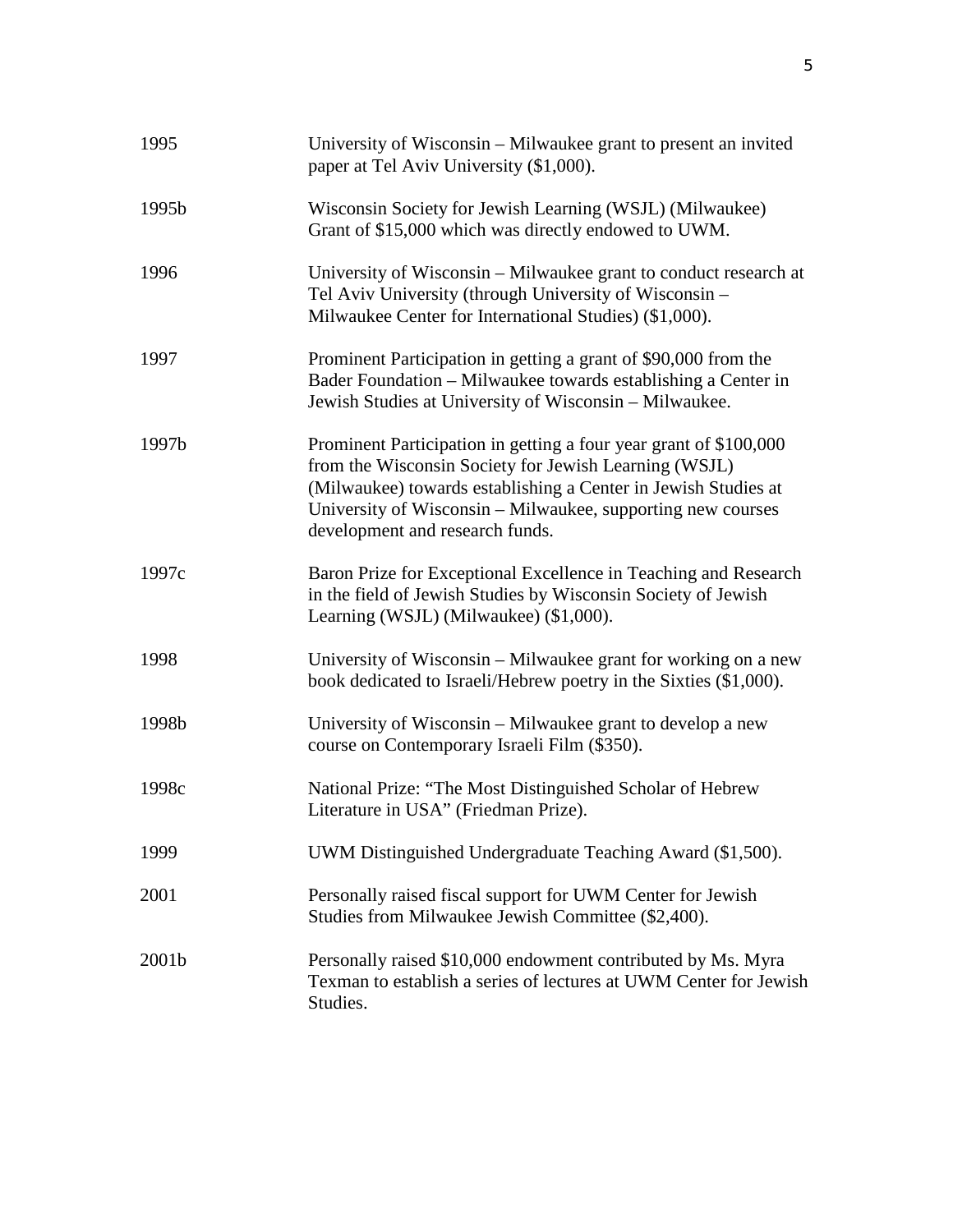## *Publications*

#### **Books**

| 1. | 1979  | The Dynamics of Motifs in S.Y. Agnon's Fiction. Dekel Academic<br>Press, Tel Aviv. Awarded the "Shpan Prize" by Tel Aviv<br>University.                                                                                                                                                                                                                                                                                                                                                                                                                                                                                                                              |
|----|-------|----------------------------------------------------------------------------------------------------------------------------------------------------------------------------------------------------------------------------------------------------------------------------------------------------------------------------------------------------------------------------------------------------------------------------------------------------------------------------------------------------------------------------------------------------------------------------------------------------------------------------------------------------------------------|
| 2. | 1986  | A Well-Wrought Enlightenment: The Compositional Poetics of the<br>Hebrew Enlightenment Narrative. Papyrus Press of Tel Aviv<br>University, Tel Aviv. Awarded the "Dov Sadan" Prize by Tel Aviv<br>University.                                                                                                                                                                                                                                                                                                                                                                                                                                                        |
| 3. | 1987  | A Sense of Structure: Hebrew and Biblical Literature. University<br>Publishing Projects, Tel Aviv.                                                                                                                                                                                                                                                                                                                                                                                                                                                                                                                                                                   |
| 4. | 1987b | The Triple Cord: Agnon, Hamsun, Strindberg: Where Scandinavia<br>and Hebrew Literatures Meet. Papyrus Press of Tel Aviv<br>University, Tel Aviv.                                                                                                                                                                                                                                                                                                                                                                                                                                                                                                                     |
| 5. | 1987c | Fogel, David. Not By Poem Only: The Narrative Art of David<br><i>Fogel</i> . University Publishing Projects, Tel Aviv.                                                                                                                                                                                                                                                                                                                                                                                                                                                                                                                                               |
| 6. | 1992  | The Other Tchernichovsky: His Narrative's Landscape; Saul<br>Tchernichovsky's Art of Narrative. Papyrus Press of Tel Aviv<br>University, Tel Aviv.                                                                                                                                                                                                                                                                                                                                                                                                                                                                                                                   |
| 7. | 1996  | From Wooded Meadows to Downtown Tel-Aviv: Contemporary<br>Hebrew Poetry. Papyrus Press of Tel Aviv University, Tel Aviv.                                                                                                                                                                                                                                                                                                                                                                                                                                                                                                                                             |
| 8. | 1996b | From Medieval Spain to the Land of Cinderella: Studies in Hebrew<br>Poetry and Children's Poetry. Tag Publishing House, Tel Aviv,<br>1996.                                                                                                                                                                                                                                                                                                                                                                                                                                                                                                                           |
| 9. | 1998  | Touch Me Tender, Nocturnal Lament: Amos Oz's Art of Narrative<br>(including a chapter by Amos Oz who was recently nominated for<br>the Nobel Prize in Literature and was the recipient of Knighthood<br>title from the President of France for his internationally renowned<br>novels). Keter Publishing House, Jerusalem (This is the very first<br>time that Amos Oz has cooperated in a jointly published book with<br>his critic. Recently, Amos Oz's novel My Michael was included in<br>a list of the 100 most splendid literary masterpieces in the $20th$<br>Century, next to Kafka, Camus, Faulkner, James Joyce, Virginia<br>Woolf, Hemingway and others). |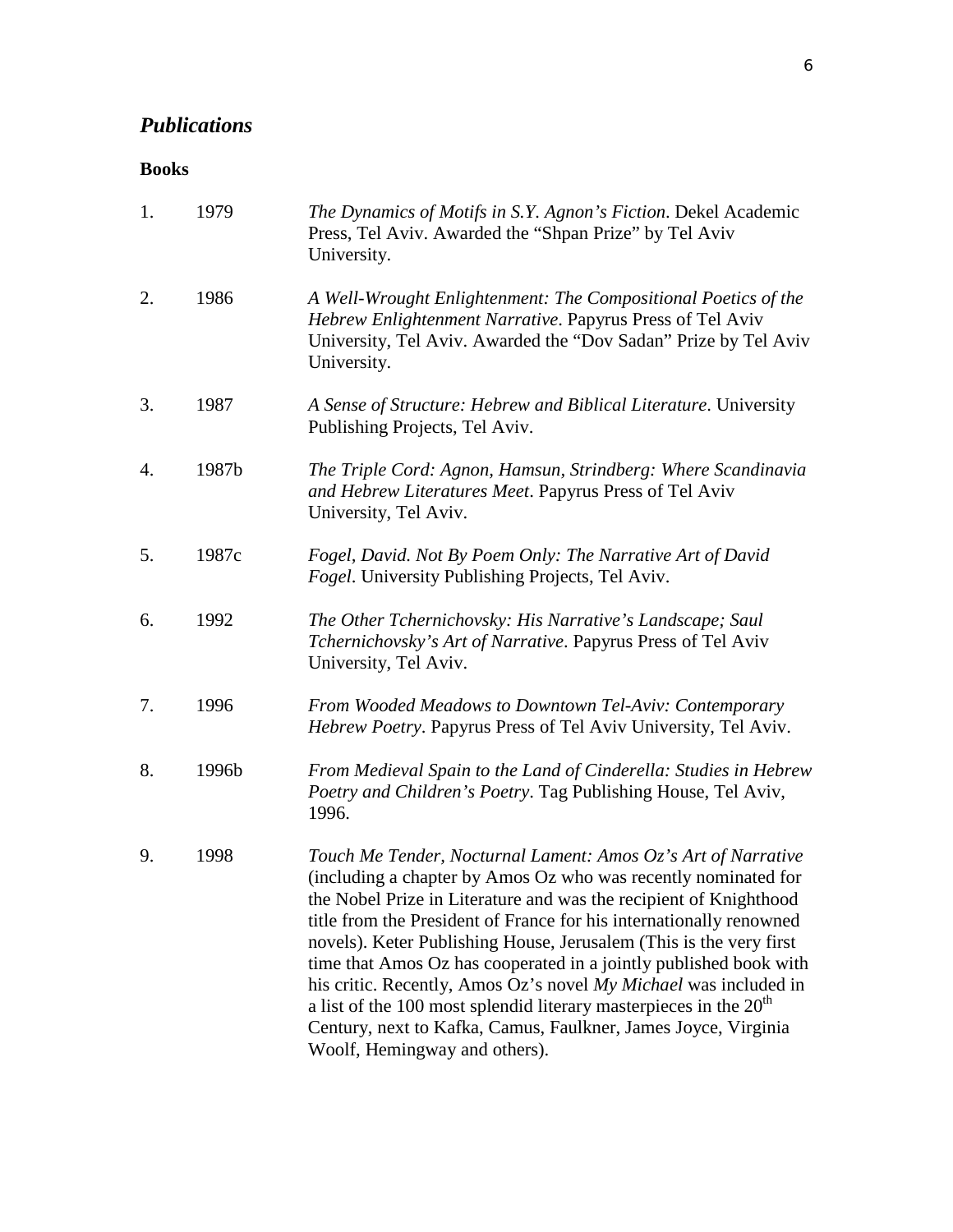| 10.             | 2000  | Pain, Pining and Pine trees: Contemporary Hebrew Poetry (in<br>format of art book with works of art by Nachum Guttman, one of<br>Israel's most nationally celebrated painters). Papyrus Press of Tel<br>Aviv University, Tel Aviv. |
|-----------------|-------|------------------------------------------------------------------------------------------------------------------------------------------------------------------------------------------------------------------------------------|
| 11.             | 2002  | Somber Lust; Amos $Oz$ 's Art of Writing (with the participation of<br>Amos Oz). A revised version of no. 10. State University of New<br>York Press, Albany.                                                                       |
| 12.             | 2003  | Asher Reich: Portrait of a Hebrew Poet (in art book format).<br>University of Wisconsin Press.                                                                                                                                     |
| 13.             | 2005  | Love in the Back Seat: Hebrew Poetry in the Sixties (in art book<br>format with paintings and drawings by Michael Kovner). Zmora-<br>Bitan, Tel Aviv.                                                                              |
| 14.             | 2007  | Hounding the Hound of the Baskervilles: A Poetic Portrait of the<br>Detective Novel. Goblin Fern Press, Madison.                                                                                                                   |
| 15.             | 2008  | <i>Poetic Acrobat: The Poetry of Ronny Someck. Zmora-Bitan,</i><br>Tel Aviv.                                                                                                                                                       |
| 16.             | 2008b | Like a Whistle in the Dark: Amos $Oz$ 's 'The Same Sea'. Keter,<br>Jerusalem.                                                                                                                                                      |
| 17.             | 2008c | A revised version of <i>Poetic Acrobat: The Poetry of Ronny</i><br>Someck. Goblin Fern Press, Madison.                                                                                                                             |
| 18.             | 2009  | Who Wrought the Bible? Decrypting the Bible's Aesthetic Secrets<br>(in art book format). University of Wisconsin Press, Madison                                                                                                    |
| 19.             | 2009b | Israeli Poetry of the Holocaust. Fairleigh Dickinson University<br>Press, New York.                                                                                                                                                |
| <b>Articles</b> |       |                                                                                                                                                                                                                                    |
| 1.              | 1978  | "A Study of the Selective Use of Allusions in Poetry; A<br>Comparative Study of Two Poems by Daliah Rabikowitz and<br>Yehuda Amichai". Rosh (Quarterly for Poetics and Modern<br>Poetry), vol. 2, pp. 23-27.                       |

2. 1979 "A Study of One of the Diachronic Phenoma of the Literary Text: The Exposing Dynamics in Poetry – A Comparative Study of Two Poems by David Fogel". *Rosh*, vol. 4, pp. 11-17.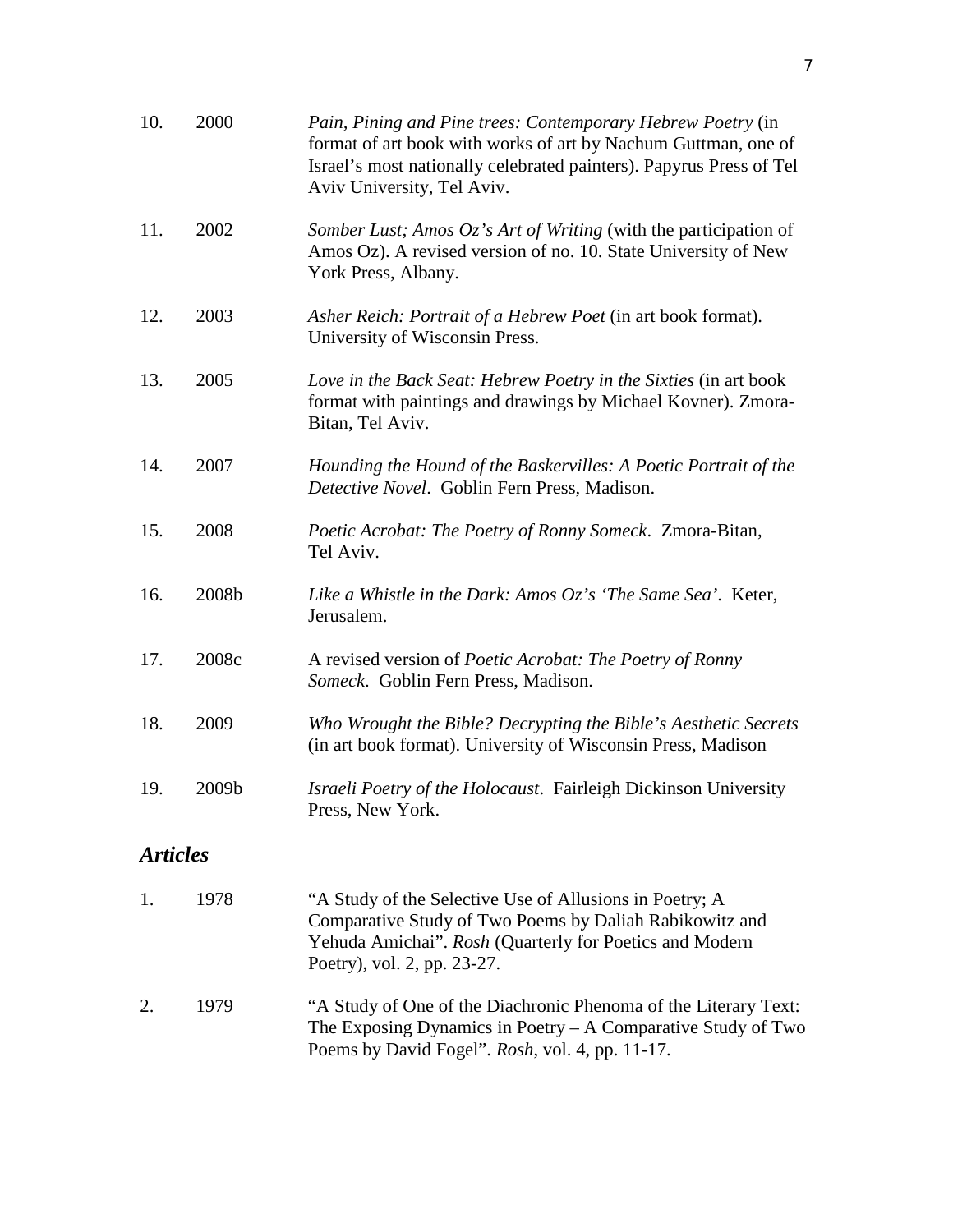| 3.  | 1980  | "The Separation Motif in the Poetry of Yehuda Amichai and Its<br>Structural Principles". Moznayim (Literary Monthly, published by<br>the Hebrew Writers' Association in Israel), vol. 51, no. 4, pp. 245-<br>250.     |
|-----|-------|-----------------------------------------------------------------------------------------------------------------------------------------------------------------------------------------------------------------------|
| 4.  | 1982  | "The Thin Crust Over the Large Earth: A Study in the Time's<br>Motif in Dan Pagis' Poetry". Hadoar, vol. LXI, no. 20, pp. 313-<br>315.                                                                                |
| 5.  | 1982b | "There, On the Other Bank: A Study in Amaliah Cahana-Carmon's<br>Story: 'On the Street'". Hadoar, vol. LXI, no. 28, pp. 448-449; no.<br>29, pp. 461-462.                                                              |
| 6.  | 1982c | "The Dynamics of Motifs in Agnon's Works: Structure and<br>Meaning". Criticism and Interpretation (Bar Ilan University<br>Press), vol. 17, pp. 159-167.                                                               |
| 7.  | 1982d | "The Analogy and Its Functions in One Story by A.B. Yehosh'ua".<br>Hebrew Studies, vol. XXIII (1982), pp. 229-238.                                                                                                    |
| 8.  | 1982e | "Hamsun and Agnon: In the Dominion of Similarity, In the<br>Domain of Influence". Moznayim, vol. 55, nos. 4-5, pp. 22-27.                                                                                             |
| 9.  | 1982f | "The Absent Contradiction - A Study in the Poetry of Yair<br>Horwitz". <i>Hadoar</i> , vol. 62, no. 7, pp. 107-109.                                                                                                   |
| 10. | 1982g | "A Study in Amos Oz's Under This Blazing Sun". Hadoar, vol.<br>LXI, no. 34, pp. 554-555.                                                                                                                              |
| 11. | 1982h | "The Correct Poem: A Study in Nathan Zach's Poetry". Hadoar,<br>vol. LXI, no. 26, pp. 417-418; no. 27, pp. 430-431.                                                                                                   |
| 12. | 1983  | "A Study of the Circularity Phenomenon in Prose-Fiction and Its<br>Application to Selected Works by Agnon, Gnessin, and Brenner".<br><i>Katiff</i> (Anthology of Literature and Art), vol. 14-15, pp. 207-214.        |
| 13. | 1983b | "Smolenskin and Dickens: A Comparative Study in The Wanderer<br>and Oliver Twist". Alei-Siah (journal of literary criticism<br>sponsored by Buber Institute, Hebrew University, Jerusalem), nos.<br>17-18, pp. 37-48. |
| 14. | 1983c | "The Novel Shtei Haktzavot (The Two Poles) by R.A. Braudess: A<br>Study in the Formation of the Hebrew Realistic Novel in the 19 <sup>th</sup><br>Century". Alei-Siah, no. 19-20, pp. 18-30.                          |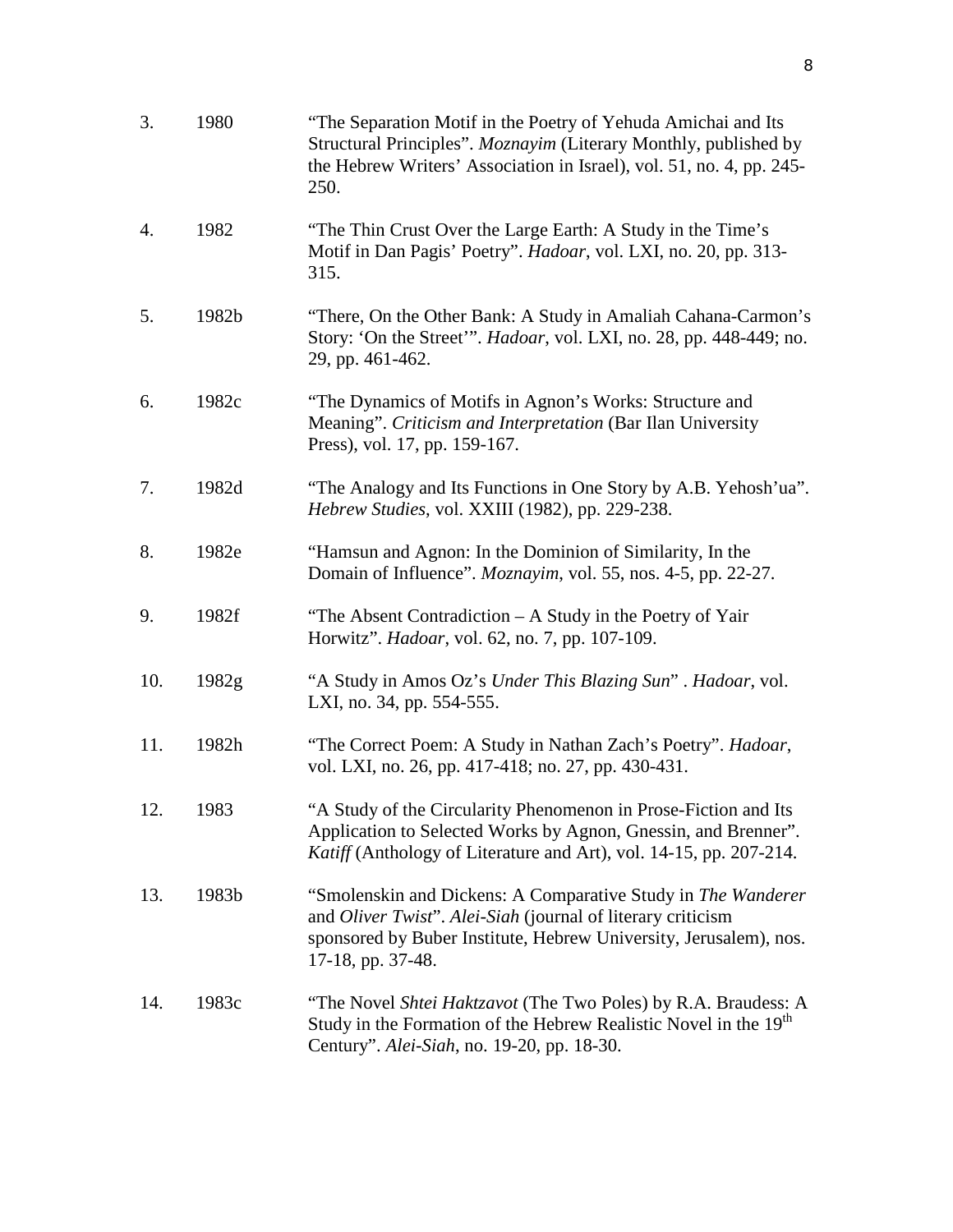| 15. | 1983d | "Where Narrative Meets Poetry: About One Poetic Quality in the<br>Narrative by Amos Oz, Itzhak Ben-Ner and Amiliah Cahana-<br>Carmon". Moznayim, vol. 56, no. 6 (1983), pp. 46-51.                                                                                       |
|-----|-------|--------------------------------------------------------------------------------------------------------------------------------------------------------------------------------------------------------------------------------------------------------------------------|
| 16. | 1983e | "A Study in S.Y. Agnon's Story: Why Didn't Professor Cahan<br>Write Stories?". <i>Hadoar</i> , vol. 62, no. 13, pp. 201-203.                                                                                                                                             |
| 17. | 1983f | "The Poet and His Irony: A Study in Amichai's Poetry". Bitzaron,<br>vol. 4, no. 16, pp. 62-67.                                                                                                                                                                           |
| 18. | 1984  | "A Complementary Study in Yehudah Amichai's Poem 'God Has<br>Mercy for the Kindergarten Children'". Alei-Siah, no. 21-22, pp.<br>$65-67.$                                                                                                                                |
| 19. | 1984b | "Not Just An Appendix: The Narrative of M.D. Brandshtetter and<br>Its Role in Enlightenment Hebrew Narrative". Hebrew Studies,<br>vol. XXIV, pp. 59-68.                                                                                                                  |
| 20. | 1984c | "The Questionable Combination, the Analogous Composition, and<br>the Rhetorical Compensation: The Epilogue in Knut Hamsun's<br>Pan". Edda (Oslo University Press), no. 6, pp. 90-103.                                                                                    |
| 21. | 1985  | "Traces of the English Victorian Novel in the Hebrew<br>Enlightenment Novel: Between Dickens and Smolenskin". Hebrew<br>Studies, vol. XXV, pp. 99-103.                                                                                                                   |
| 22. | 1985b | "The Poetics of Composition of the Hebrew Short Story in the<br>Hebrew Enlightenment (Haskalah) Period". AJS Review (Journal<br>of the Association for Jewish Studies), vol. 10, no. 1, pp. 89-110.                                                                      |
| 23. | 1985c | "Besieged Feminism in Contemporary Hebrew Poetry:<br>Contradictory Rhetorical Trends in the Poetry of Daliah<br>Rabikowitz". World Literature Today, vol. 58, no. 4, pp. 354-359.<br>(a concise version in: <i>Moznayim</i> , vol. 59, no. 10 [1986], pp. 19-<br>$22$ ). |
| 24. | 1985d | "The Storyteller Wrote Poetry: A Study of Lyrical Modern Hebrew<br>Narrative (Aharon Appelfeld)". Alei-Siah, no. 23, pp. 183-192.                                                                                                                                        |
| 25. | 1985e | "A. Strindberg and S.Y. Agnon: Swedish Cantons in the Regions<br>of Modern Hebrew Literature". Scandinavica, vol. 24, no. 1, pp.<br>$35 - 55.$                                                                                                                           |
| 26. | 1986  | "The Death of the Old Man and the Life of the Narrator $-A$ Study<br>of the Symbolism of A.B. Yehosh'ua's Story: 'The Death of the<br>Old Man'". <i>Bitzaron</i> , vol. 7, no. 27, pp. 68-77.                                                                            |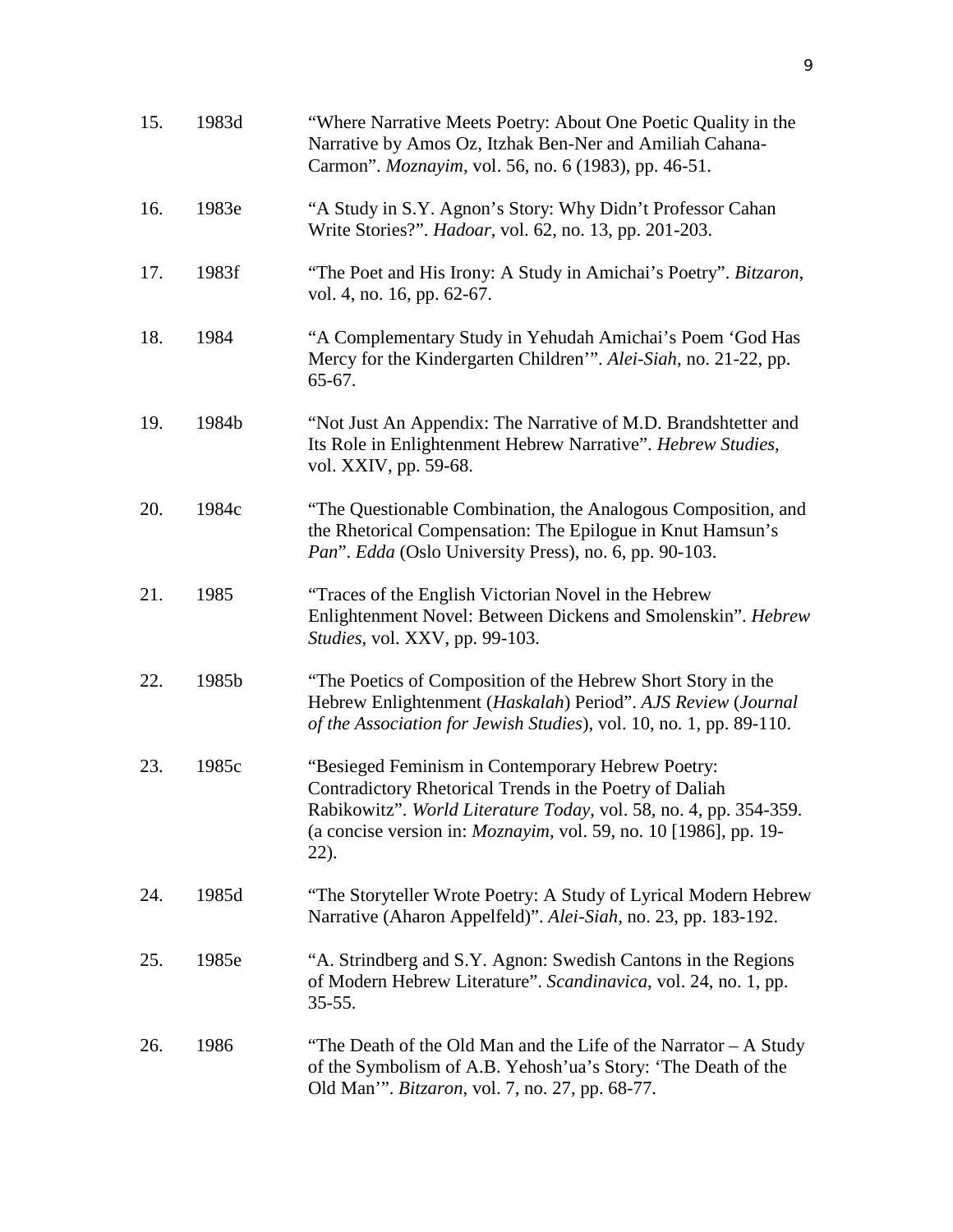| 27. | 1986b | "Nathan Zach's Poetry: Look Not Upon Him that He is Ironical".<br>Moznayim, vol. 59, no. 10, pp. 12-16.                                                                                                                   |
|-----|-------|---------------------------------------------------------------------------------------------------------------------------------------------------------------------------------------------------------------------------|
| 28. | 1986c | "S.Y. Agnon's Art of Composition: The Befuddling Turn of the<br>Compositional Screw". Hebrew Annual Review, vol. 10, pp. 197-<br>208.                                                                                     |
| 29. | 1986d | "Genesis 22: The Ideological Rhetoric and the Psychological<br>Composition". <i>Biblica</i> , vol. 67, no. 1, pp. 81-88.                                                                                                  |
| 30. | 1986e | "Hebrew and Scandinavian Literature: Where Oscillating<br>Structures Become Osculation Points". Modern Judaism, vol. 6,<br>no. 1, pp. 51-77.                                                                              |
| 31. | 1986f | "Farewell to Arms and to Sentimentality: Reflections of Israel's<br>Wars in Yehuda Amichai's Poetry". World Literature Today, vol.<br>60, no. 1, pp. 12-17. See also in: <i>Proza</i> , no. 88 [1986], pp. 29-32.         |
| 32. | 1986g | "Dan Pagis' Poetry: See 'Time'". Bitzaron, vol. 8, nos. 31-32, pp.<br>$15-18.$                                                                                                                                            |
| 33. | 1986h | "Make Poetry and Politics: Political Trends in Modern Israeli<br>Poetry (Daliah Rabikowitz)". <i>Iton 77</i> (literary journal), nos. 82-83,<br>pp. 18-19, 36.                                                            |
| 34. | 1987  | "Knut Hamsun and S.Y. Agnon: Traces of Scandinavian Literature<br>in Hebrew Literature". JWB (Jewish Book Annual), vol. 45, pp. 64-<br>73.                                                                                |
| 35. | 1987b | "Hosea 5: A Structural Approach to the Rhetorical Art of Biblical<br>Poetry". Bet-Mikrah (professional journal dedicated to Biblical<br>studies), vol. 32, no. 3, pp. 271-276.                                            |
| 36. | 1987c | "The Agnonian Sound and the Scandinavian Fury". Moznayim,<br>vol. 60, nos. 8-9, pp. 59-64.                                                                                                                                |
| 37. | 1987d | "Approaches to the Structural Poetics of the Enlightenment<br>Hebrew Prose-Fiction". Teudah, vol. 5: Anthology of Studies in<br>Hebrew Literature (U. Shavit and R. Tsur, eds.), Tel Aviv<br>University Press, pp. 39-65. |
| 38. | 1987e | "Love After All: Asher Reich's Epic Poem 'Archimeda'". Yediot<br>Achronot Literary Supplement (October 30), p. 21.                                                                                                        |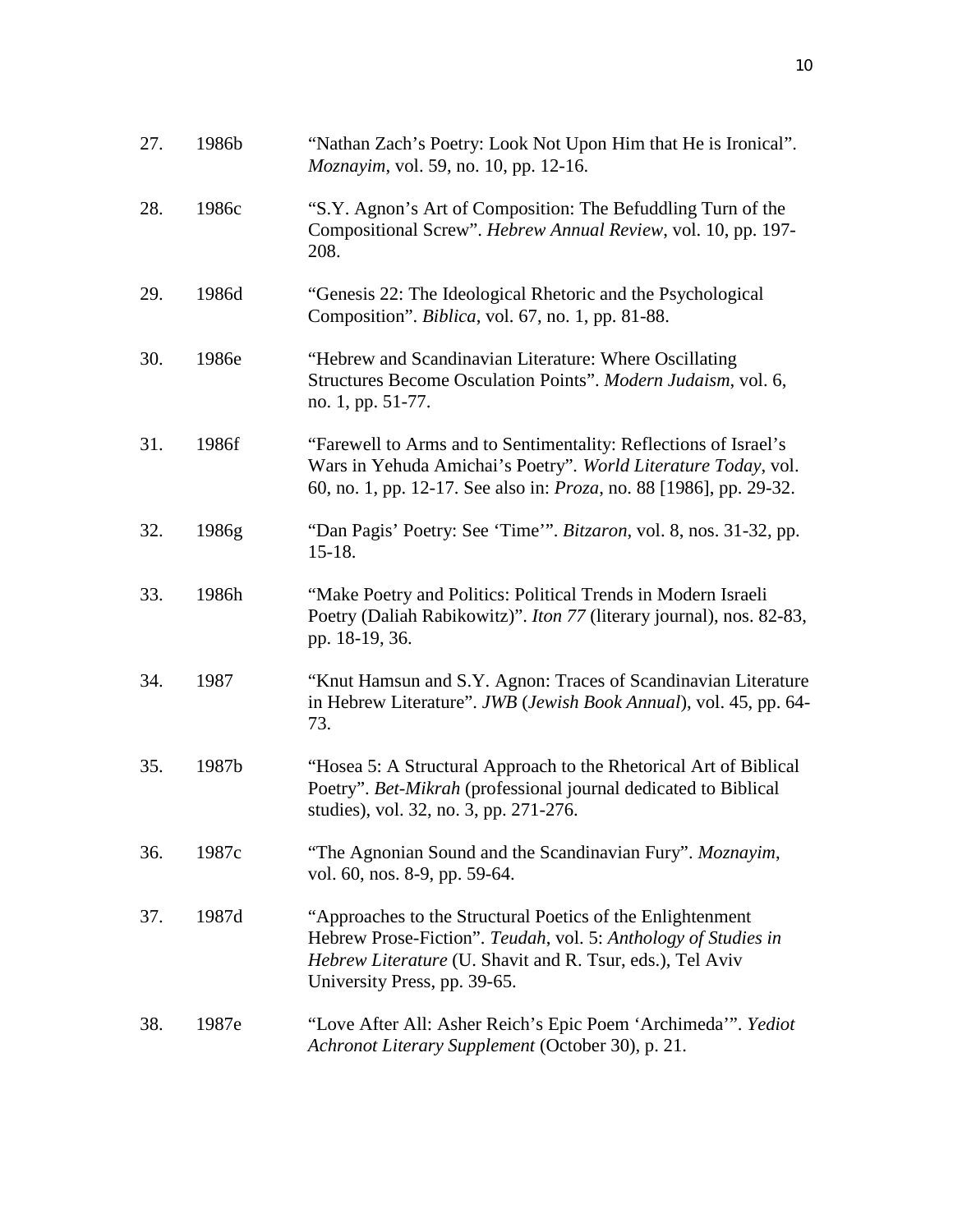| 39. | 1988  | "Psalm 19: From Another Viewpoint". Criticism and<br>Interpretation, vol. 23, pp. 41-50.                                                                                                                     |
|-----|-------|--------------------------------------------------------------------------------------------------------------------------------------------------------------------------------------------------------------|
| 40. | 1988b | "Like the Blind Who Gropes in the Dark: Swindling Rhetoric in<br>the "The Blind" by J. Steinberg and the Book of Hosea". Dappim:<br>Research in Literature (Haifa University Press), no. 4, pp. 197-<br>206. |
| 41. | 1988c | "Israeli Poetry: Between Bridled Sentiment and Exiled<br>Sentimentality – The Case of Nathan Zach". Modern Judaism, vol.<br>8, pp. 157-165.                                                                  |
| 42. | 1988d | "Psalm 23: The Lord is My Shepherd – Or is He My Host?". ZAW<br>(Zeitschrift für die Alttestamentliche Wissenschaft), vol. 100, no.<br>3, pp. 416-420.                                                       |
| 43. | 1988e | "Despite the Wind, Without a Perfect Peace: Fathers and Sons in<br>Amos Oz's Prose-Fiction". Moznayim, vol. 62, nos. 5-6, pp. 176-<br>181.                                                                   |
| 44. | 1989  | "Hosea 5: Between Compositional Rhetoric and Rhetorical<br>Composition". JOST (Journal of Old Testament Studies), vol. 45,<br>pp. 115-126.                                                                   |
| 45. | 1990  | "The Song of Songs or the Story of Stories: Song of Song's<br>Compositional Integrity". SJOT (Scandinavian Journal of the Old<br><i>Testament</i> ), vol. 2, no. 1, pp. 1-29.                                |
| 46. | 1990b | "Rachel's Art of Poetry: Between Modesty and Complexity."<br>Modern Judaism, vol. 10, pp. 147-158.                                                                                                           |
| 47. | 1991  | "Dany the Hero or Samson of Dan: Contradictory Rhetorics in<br>Hebrew Children's Poetry" (in Hebrew). Ma'gley Keri'a, vol. 22,<br>pp. 9-20.                                                                  |
| 48. | 1991b | "Contemporary Israeli Poetry: Yehuda Amichai's Correct Poem,<br>Or: 'Portrait of the Poet as a Master of Sentiment'". Cincinnati<br>Judaica Review, vol. 3 (1992), pp. 62-69.                                |
| 49. | 1991c | "S.Y. Agnon's Art of Narrative: Portrait of the Artist as<br>Sentimental Swindler". The Jewish Quarterly Review, vol. 85, no.<br>34, pp. 331-339.                                                            |
| 50. | 1991d | "Between a Late Fall and False Affinity: Bialik's Poetry". Iton 77,<br>vol. 18, no. 171, pp. 14-17, 73.                                                                                                      |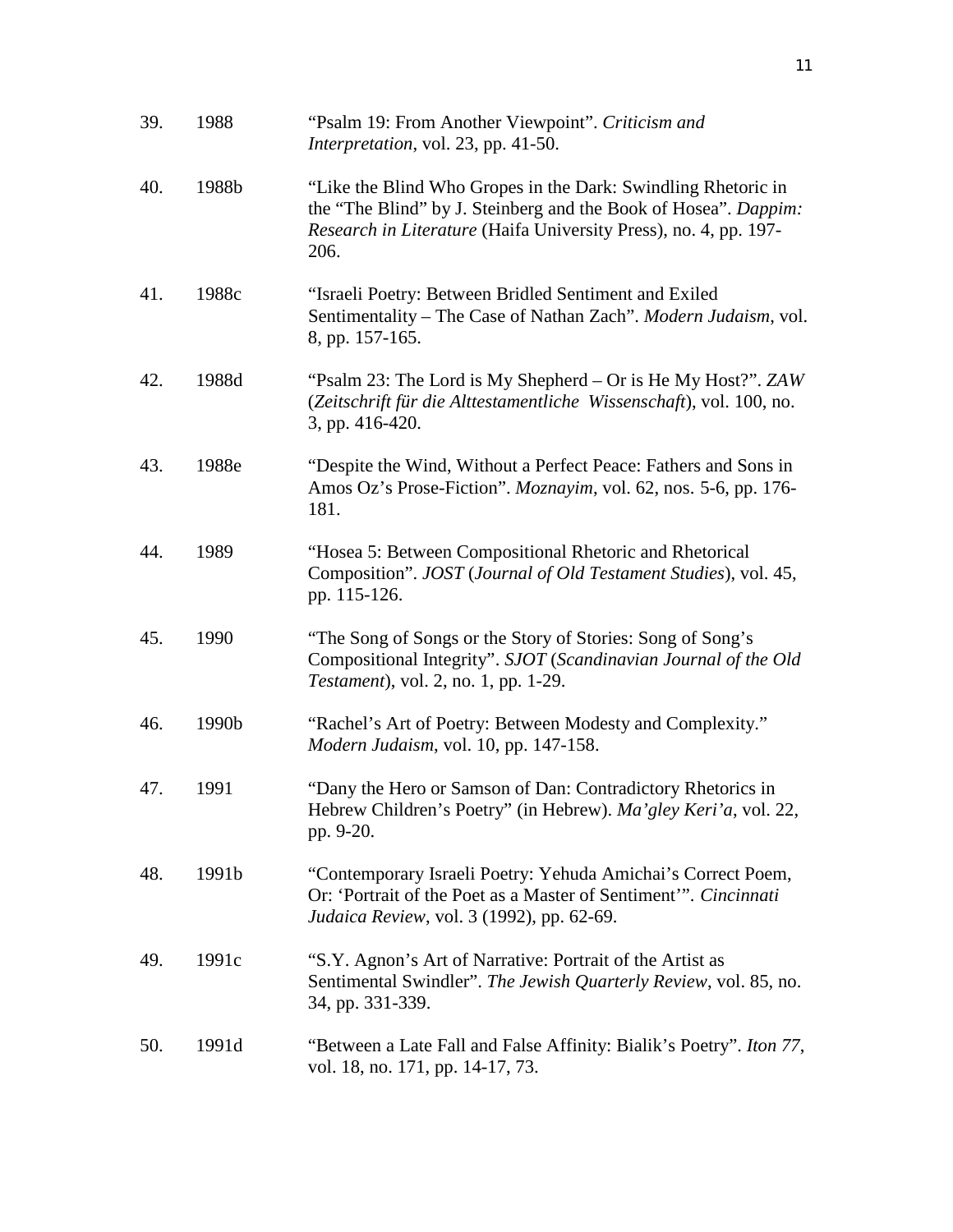| 51. | 1992  | "When Aesthetics Is Harnessed to Psychological Characterization:<br>Ars Poetica in Psalm 139". ZAW (Zeitschrift für die<br>Alttestamentliche Wissenschaft), vol. 109, no. 2, pp. 260-271.                                          |
|-----|-------|------------------------------------------------------------------------------------------------------------------------------------------------------------------------------------------------------------------------------------|
| 52. | 1992b | "The Aesthetics of Austerity: David Fogel". DOMES (Digest of<br>Middle East Studies), vol. 4, no. 2, pp. 12-23.                                                                                                                    |
| 53. | 1992c | "Psalm 24: Sense and Sensibility in Biblical Poetry". SJOT<br>(Scandinavian Journal of the Old Testament), vol. 7, no. 2, pp.<br>303-316.                                                                                          |
| 54. | 1993  | "A.B. Yehosh'ua's Mr. Mani: The Unforgiven Hostility of<br>Infertility". The Opposite Direction: Anthology of Articles<br>dedicated to A.B. Yehosh'ua's Mr. Mani, Hakibbutz hameu'chad<br>Publishing House, Tel Aviv, pp. 324-338. |
| 55. | 1993b | "Tender is the Touch of the Intellect, or See Under 'Time'; Portrait<br>of Dan Pagis as a Contemporary Hebrew Poet". Modern Judaism,<br>vol. 15, pp. 137-160.                                                                      |
| 56. | 1994  | "Portrait of Sadness as a One-way Ticket: Yehuda Amichai's<br>Poetry". <i>Hadoar</i> , vol. 73, no. 1, pp. 19-21.                                                                                                                  |
| 57. | 1994b | "Like a Natural Path in the Desert: 'Aesthetic Engineering' in<br>Yehuda Amichai's Poetry". Hadoar, vol. 73, nos. 8/9, pp. 20-<br>$22/21 - 23$ .                                                                                   |
| 58. | 1994c | "Swindling Simplicity in Yehuda Amichai's Poetry". Moznayim,<br>vol. 69, no. 5, pp. 8-11.                                                                                                                                          |
| 59. | 1994d | "Debate vs. Politics in Nathan Zach's Poetry, or: Poetics of<br>Poverty in Contemporary Hebrew Poetry". Hadoar, vol. 71, no.<br>17, pp. 19-22, no. 18, pp. 18-20.                                                                  |
| 60. | 1994e | "The Place Where Gordon Street Crosses Hamassger Street in the<br>City of Tel Aviv: More About Ronny Someck's Poetry".<br><i>Moznayim, vol.</i> 67, no. 10, pp. 34-37.                                                             |
| 61. | 1994f | "What You Didn't Do in the Kindergarten Today? – Modern<br>Hebrew Children's Poetry". Literature of Children and Youth, vol.<br>21, no. 2 (82), pp. 34-42.                                                                         |
| 62. | 1994g | "How Deep is the Sadness in His Eyes: On Dan Pagis' Poetry".<br><i>Hadoar</i> , vol. 73, no. 20, pp. 20-23.                                                                                                                        |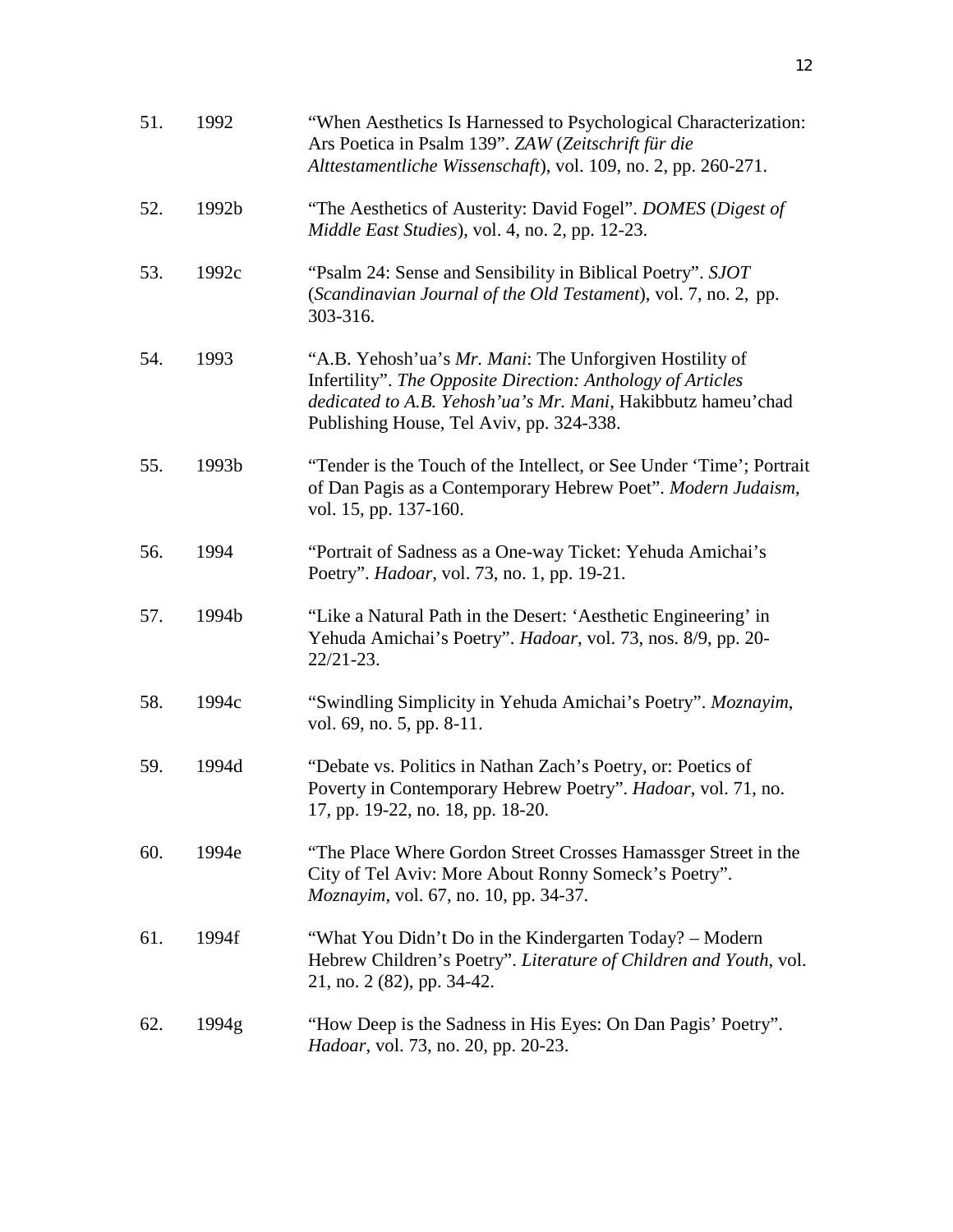| 63. | 1994h             | "On Golden Pond of Aesthetic Sophistication: The Poetry By<br>Rachel". <i>Hadoar</i> , vol. 73, no. 16, pp. 18-23.                                                     |
|-----|-------------------|------------------------------------------------------------------------------------------------------------------------------------------------------------------------|
| 64. | 1994i             | "On the Unbearable Hardship of Female Existence: Daliah<br>Rabikowitz's Poetry". Hadoar, vol. 73, no. 12, pp. 21-23.                                                   |
| 65. | 1994 <sub>1</sub> | "Evening Upon the Mount of Gilead: Leah Goldberg's Children's<br>Poetry". Ma'gley Keri'a, vol. 22, pp. 37-42.                                                          |
| 66. | 1994k             | "Snow White Does Not Live There Anymore Nor Does the Little"<br>Prince: Yona Wallach's Poetry". Iton 77, vol. 18, no. 175-176, pp.<br>$20-27.$                         |
| 67. | 1995              | "More About the Broken Wings of the Bridled Bird and More<br>About Yair Horowitz's Poetry". Iton 77, Part 1: vol. 18, no. 177,<br>pp. 20-23; Part 2: vol. 19, no. 178. |
| 68. | 1995b             | "Tell Me Mr. Halevi, Is Your Heart Really Broken? Hebrew<br>Poetry in Medieval Spain". Moznayim, vol. 70, no. 2, pp. 10-14.                                            |
| 69. | 1995c             | "Facing the Threshold of Suffering: On the Poetry by Leah Senir".<br>Hadoar, vol. 75, nos. 13-14, pp. 19-22, 22-23.                                                    |
| 70. | 1995d             | "I Samuel, 1-2: When the Start Reflects the Termination". Bet<br><i>Mikra</i> , vol. 41, no. 2, pp. 191-196.                                                           |
| 71. | 1995e             | "With That Silence and With What It Is Followed By: Ya'kov<br>Besser's Poetry". Massa, 7/14/95, p. 13.                                                                 |
| 72. | 1995f             | "Scolding Aesthetics in Biblical literature". SJOT (Scandinavian<br>Journal of Old Testament), vol. 9, no. 2, pp. 297-313.                                             |
| 73. | 1995g             | "The Wailing Wind Keeps Telling Its Biting Lament: More About<br>Smolenskin's Art of Narrative". Hadoar, vol. 74, no. 20, pp. 20-<br>22.                               |
| 74. | 1995h             | "The Somber Sigh of the Holocaust Story: Aharon Appelfeld's<br>Novel La'ish". Dimouy (Image), vol. 10, pp. 60-63.                                                      |
| 75. | 1995i             | "Sounds of Tearing Through the Entire Night: T. Carmi's Poetry".<br>Dimouy (Image), vol. 10, pp. 60-63.                                                                |
| 76. | 1995j             | "Sacrificing Isaac, Again and Again; On Ya'kov Besser's Poetry".<br><i>Hadoar</i> , vol. 74, no. 18, pp. 14-16.                                                        |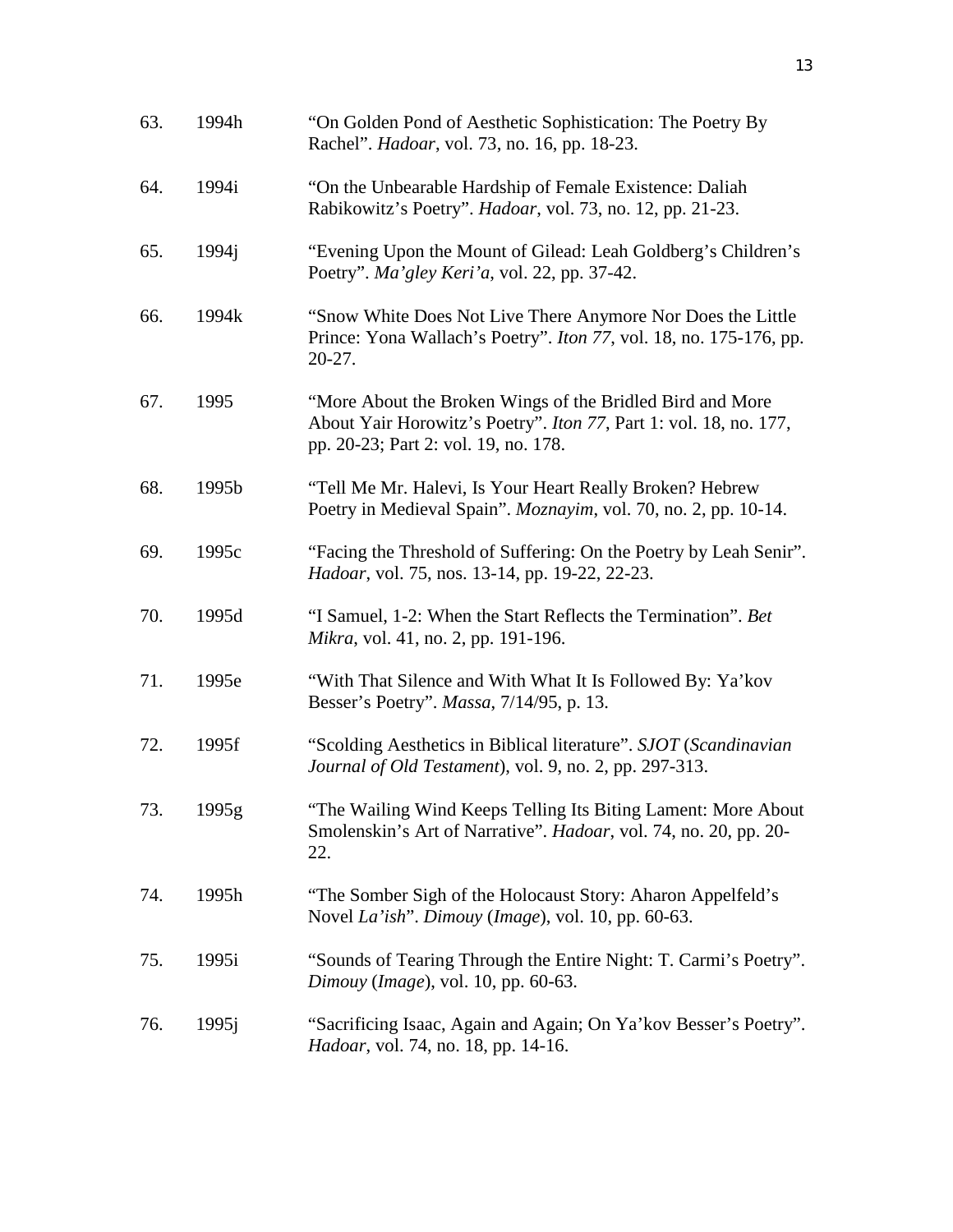| 77. | 1995k             | "The Blue Bird is Also the Besieged One: Yair Horwitz's Poetry".<br><i>Iton 77, vol.</i> 18, no. 177, pp. 20-23; no. 178, pp. 32-<br>36.                                            |
|-----|-------------------|-------------------------------------------------------------------------------------------------------------------------------------------------------------------------------------|
| 78. | 19951             | "The Aesthetics of Austerity: Nathan Zach". DOMES (Digest of<br>Middle East Studies), vol. 6, no. 3, pp. 1-11.                                                                      |
| 79. | 1995 <sub>m</sub> | "Where Biblical Aesthetics Meet Moral Criticism". Bet-Mikra, vol.<br>41, no. 144, pp. 77-100.                                                                                       |
| 80. | 1995n             | "Oh, Don't Say Farewell to Me: More on Ronny Someck's<br>Poetry". <i>Iton 77</i> , vol. 18, no. 183, pp. 18-23.                                                                     |
| 81. | 1996              | "A Lonely, Hurting Rider is the Heart: Itzha La'or's Poetry".<br><i>Hadoar</i> , vol. 75, no. 6-7, pp. 20-22; 23.                                                                   |
| 82. | 1996b             | "What Are We Without Our Yearning? Hava Pinchas-Cohen's<br>Poetry". <i>Iton 77</i> , vol. 19, no. 139, pp. 24-27, 43.                                                               |
| 83. | 1996c             | "Returning to Zach Means Returning to Basics". Moznayim, vol.<br>70, no. 5, pp. 33-36.                                                                                              |
| 84. | 1996d             | "When Zach Wrote Poetry for the First Time". <i>Iton 77</i> , vol. 19, no.<br>198, pp. 20-23.                                                                                       |
| 85. | 1996e             | "The Jackals' Lament is Pining As Well: Amos Oz's Prose-<br>Fiction". <i>Moznayim</i> , vol. 70, no. 9, pp. 9-11.                                                                   |
| 86. | 1996f             | "Sexuality, Conspiracy and Frustrated Expectations in Biblical<br>Literature". Criticism and Interpretation, vol. 31, pp. 124-141.                                                  |
| 87. | 1996g             | "Only Now, As the Dust Has Settled: Hebrew Poetry in the Sixties"<br>(Part I)". <i>Iton 77</i> , vol. 19, no. 197, pp. 34-39, 46.                                                   |
| 88. | 1996h             | "The Sexual Sound and the Flowery Fury: Yona Wollach's Poetry<br>and Its Role in Contemporary Hebrew Poetry". Modern Judaism,<br>vol. 16, no. 1, pp. 263-290.                       |
| 89. | 1996i             | "Bridled Bird Does Not Fly Far Away: The Poetics of Yair<br>Horwitz and Its Placement on the Map of Modern Hebrew Poetry".<br>Jewish Studies Quarterly, vol. 3, no. 4, pp. 374-399. |
| 90. | 1996 <sub>1</sub> | "I Did Not Imagine It Would Be Like That: Batia Gur's<br>Narrative". <i>Hadoar</i> , vol. 74, no. 22/23, pp. 34-36, 21-23.                                                          |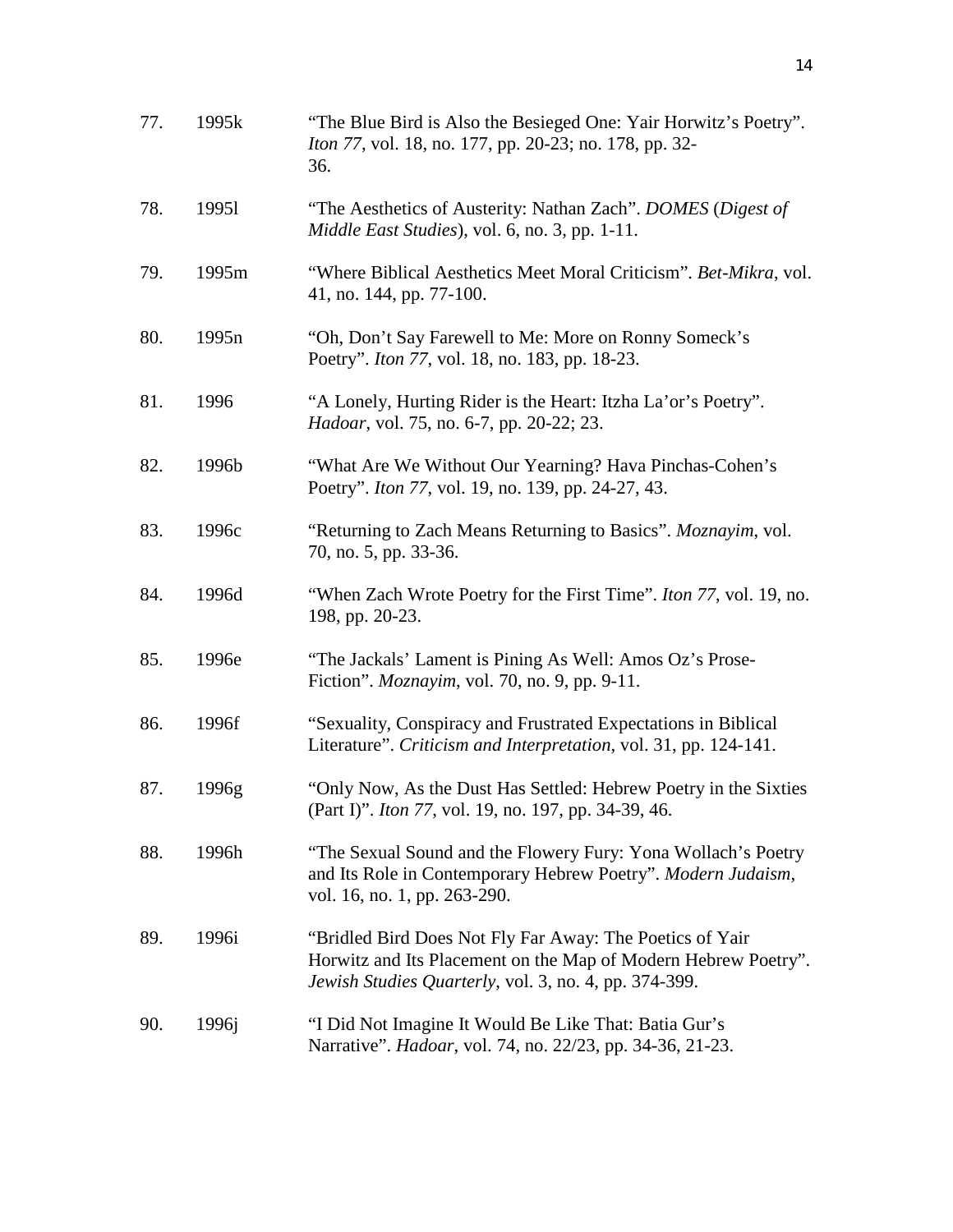| 91.  | 1996k             | "Who Is Afraid of Hebrew Children's Literature, and Why, Or: On<br>the Importance of Being Earnest About Cinderella (Part I)". Israel<br>Study Bulletin, vol. 11, no. 2, pp. 20-25.                                  |
|------|-------------------|----------------------------------------------------------------------------------------------------------------------------------------------------------------------------------------------------------------------|
| 92.  | 19961             | "Who Is Afraid of Hebrew Children's Literature, and Why, Or: On<br>the Importance of Being Earnest About Cinderella (Part II)". Israel<br><i>Study Bulletin, vol. 12, no. 1, pp. 4-8.</i>                            |
| 93.  | 1996m             | "Only Now, As The Dust Has Settled: Hebrew Poetry in the<br>Sixties (Part II)". <i>Iton 77</i> , vol. 19, no. 201, pp. 30-36.                                                                                        |
| 94.  | 1996 <sub>n</sub> | "Like a Sentiment Softly Whispers in the Midst of Darkness". Iton<br>77, vol. 19, no. 202, pp. 30-33.                                                                                                                |
| 95.  | 19960             | "When Nathan Zach Wrote Poetry for the First Time. And Later".<br><i>Iton 77, vol.</i> 198, no. 19, pp. 20-23.                                                                                                       |
| 96.  | 1997              | "Portrait of Poetics as a Boxing Glove: David Avidan's Poetry".<br><i>Iton 77, vol. 20, no. 203, pp. 18-21, 42.</i>                                                                                                  |
| 97.  | 1997b             | "When Oppression Produces Sublime Aesthetics: Dalia<br>Rabikowitz's Poetry". <i>Iton 77</i> , vol. 20, no, 206, pp. 16-19, 42.                                                                                       |
| 98.  | 1997c             | "The Science of Precise Poetics: Dan Pagis' and Ya'kov Besser's<br>Poetry". <i>Iton 77</i> , vol. 21, nos. 210-211, pp. 32-37.                                                                                       |
| 99.  | 1997d             | "When Aesthetics Is Harnessed to Psychological Characterization:<br>Ars Poetica in Psalm 139". ZAW (Zeitschrift Für Die<br>Alttestamentliche Wissenschaft), no. 109, pp. 260-271.                                    |
| 100. | 1998              | "The Secret Agent Takes Off His Gloves, At Last: On Amos Oz's<br>Novel Panther in the Basement". Moznayim, vol. 72, no. 9, pp. 37-<br>40.                                                                            |
| 101. | 1998b             | "Oedipus Plus Ulysses in First Person Feminine: Katerina by<br>Aaron Appelfeld". Iton 77, vol. 21, no. 212, pp. 30-33.                                                                                               |
| 102. | 1998c             | "Modern Hebrew Women's Poetry". <i>Hadoar</i> , vol. 77, no. 3, pp.<br>22-33; no. 4, pp. 22-23.                                                                                                                      |
| 103. | 1998d             | "The Strong One, The Raging One, and the One Who Rang the<br>Bells: The Poetry of Dalia Hertz and Yona Wollach in the Context<br>of Dalia Rabikowitz's Poetry". <i>Iton 77</i> , vol. 24, no. 220, pp. 11-15,<br>41. |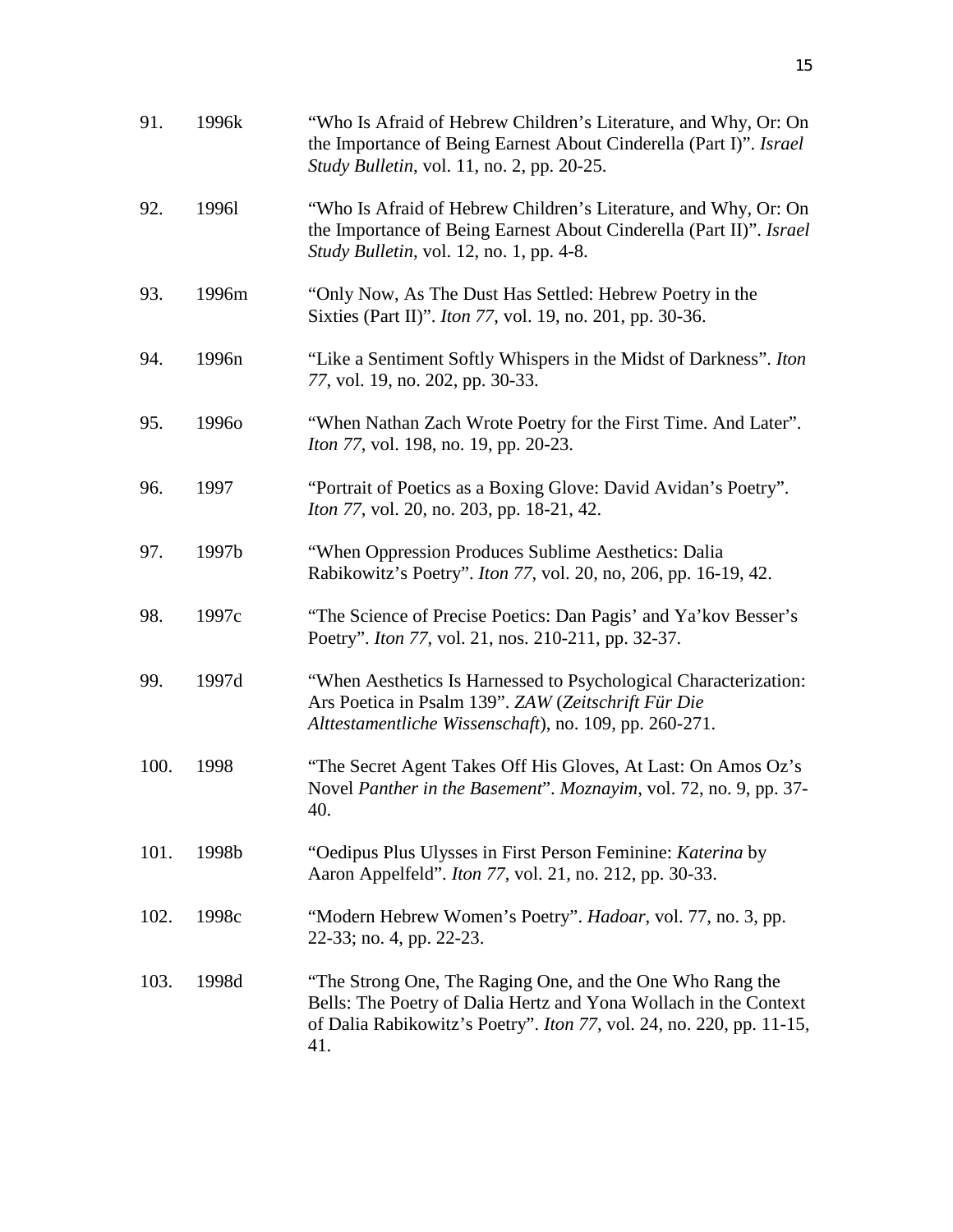| 104. | 1998e | "Tender is the Nocturnal Lament: Amos Oz's Art of the<br>Narrative". DOMES (Digest of Middle East Studies), vol. 7, no.<br>1, pp. 1-12.                                                                                                                                       |
|------|-------|-------------------------------------------------------------------------------------------------------------------------------------------------------------------------------------------------------------------------------------------------------------------------------|
| 105. | 1998f | "Yearning, Longing and Exiled Tranquility: Amos Oz's Works of<br>Literature". <i>Iton 77</i> , vol. 24, no. 220, pp. 18-19.                                                                                                                                                   |
| 106. | 1998g | "An Urban Troubadour Harps Poetics of Velvety Violence: The<br>Role of Ronny Someck in Contemporary Hebrew Poetry". Israel<br>Studies Bulletin, vol. 13, no. 2, pp. 15-22.                                                                                                    |
| 107. | 1998h | "The Silky Vigor of the Boxing Glove: Ronny Someck in the<br>Arena of Contemporary Hebrew Poetry". World Literature Today,<br>vol. 72, no. 3, pp. 501-506.                                                                                                                    |
| 108. | 1998i | "The Kindergarten, The Ambiguity and the Hebrew Language".<br>Bulletin of High Hebrew Education, vol. 9, pp. 177-194.                                                                                                                                                         |
| 109. | 1998j | "How Could One Extinguish the Fervent Love of the Heart? Study<br>in A.B. Yehoshua's Novel Voyage to the End of the Millennium".<br>An invited chapter in a book dedicated to Yehoshua's novel<br>Voyage to the End of the Millennium, edited by Ziva Shamir, pp.<br>211-215. |
| 110. | 1998k | "The Spellbinding Aspect of Aesthetic Deception". An invited<br>chapter in a book dedicated to studies in 'The Blind' by Jacob<br>Steinberg, edited by Ziva Shamir (in press).                                                                                                |
| 111. | 1999  | "My Lost Mom, My Lost Mom, Why Have I Forsaken You? A<br>Study in Gershon Shoffman's Story 'My Mother'". Iton 77, vol.<br>23, no. 236, pp. 30-31, 42.                                                                                                                         |
| 112. | 1999b | "And the Words? They Sound Like Pearls Dispersing in the<br>Dark: The Poetry of Ory Berstein". <i>Moznayim</i> , vol. 73, no. 8, pp.<br>$17-20.$                                                                                                                              |
| 113. | 1999c | "The Slim, Enticing Aspect of Aesthetics: The Poetry of Israel<br>Pinkas". Moznayim, vol. 74, no. 1, pp. 19-21.                                                                                                                                                               |
| 114. | 1999d | "Deceptive Confusion: More About Menachem Ben's Poetry".<br>Hadoar, vol. 78, no. 20, pp. 22-23; vol. 78, no. 21, pp. 20-24.                                                                                                                                                   |
| 115. | 1999e | "The Kindergarten, The Ambiguity and the Hebrew Language" (in<br>English). Bulletin of High Hebrew Education, vol. 9, pp. 177-194.                                                                                                                                            |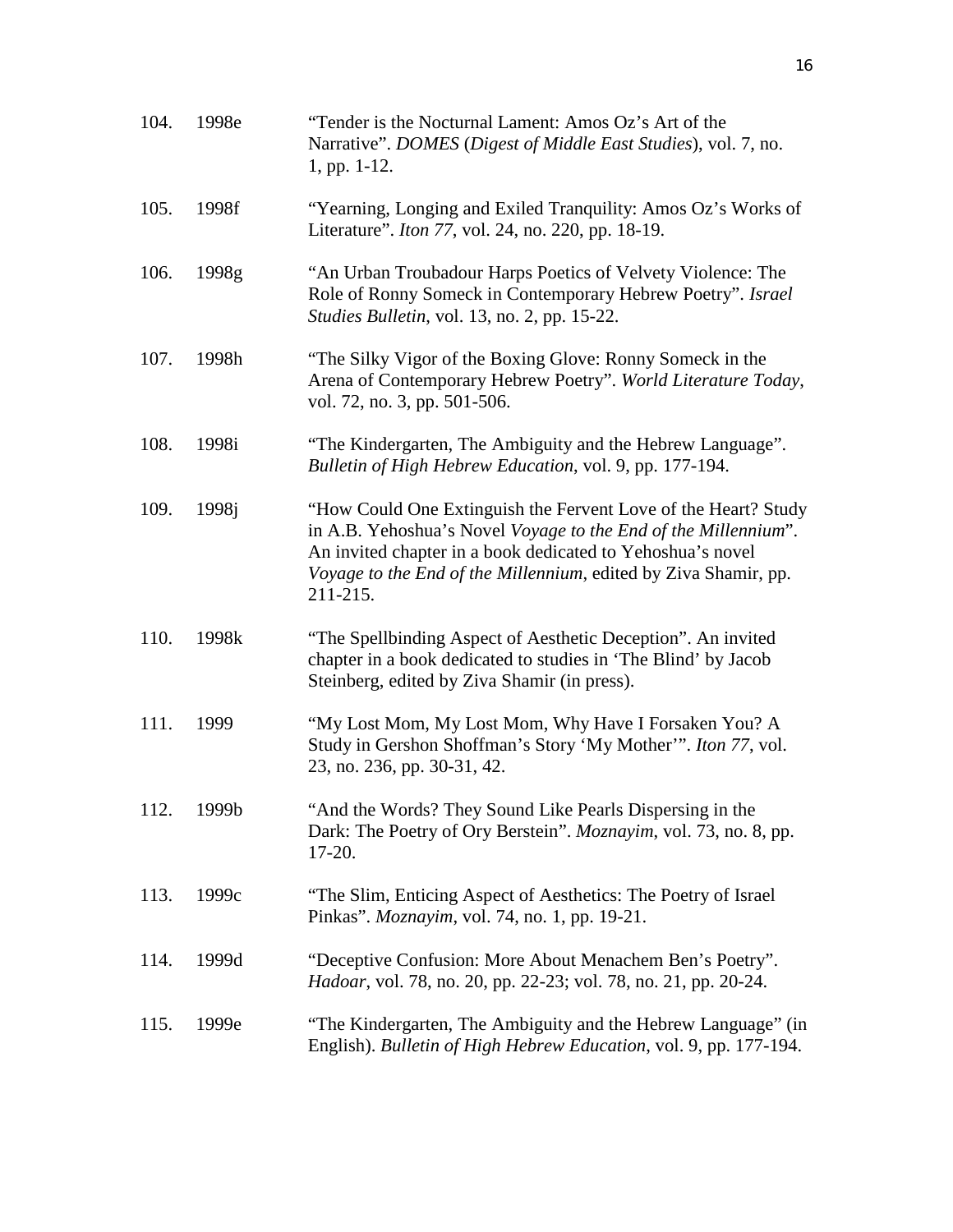| 116. | 2000              | "An Ironical Intellectual Writes Poetry: More About T. Carmi's<br>Poetry". Hadoar, vol. 78, no. 9, pp. 20-21; vol. 78, no. 10, pp. 20-<br>21.                                                                           |
|------|-------------------|-------------------------------------------------------------------------------------------------------------------------------------------------------------------------------------------------------------------------|
| 117. | 2000b             | "The Way of the Wailing Wind: Smolenskin's Narrative and its<br>Role in Hebrew Enlightenment (Haskalah) Literature". Hadoar,<br>vol. 74, no. 20, pp. 20-22.                                                             |
| 118. | 2001              | "Class Reunion: More Aspects of Hebrew Poetry in the Sixties".<br><i>Iton 77, vol. 25, no. 253, pp. 15-20.</i>                                                                                                          |
| 119. | 2001b             | "In the Domain of Modern Hebrew Poetry". <i>Hadoar</i> , vol. 78, no.<br>13, pp. 17-19; vol. 78, no. 19, pp. 22-23; vol. 78, no. 14, pp. 21-23.                                                                         |
| 120. | 2001c             | "Menachem Ben's Poetry: Aesthetics of Multi-Level Intricacy".<br>Appiryon, vol. 58, pp. 33-36.                                                                                                                          |
| 121. | 2001d             | "The Jar, Its Content, and Between the Two: When Intricacy<br>Covers Simplicity, and Vice Versa, in Modern Hebrew Poetry".<br><i>Hadoar</i> , vol. 78, no. 12, pp. 17-19; no. 13, pp. 22-23; no. 14, pp.<br>$21-23.$    |
| 122. | 2002              | "A Scorching, Venomous Arrow Versus Enticing Nightmare and<br>the Lamenting Lace: Yair Horowitz's and Meir Vizeltir's Poetry".<br><i>Apirion</i> , no. 5, pp. 24-30.                                                    |
| 123. | 2002 <sub>b</sub> | "The Powerful Calling of the Color: The Enticing, Lucid Sounds<br>of Michael Kovner's Art of Painting". Moznayim, vol. 76, no. 21,<br>pp. 50-53.                                                                        |
| 124. | 2002c             | "Evicting Aesthetics from the Living Room: The Poetry by Aharon"<br>Shabtay". Moznayim, vol. 74, no. 7, pp. 24-27.                                                                                                      |
| 125. | 2003              | "Portrait of the Romanticist as a Karate Artist; More About Ronny<br>Someck's Poetry". <i>Hadoar</i> , vol. 82, no. 1, pp. 20-28.                                                                                       |
| 126. | 2003b             | "The Wail of the Way of the Wind: Peretz Smolenskin's Latent,<br>Worthy Ars Poetica (Revised version)". History and Literature<br>(eds. W. Cutter and D. Jacobson), Brown University Press,<br>Providence, pp. 223-235. |
| 127. | 2004              | "A Tale of Two Nations: the Deadly Road from the Holocaust to<br>Israel/Palestina". DOMES (Digest of Middle East Studies), vol.<br>13, no. 2, pp. 8-12.                                                                 |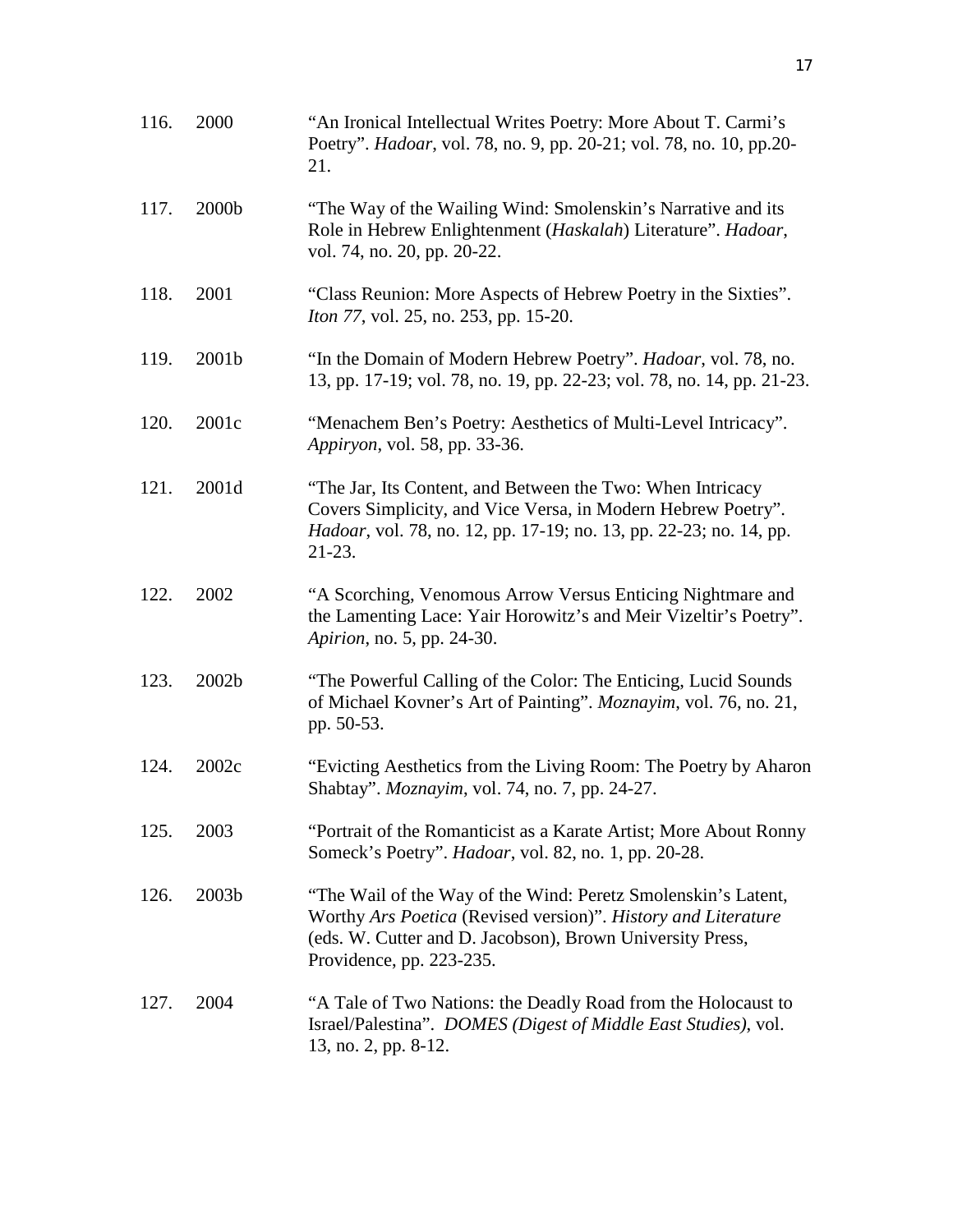| 128. | 2004b | "The Tractors that Till the Soil of the Holocaust: The Unique<br>Holocaust Character of Ronny Someck's Poem 'Tractors'".<br>DOMES (Digest of Middle East Studies), vol. 13, no. 1, pp. 1-13.                          |
|------|-------|-----------------------------------------------------------------------------------------------------------------------------------------------------------------------------------------------------------------------|
| 129. | 2004c | "Cherchez La Femme, or, Sex, Lies and the Bible: Exposing the<br>Anti-Feminist Face of the Biblical Text". SJOT (Scandinavian<br>Journal of the Old Testament), vol. 18, no. 1, pp. 23-59.                            |
| 130. | 2004d | "The Art of Unmasking Cryptic Secrets: Reading Amos Oz's The<br>Same Sea". Shofar, vol. 22, no. 2, pp. 138-142.                                                                                                       |
| 131. | 2005  | "Come Down Deadly Night, and End our Hounding, Haunting<br>Torment. The Poems 'Don't Be Afraid, My Child' and 'At the<br>Attic' by David Fogel". DOMES (Digest of Middle East Studies),<br>vol. 14, no. 1, pp. 12-31. |
| 132. | 2005b | "A Train Trip to Satan's Territory: The Poem 'My Son, My Son,<br>My Head, My Head' by Yehuda Amichai". Shofar, vol. 23, no. 2,<br>pp. 80-88.                                                                          |
| 133. | 2005c | "A Tide of Contradictions, A Bounty of Beauty: An Introduction<br>to the Poetry of Edith Covensky". Anatomy of Love (by Edith<br>Covensky), Eked Publishing House, Tel Aviv, pp. 18-23.                               |
| 134. | 2005d | "Introduction to the Poetics of Edith Covensky" (a revised<br>version of no. 133) in Ed Codish: The Poetry of Edith Covensky".<br>Eked Publishing House, Tel Aviv, pp. 11-15.                                         |
| 135. | 2006  | "Empty and Hurt is the Heart: The Poetry of Itzhak Laor".<br><i>Hador</i> , vol. 1, pp. 89-92.                                                                                                                        |
| 136. | 2006  | "What You See is Not What You Get: When Unity Masquerades<br>as Disarray; Psalm 23 and Genesis 4". Scandinavian Journal of<br><i>Old Testament, vol. 20, no. 2, pp. 264-272.</i>                                      |
| 137. | 2007  | "My Tailor, My Tailor, Why Had They Forsaken You? Holocaust<br>Poetry by Nathan Zach". Psaifas Poetry Review, vol. 65, pp. 47-<br>55.                                                                                 |
| 138. | 2008  | "Portrait of Rhetorics in Amos Oz's Lyrical Novel 'The Same<br>Sea"". Hador, vol. 2, pp. 132-138.                                                                                                                     |
| 139. | 2008b | "Critical Introduction to the Poetry of Ronny Someck". Pesifas<br>Poetry Review, vol. 68, pp. 47-52.                                                                                                                  |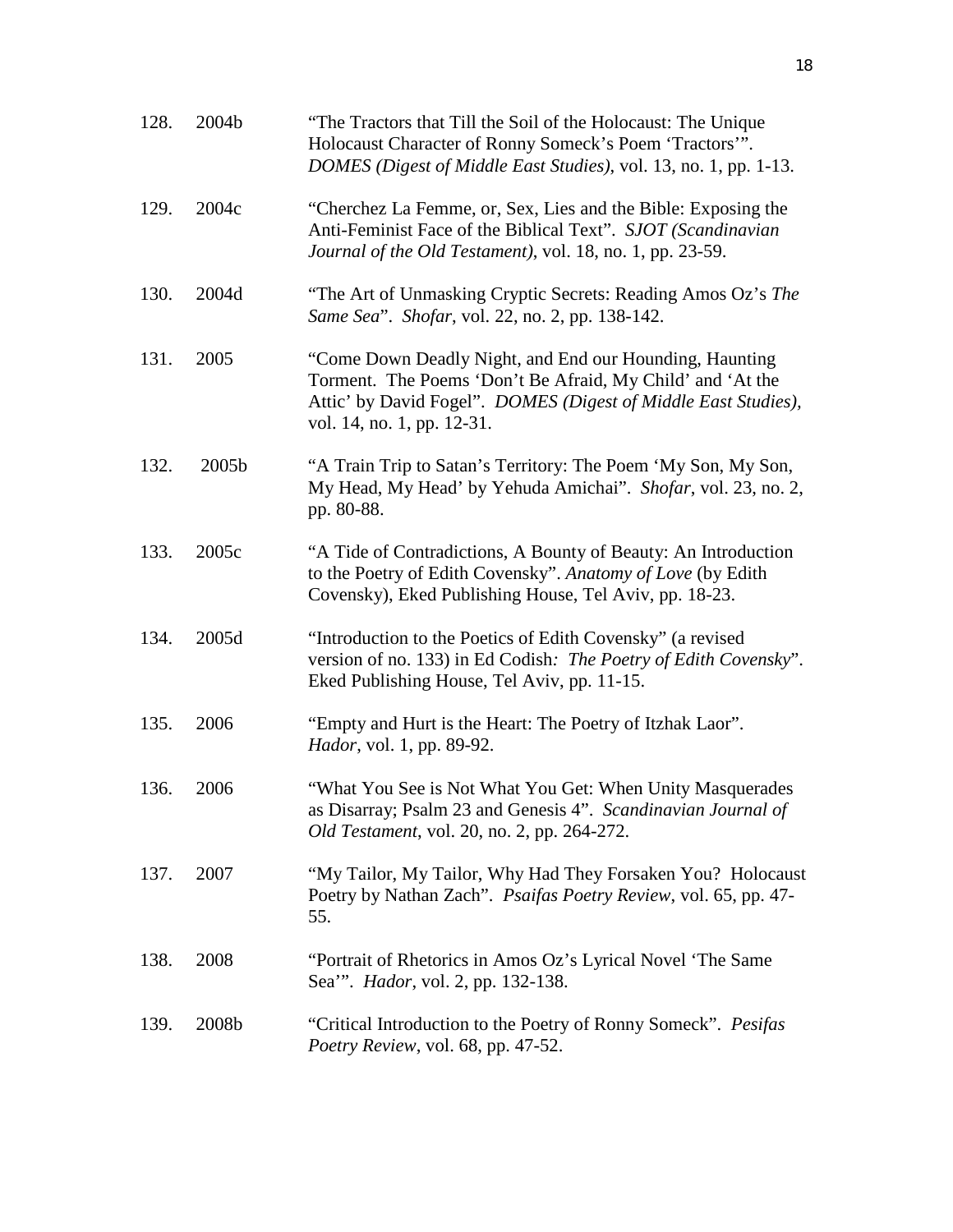| 140. | 2009  | "Two Mothers, Two Sons, and One Castigating Trap: Adressing<br>Both Aesthetically and Psychologically the Hebrew Children's<br>Poem 'Danny the Hero'". DOMES (Digest of Middle East<br><i>Studies</i> ) (in press).                       |
|------|-------|-------------------------------------------------------------------------------------------------------------------------------------------------------------------------------------------------------------------------------------------|
| 141. | 2009b | "The Tender Softness of the Buffeting Fist: The Unique Role of<br>Ronny Someck's Poetry in Contemporary Hebrew Poetry".<br>Hebrew Higher Education (in press).                                                                            |
| 142. | 2009c | "The Scalding Scream of the Mute Letter: Holocaust Poetry by<br>Dan Pagis". Pesifas Poetry Review (in press).                                                                                                                             |
| 143. | 2009d | "Again, As Ever: Isaac's Sacrifice; An Analysis of the Poem<br>'Poem, Deers, and My Son' by Ya'akov Besser". Iton 77 (in<br>press).                                                                                                       |
| 144. | 2009e | "Furious Serenity: Introductory Notes to Amos Oz's Art of<br>Writing in the Context of Modern Hebrew Literature". DOMES<br>(Digest of Middle East Studies) (accepted for publication).                                                    |
| 145. | 2009f | "No Vindication of Venomous Verdict: Ronny Someck's<br>Holocaust Poem 'Mr. Auschwitz'". Maven in Blue Jeans: A<br>Festschnift in Honor of Zev Garber (ed. Steven Leonard Jacobs).<br>Purdue University Press. West Lafayette, pp 322-335. |
| 146. | 2009g | "Come Down Deadly Night and End Our Haunting, Hounding<br>Laments: The Poems 'Don't Be Afraid, My Child' and 'In The<br>Attic' by David Fogel". Pesifas Poetry Review, vol. 72, pp. 44-56.                                                |
| 147. | 2009h | "Un Acrobata Poetico" (in Italian). <i>POESIA</i> , no. 241 (September<br>2009), pp. 57.                                                                                                                                                  |
| 148. | 2009i | "One Man's Mafia: Poetic Prevailing Proclivities in Ronny<br>Someck's Poetry". Hador, vol. 3, pp. 140-144.                                                                                                                                |
| 149. | 2009j | "Cherchez La Femme or Whose Tragedy Is This One?" Mare'h,<br>vol. 4, pp. 104-112.                                                                                                                                                         |
| 150. | 2009k | "Modern Hebrew Children's Poetry for Discriminating Adults<br>Only". Pesifas Poetry Review (in press).                                                                                                                                    |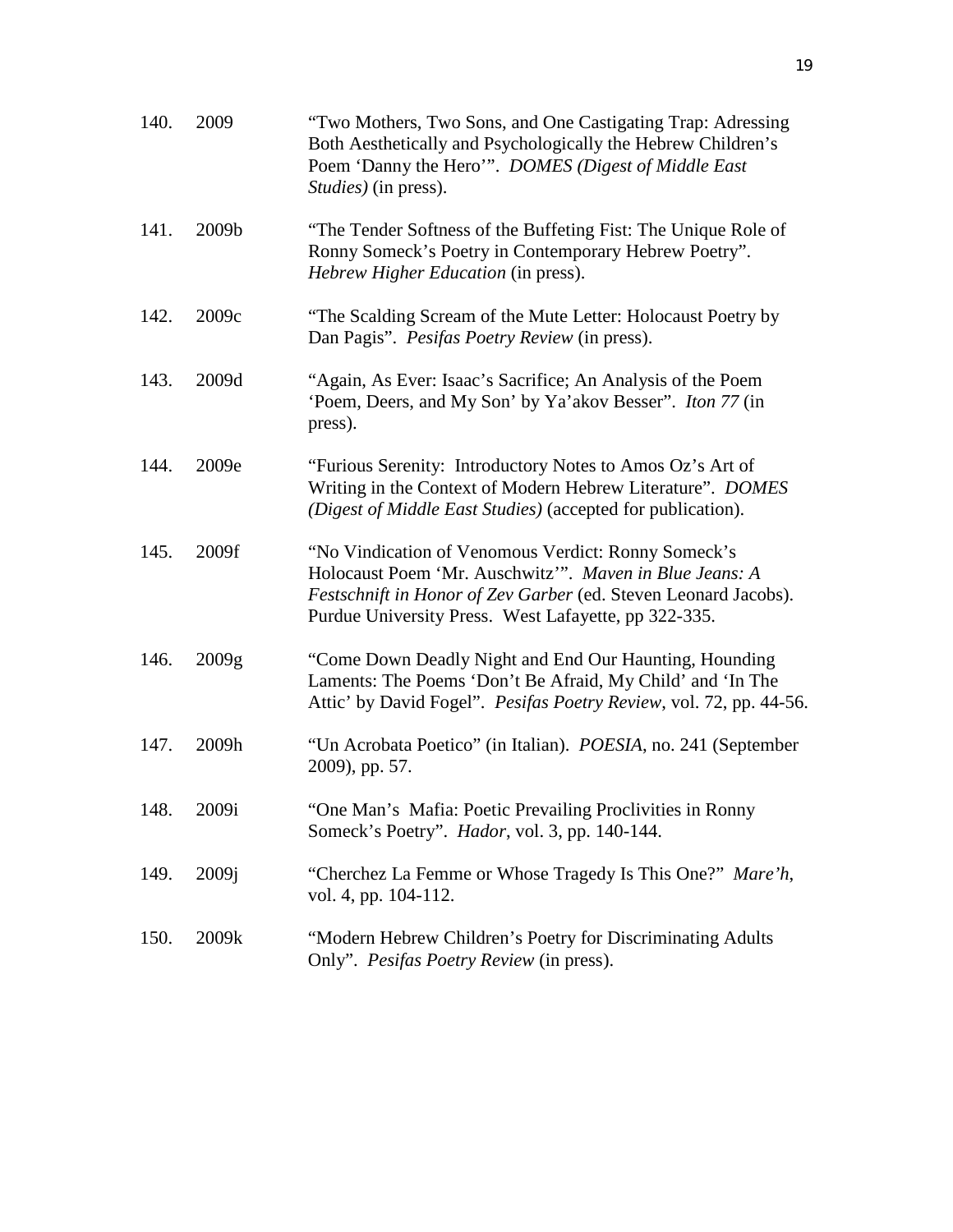## *Book Reviews*

| 1.  | 1979  | "A New Approach to the Fiction of Mendele Mocher Sefarim" (in<br>Hebrew). Ha'aretz, (August 9, 1979), pp. 23-24.                                                                          |
|-----|-------|-------------------------------------------------------------------------------------------------------------------------------------------------------------------------------------------|
| 2.  | 1982  | "Den Rettspsykiatriske Erklaering Om Knut Hamsun" (by G.<br>Lanfeldt and O. Odegaard). Scandinavian Studies, vol. 54, no. 4,<br>pp. 314-315.                                              |
| 3.  | 1984  | "The Patriarchs in Hebron and Sodom (Genesis 18-19): A Study of<br>the Structure and Composition of a Biblical Story" (by T. Rudin<br>O'Bradsky). Hebrew Studies, vol. XXIV, pp. 214-216. |
| 4.  | 1984b | "Every Poem Has a Title: A Study of Children; a Poetry" (by M.<br>Baruch and M. Fruchtman-Agmon). Hebrew Studies, vol. XXIV,<br>pp. 175-177.                                              |
| 5.  | 1984c | "Encounters with Israeli Authors" (by E. Fuchs). Hebrew Studies,<br>vol. XXIV, pp. 194-195.                                                                                               |
| 6.  | 1984d | "Horizon to Horizon: Gershon Shoffman – His Life and Work" (by<br>N. Govrin). Hebrew Studies, vol. XXIV, pp. 196-197.                                                                     |
| 7.  | 1985  | "At the Stone of Losses" (by T. Carmi). Hebrew Studies, vol.<br>XXV, pp. 173-175.                                                                                                         |
| 8.  | 1985b | "The Age of the Haskalah" (by M. Pelli). Hebrew Studies, vol.<br>XXV, pp. 207-208.                                                                                                        |
| 9.  | 1985c | "The Bitter Romantic: A Study of Nathan Zach's Poetry" (by M.<br>Baruch). Hebrew Studies, vol. XXV, pp. 167-169.                                                                          |
| 10. | 1985d | "Detached and Pioneers" (by O. Bartana). Hebrew Studies, vol.<br>XXV, p. 166.                                                                                                             |
| 11. | 1985e | "Stones of Amusement" (by D. Sadan). Hebrew Studies, vol.<br>XXV, pp. 209-220.                                                                                                            |
| 12. | 1985f | "Literary Interpretations of Biblical Narratives" (K. Gros-Louis<br>and J. Ackerman, eds.). Hebrew Studies, vol. XXV, pp. 200-202.                                                        |
| 13. | 1985g | "J.C. Brenner and Modern Literature" (by G. Ramras-Rauch).<br>Hebrew Studies, vol. XXV, pp. 208-209.                                                                                      |
| 14. | 1985h | "The Orchard" (by B. Tammuz). World Literature Today, vol. 59,<br>no. 3, pp. 485-486.                                                                                                     |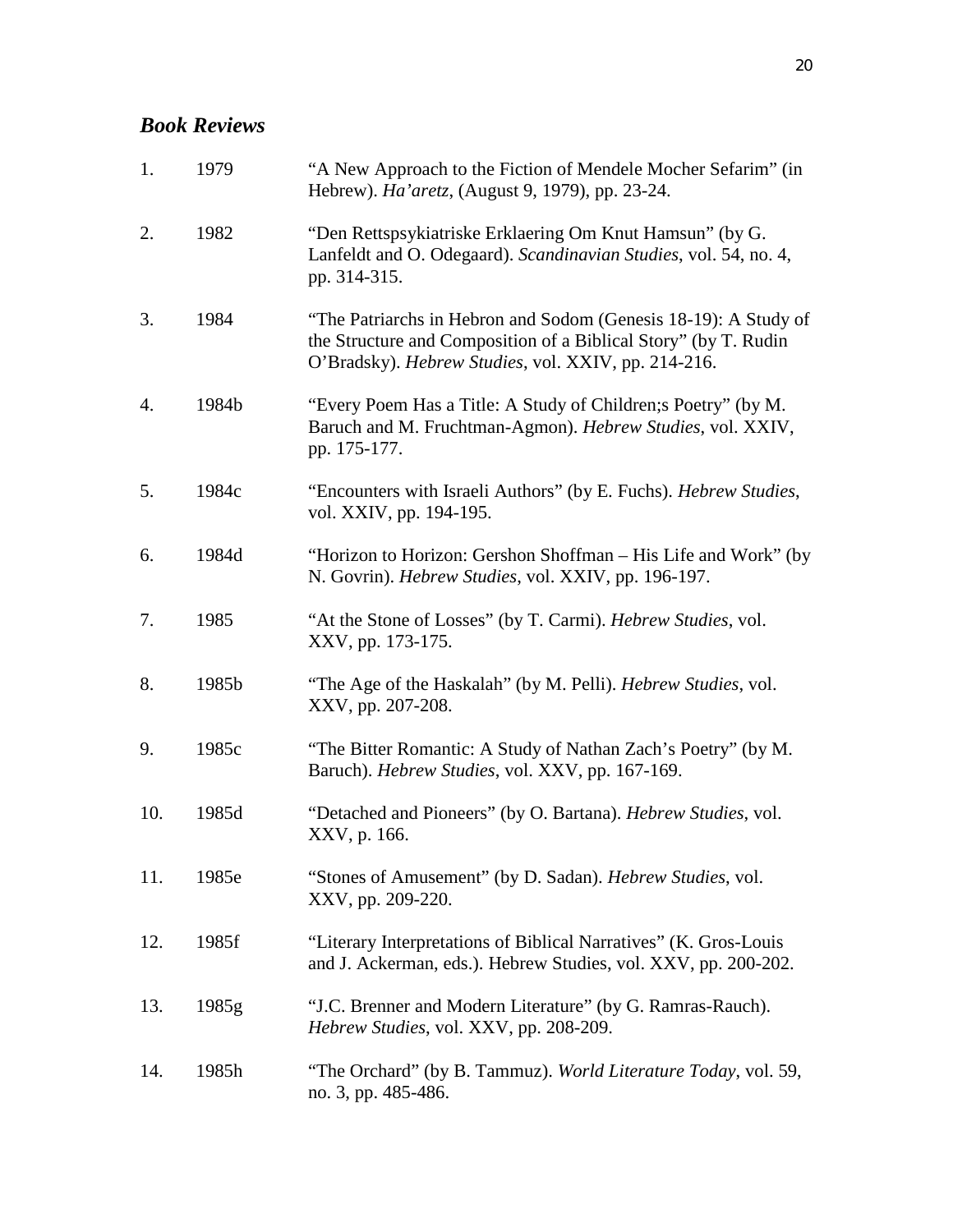| 15. | 1985i    | "Meaning and Emotion in Poetry" (by R. Tsur). World Literature<br>Today, vol. 59, no. 3, pp. 493-494.                                                                       |
|-----|----------|-----------------------------------------------------------------------------------------------------------------------------------------------------------------------------|
| 16. | $1985$ j | "The Voice of Soul: S.Y. Agnon's Book of Chronicles" (by H.<br>Weiss). Hebrew Studies, vol. XXVI, p. 378.                                                                   |
| 17. | 1985k    | "The First Book of Samuel: A Literary Study of Comparative<br>Structures, Analogies, and Parallels" (by M. Garsiel). Hebrew<br>Studies, vol. XXVI, pp. 173-174.             |
| 18. | 19851    | "Studies in Children's Literature" (by M. Baruch and M. Agnon-<br>Fruchtman, eds.). Hebrew Studies, vol. XXVI, pp. 163-164.                                                 |
| 19. | 1986     | "Elsewhere, Perhaps" (by A. Oz). World Literature Today, vol. 60,<br>no. 1, pp. 172-173.                                                                                    |
| 20. | 1986b    | "A Perfect Peace" (by A. Oz). World Literature Today, vol. 60, no.<br>1, pp. 172-173.                                                                                       |
| 21. | 1986c    | "The Mysteries of Satire" (by Y. Fridlander). Hebrew Studies, vol.<br>XXVII, pp. 116-117.                                                                                   |
| 22. | 1986d    | "Anthology of Scandinavian Works in Hebrew Translation" (by F.<br>Rokem). Scandinavian Studies, vol. 58, no. 4, pp. 440-441.                                                |
| 23. | 1986e    | "Studies of Folk Elements in Bialik's Poetry" (by Z. Shamir) (in<br>Hebrew). <i>Hadoar</i> , vol. 66, no. 3, pp. 22-23.                                                     |
| 24. | 1987     | "Sunset Possibilities and Other Poems" (by G. Preil). World<br>Literature Today, vol. 61, no. 1, pp. 151-152.                                                               |
| 25. | 1987b    | "7 Lines on the Miracle of the Yarkon River" (by R. Someck) (in<br>Hebrew). Moznayim, vol. 21, nos. 3-4, pp. 75-76.                                                         |
| 26. | 1987c    | "Separation from Parents" (by P. Weiss). Yediot Acharonot, no. 18<br>(April), pp. 493-494.                                                                                  |
| 27. | 1988     | "After the Holidays" (by Y. Kenaz). World Literature Today, vol.<br>62, no. 1, p. 174.                                                                                      |
| 28. | 1988b    | "Modernism and Cultural Transfer: Gabriel Preil and the Tradition<br>of Jewish Literary Bilingualism" (by Y.S. Feldman). World<br>Literature Today, vol. 62, no. 3, p. 115. |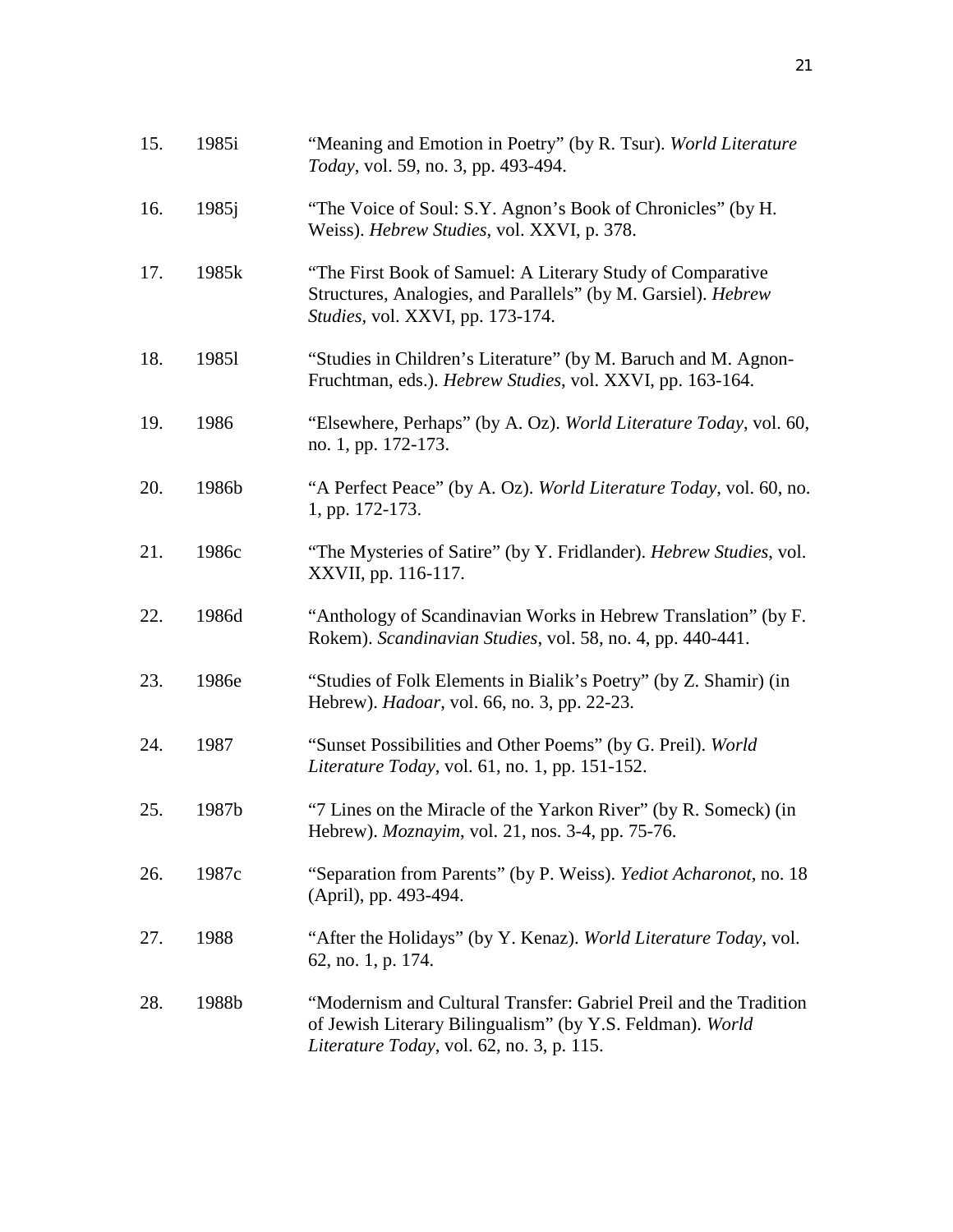| 29. | 1988c | "Ba'al Shem-Tov's Stories" (by S.Y. Agnon). Ha'aretz (January<br>$1)$ , p. 61b.                                                                                                  |
|-----|-------|----------------------------------------------------------------------------------------------------------------------------------------------------------------------------------|
| 30. | 1988d | "Poetry and Ideology" (by Uzi Shavit). Hadoar, vol. 66, no. 26,<br>pp. 121-123.                                                                                                  |
| 31. | 1988e | "The First Half: Deborah Baron; Her Life and Work" (by N.<br>Govrin). Ha'aretz, vol. 20 (May), p. 18                                                                             |
| 32. | 1989  | "Struggle for Change: Studies in the Hebrew Enlightenment in<br>Germany at the End of the 18 <sup>th</sup> Century" (by M. Pelli). <i>Hebrew</i><br>Studies, vol. 30, pp. 79-80. |
| 33. | 1990  | "The Window" (by D. Rabikowitz). World Literature Today, vol.<br>64, no. 2, p. 357.                                                                                              |
| 34. | 1990b | "The Many Worlds of Gershon Shofman" (by N. Tarnor). Hebrew<br>Studies, vol. 31, pp. 239-240.                                                                                    |
| 35. | 1990c | "The Writings of Yehuda Amichai: A Thematic Approach" (by G.<br>Abramson). Hebrew Studies, vol. 31, pp. 87-92.                                                                   |
| 36. | 1990d | "Shira" (by S.Y. Agnon). Shofar (an interdisciplinary journal of<br>Jewish Studies), vol. 9, no. 1, pp. 124-126.                                                                 |
| 37. | 1991  | "The Arab in Israeli Literature" (by G. Ramras-Rauch). World<br>Literature Today, vol. 65, no. 1, pp. 181-182.                                                                   |
| 38. | 1991b | "The Hebrew Briefsteller" (by J. Halevi-Zwick). Ha'aretz, (August)<br>23, 1991), p. 7.                                                                                           |
| 39. | 1991c | "The Smile of the Lamb" (by D. Grossman). World Literature<br>Today, vol. 65, no. 4, pp. 762-763.                                                                                |
| 40. | 1992  | "Brener: 'Nonplused' and Mentor" (by N. Gorvin). <i>Hadoar</i> , vol.<br>71, no. 9 (1992), pp. 19-22.                                                                            |
| 41. | 1992b | "The Stones Remember: Native Israeli Poetry" (ed. By M. Dor).<br>World Literature Today, vol. 67, no. 4, p. 387.                                                                 |
| 42. | 1993  | "Katerina" (by Aaron Appelfeld). World Literature Today, vol. 68,<br>no. 1, pp. 205-206.                                                                                         |
| 43. | 1994  | "Agnon's Art of Indirection: Latent Content in the Fiction of S.Y.<br>Agnon" (by N. Ben-Dov). <i>Iton 77</i> , no. 170, pp. 20-21.                                               |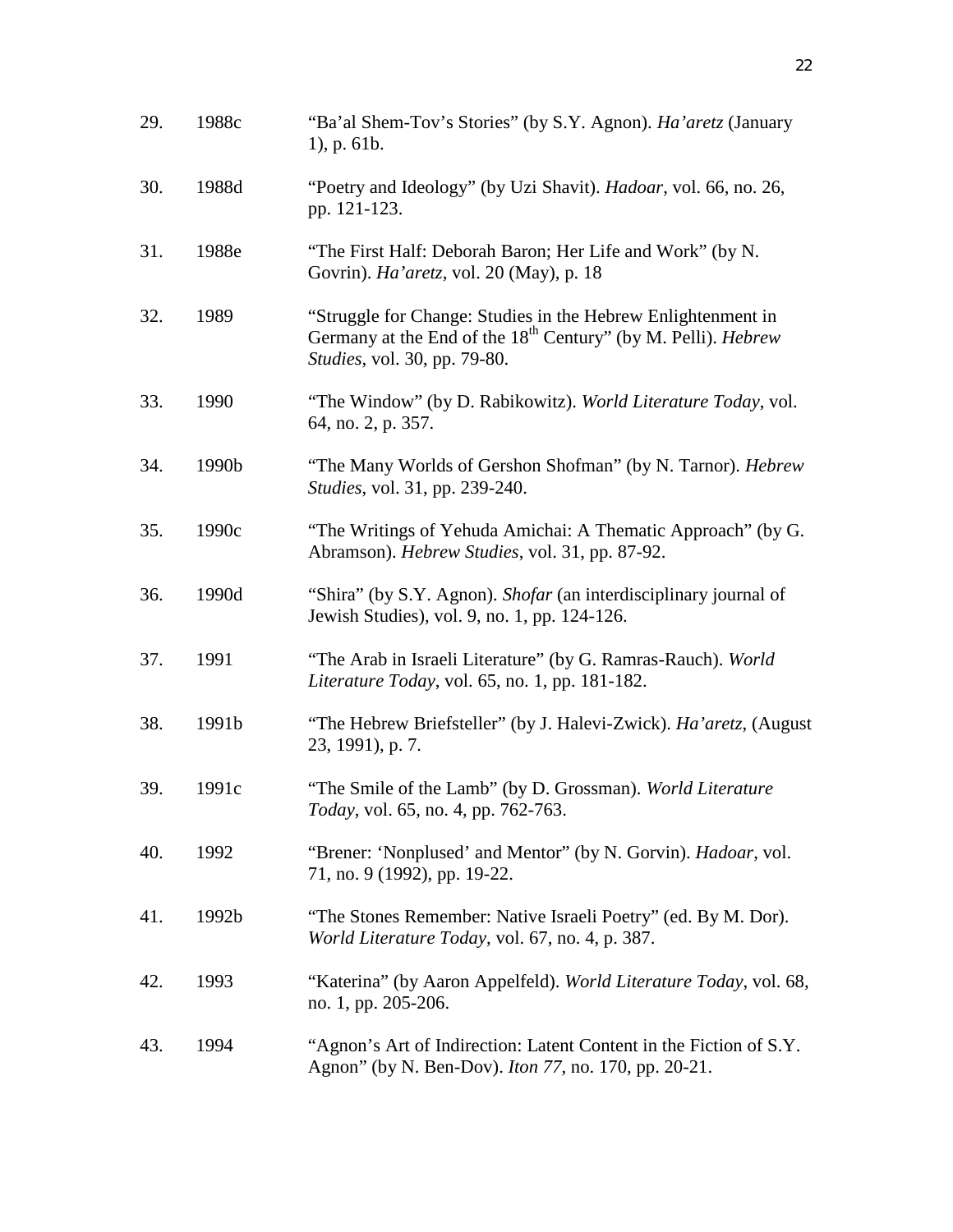| 44. | 1994b | "Agnon's Art of Indirection: Latent Content in the Fiction of S.Y.<br>Agnon" (by N. Ben-Dov). World Literature Today (revised version<br>of no. 46).                                                                    |
|-----|-------|-------------------------------------------------------------------------------------------------------------------------------------------------------------------------------------------------------------------------|
| 45. | 1994c | "Aharon Appelfeld: The Holocaust and Beyond" (by G. Ramras-<br>Rauch). World Literature Today, vol. 69, no. 1, pp. 216-217.                                                                                             |
| 46. | 1994d | "Aharon Appelfeld: The Holocaust and Beyond" (by G. Ramras-<br>Rauch). <i>Iton 77</i> , vol. 18, no. 184, pp. 22-24 (revised version of no.<br>46).                                                                     |
| 47. | 1994e | "L.A. Arieli: His Life and His Work" (by G. Ramras-Rauch).<br>World Literature Today, vol. 68, no. 1, pp. 206-207.                                                                                                      |
| 48. | 1994f | "Katerina" (by Aharon Appelfeld). World Literature Today, vol.<br>68, no. 1, pp. 205-206.                                                                                                                               |
| 49. | 1994g | "Top of Longings" (by Hillel Barzel). Davar, 12/02/94.                                                                                                                                                                  |
| 50. | 1994h | "Images of Sephardi and Eastern Jeweries in Transition: The<br>Teachers of the Alliance Israelite Universelle 1860-1939" (by A.<br>Rodrigue). International Journal of Semitic Studies, vol. 27, no. 3,<br>pp. 368-369. |
| 51. | 1994i | "War, Jews and the New Europe: The Diplomacy of Lucian Wolf<br>1914-1919" (by M. Levene). International Journal of Semitic<br><i>Studies, vol. 27, no. 3, pp. 368-369.</i>                                              |
| 52. | 1994j | "The Literary Periodical 'Alei Si'ach'". Mssah, 8.12.1994, p. 20.                                                                                                                                                       |
| 53. | 1995  | "Hebrew Satire in Europe in the 19 <sup>th</sup> Century" (by Y. Fridlander).<br>Hebrew Studies, vol. 36, pp. 244-255.                                                                                                  |
| 54. | 1995b | "Jewish People, Jewish Religion" (by I. Shahak). International<br>Journal of Semitic Studies (in press).                                                                                                                |
| 55. | 1995c | "Mr. Molcho: The Opposite Direction" (by A. Balaban). Hebrew<br><i>Studies</i> , vol. 35, pp. 99-100.                                                                                                                   |
| 56. | 1996  | "Under This Blazing Light" (by Amos Oz). World Literature<br>Today, vol. 69, no. 3, pp. 639-640.                                                                                                                        |
| 57. | 1996b | "Synesis" (by E. Covensky). World Literature Today, vol. 70, no.<br>2, pp. 463-464.                                                                                                                                     |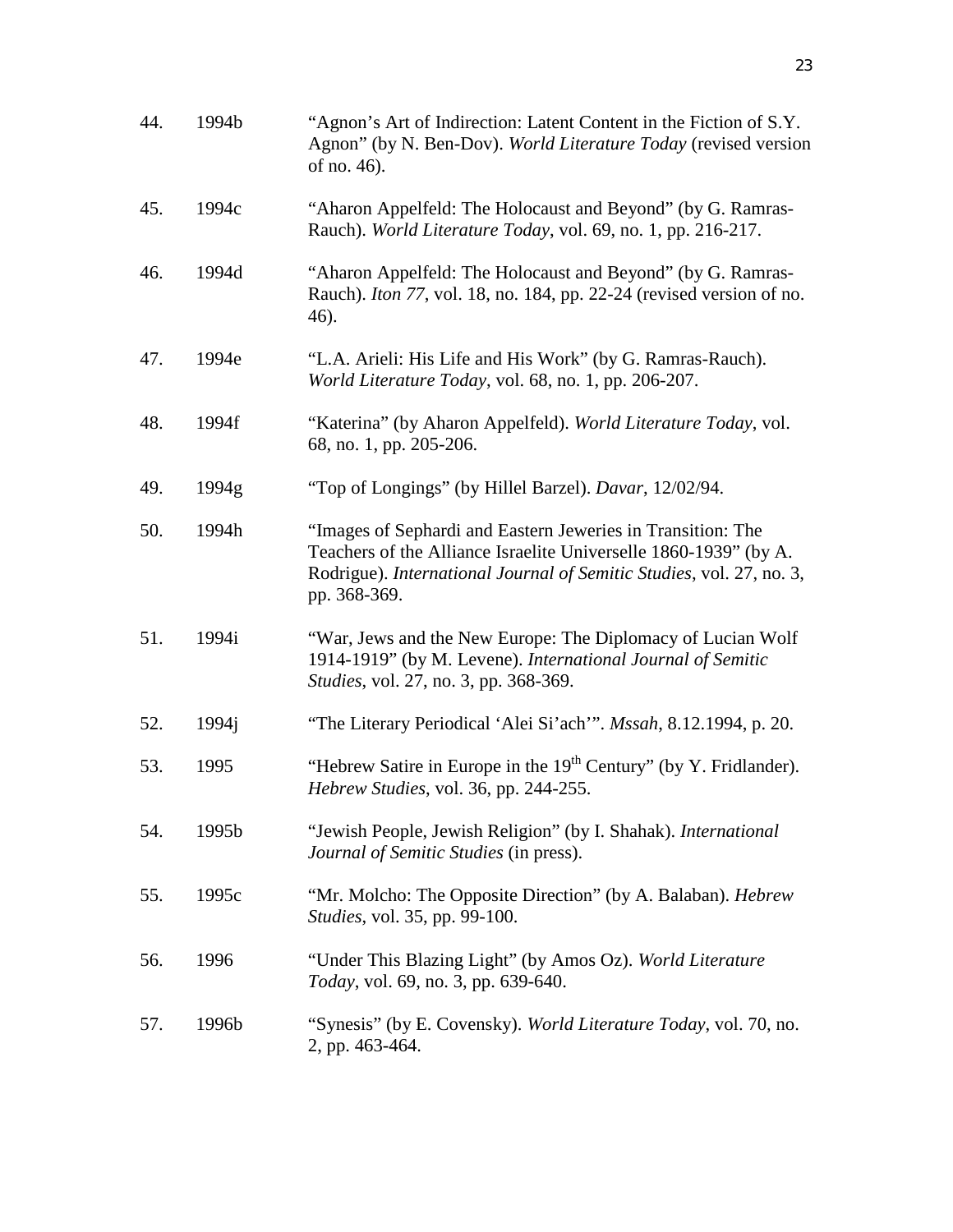| 58. | 1996c | "Agnon and Vegetarianism" (by R. Lee). DOMES (Digest of<br>Middle East Studies), vol. 5, no. 2, pp. 84-85.                                                       |
|-----|-------|------------------------------------------------------------------------------------------------------------------------------------------------------------------|
| 59. | 1996d | "Jardin D'Eden Jardins D'Espagne" (by M. Itzhaki and M. Gare).<br>DOMES (Digest of Middle East Studies), vol. 5, no. 2, pp. 86-87.                               |
| 60. | 1997  | "A Different Wave in Israeli Fiction: Postmodernist Israeli<br>Fiction" (by A. Balaban). World Literature Today, vol. 71, no. 2,<br>p. 449.                      |
| 61. | 1997b | "Words In My Lovesick Blood: Poems by Haim Gouri" (ed. And<br>trans. By S.F. Chyet). World Literature Today, vol. 71, no. 2, pp.<br>449-450.                     |
| 62. | 1998  | "Poetica" (by E. Covensky). World Literature Today (invited for<br>publication).                                                                                 |
| 63. | 1998b | "After Auschwitz" (by. E. Covensky). World Literature Today,<br>vol. 73, no. 4.                                                                                  |
| 64. | 1998c | "Kneller's Happy Campers" (by E. Keret). World Literature<br><i>Today</i> , vol. 73, no. 2.                                                                      |
| 65. | 1998d | "Hebrew Culture in America" (by M. Pelli). World Literature<br>Today, vol. 73, no. 4.                                                                            |
| 66. | 1999  | "Brooches in the Nose of Eternity: U.N. Gnessin's Art of Fiction"<br>(by D. Miron). Hebrew Studies, vol. 40, pp. 394-397.                                        |
| 67. | 2000  | "Ha-Me'asef – The First Literary Hebrew Periodical" (by B.<br>Moshe Pelli). Moznayim, vol. 75, no. 4, pp. 50-54.                                                 |
| 68. | 2001  | "A Gate to Haskalah Periodicals" (by Moshe Pelli). Hadoar, vol.<br>80, no. 19, pp. 17-18.                                                                        |
| 69. | 2001b | "Peace, In Deed" (by Zev Garber). Hadoar, vol. 83, no. 17, pp. 18-<br>19.                                                                                        |
| 70. | 2001c | "Public Crisis and Literary Reprieve" (by Leon Yuddon). World<br><i>Literature Today</i> (invited for publication).                                              |
| 71. | 2004  | "The Gate to Haskalah: An Annotated Index to 'Hame'asef', The<br>First Hebrew Journal" (by Moshe Pelli). The Jewish Quarterly<br>Review, vol. 95, no. 2, p. 372. |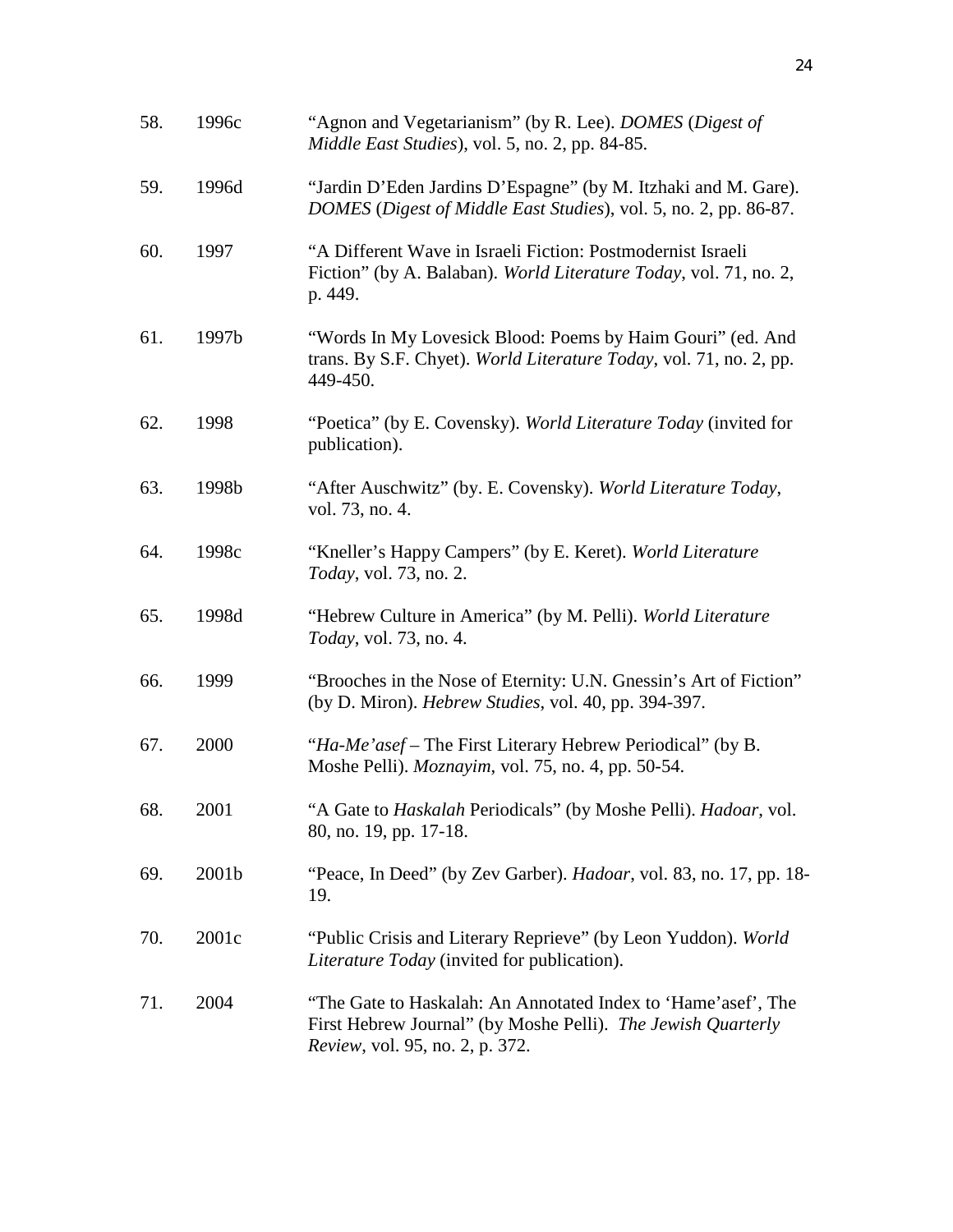| 72. | 2004b | "The Book of Tahkemoni: Jewish Tales from Medieval Spaon" (by<br>Jude Alharizi, translated and explicated by David Segal). Shofar,<br>vol. 22, no. 3, pp. 179-180.                                           |
|-----|-------|--------------------------------------------------------------------------------------------------------------------------------------------------------------------------------------------------------------|
| 73. | 2004c | "Modern Hebrew Literature Made into Films" (by Lev Hakak).<br>Shofar, vol. 23, no. 2, pp. 178-179                                                                                                            |
| 74. | 2005  | "A Guest for the Night" (by S.Y. Agnon). <i>DOMES</i> (Digest of<br>Middle East Studies), vol. 14, no. 2, pp. 76-77.                                                                                         |
| 75. | 2005b | "Two Tales:'Bethrothed' and 'Edo and Enam'" (by S.Y. Agnon).<br>DOMES (Digest of Middle East Studies), vol. 14, no. 2, pp. 105-<br>107.                                                                      |
| 76. | 2007  | "The Budding of Modern Hebrew Creativity in Babylon" (by Lev<br>Hakak); "The Collected Essays of Rabbi Shelomo Bekhor Hutin"<br>(by Lev Hakak). Shofar, vol. 25, no. 2, pp. 207-208.                         |
| 77. | 2008  | "In Search of Genre: Hebrew Enlightenment and Modernity" (by<br>Moshe Pelli). Hebrew Higher Education, vol. 12, pp. 179-181.                                                                                 |
| 78. | 2008b | "Enlightenment and Modernism" (by Moshe Pelli). <i>Iton 77</i> , vol.<br>32, no. 330, pp. 6-7.                                                                                                               |
| 79. | 2008c | "Bikkurei Ha'ittim': The 'First Fruits' of Haskalah; An Annotated<br>Index of 'Bikkurei Ha'ittim', The Journal of the Haskalah in<br>Galicia" (by Moshe Pelli). Hebrew Studies, vol. XLIX, pp. 369-<br>372.  |
| 80. | 2008d | "In Search of Genre: Hebrew Enlightenment and Modernity" (by<br>Moshe Pelli). Hebrew Studies, vol. XLIX, pp. 373-376 (revised<br>version of no. 77).                                                         |
| 81. | 2008e | "Mahmoud Darwish: Exile's Poet. Critical Essays" (by Hala<br>Khamis Nassar and Najat Rahman, Eds.). <i>DOMES (Digest of</i><br>Middle East Studies) (in press).                                              |
| 82. | 2008f | "The God of Israel" (by Robert P. Gordon, Ed.). <i>DOMES</i> (Digest)<br>of Middle East Studies) (in press).                                                                                                 |
| 83. | 2008g | "Israel in the Middle East. Documents and Readings in Society,<br>Politics and Foreign Relations" (by Itamar Rabinovich and<br>Jehudah Reinharz, Eds.). DOMES (Digest of Middle East Studies)<br>(in press). |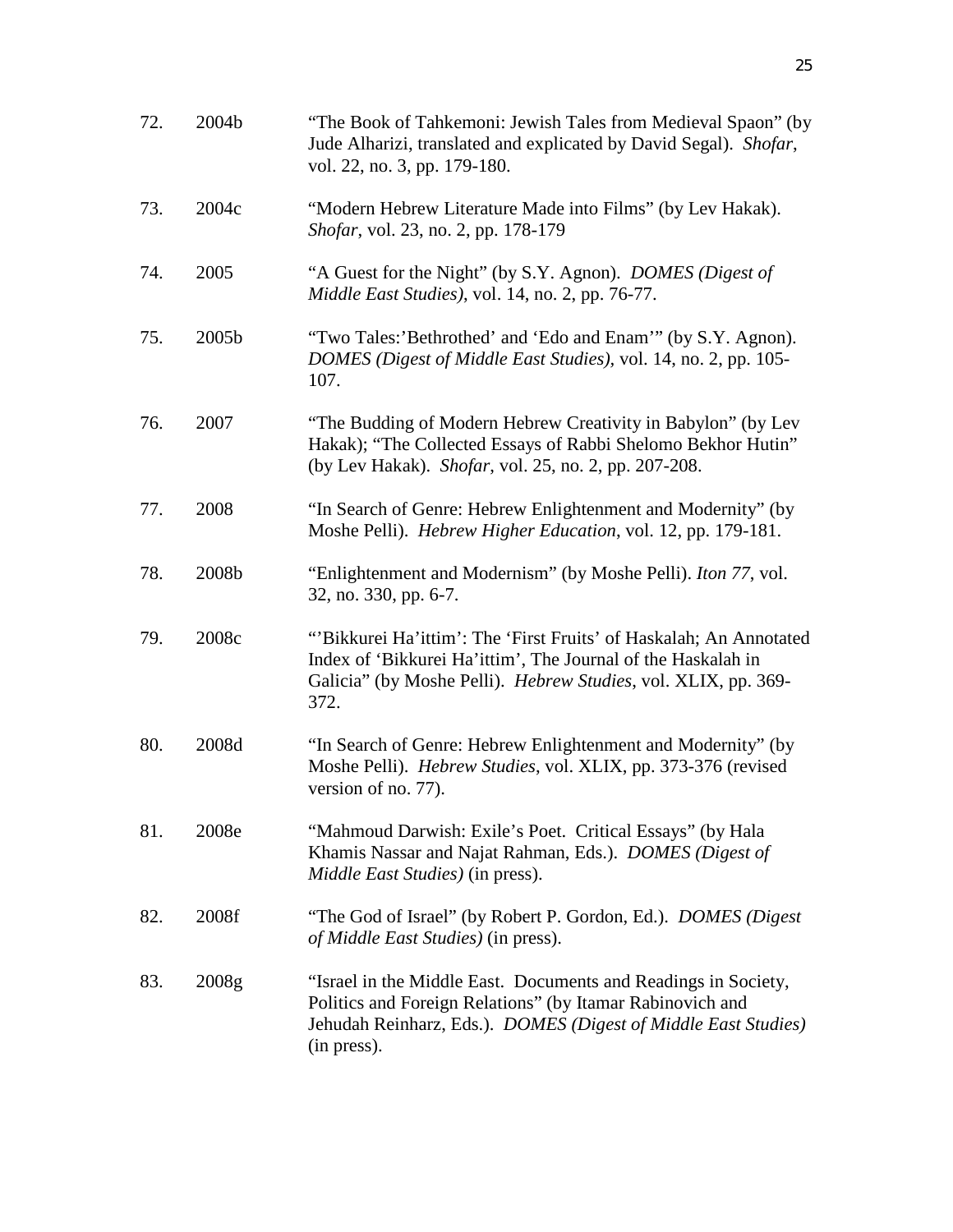#### *Papers Presented at Professional Conferences*

- 1. "A Methodological Approach to the Dynamics of the Literary Text and Its Application to the Dynamics of Motifs in S.Y. Agnon's Works." Bar Ilan University Conference, April 1980.
- 2. "Hamsun and Agnon: A Case of Influence of Scandinavian Literature Upon Hebrew Literature." 72<sup>nd</sup> Annual Conference of the American Association of Scandinavian Studies (SASS) at Vanderbilt University, Tennessee, May 1982.
- 3. "The Epilogue in Hamsun's Pan and the Hamsunesque Art of Rhetoric." 73<sup>rd</sup> Annual Conference of the SASS at the University of Minnesota, Minneapolis, May 1983.
- 4. "Contradictory Thetorical Trends in the Poetry of Daliah Rabikowitz." Annual Conference of the Association for Jewish Studies (AJS), in Boston, December 1983.
- 5. "Strindberg's Footprints in S.Y. Agnon's Works." Annual Conference of the SASS, University of Washington, Seattle, May 1984.
- 6. "Integrating Biblical into a Modern Hebrew Curriculum" NAPH Central Region Conference, University of Wisconsin – Madison, June 1984.
- 7. "A Structural Approach to the Art of Rhetoric of Biblical Poetry - Hosea, 5." Annual Conference of SBL (Society of Biblical Literature), Chicago, December 1984.
- 8. "Psalm 23: A Portrait of Biblical Texts as Modern Literature." Annual Conference of the AJS, Boston, December 1984.
- 9. "War Reflections in Modern Israeli Poetry." Joseph Newman Academic Conference, Hebrew College, Boston, April 1985.
- 10. "The Color Concept in the Psychological Novels by Knut Hamsun." Annual Conference of the SASS, University of Illinois, Urbana, May 1985.
- 11. "Interpreting Biblical Poetry in the Light of Modern Hebrew Poetry." Annual Conference of the NAPH, University of Michigan, Ann Arbor, June 1985.
- 12. "Genesis 22: Binding Isaac to the Altar of Literary Criticism."  $9<sup>th</sup>$  World Congress of Jewish Studies, Hebrew University, Jerusalem, August 1985.
- 13. "Psalm 24: Sense and Sensibility in Biblical Poetry." Annual Conference of the NAPH, Anaheim, California, December 1985.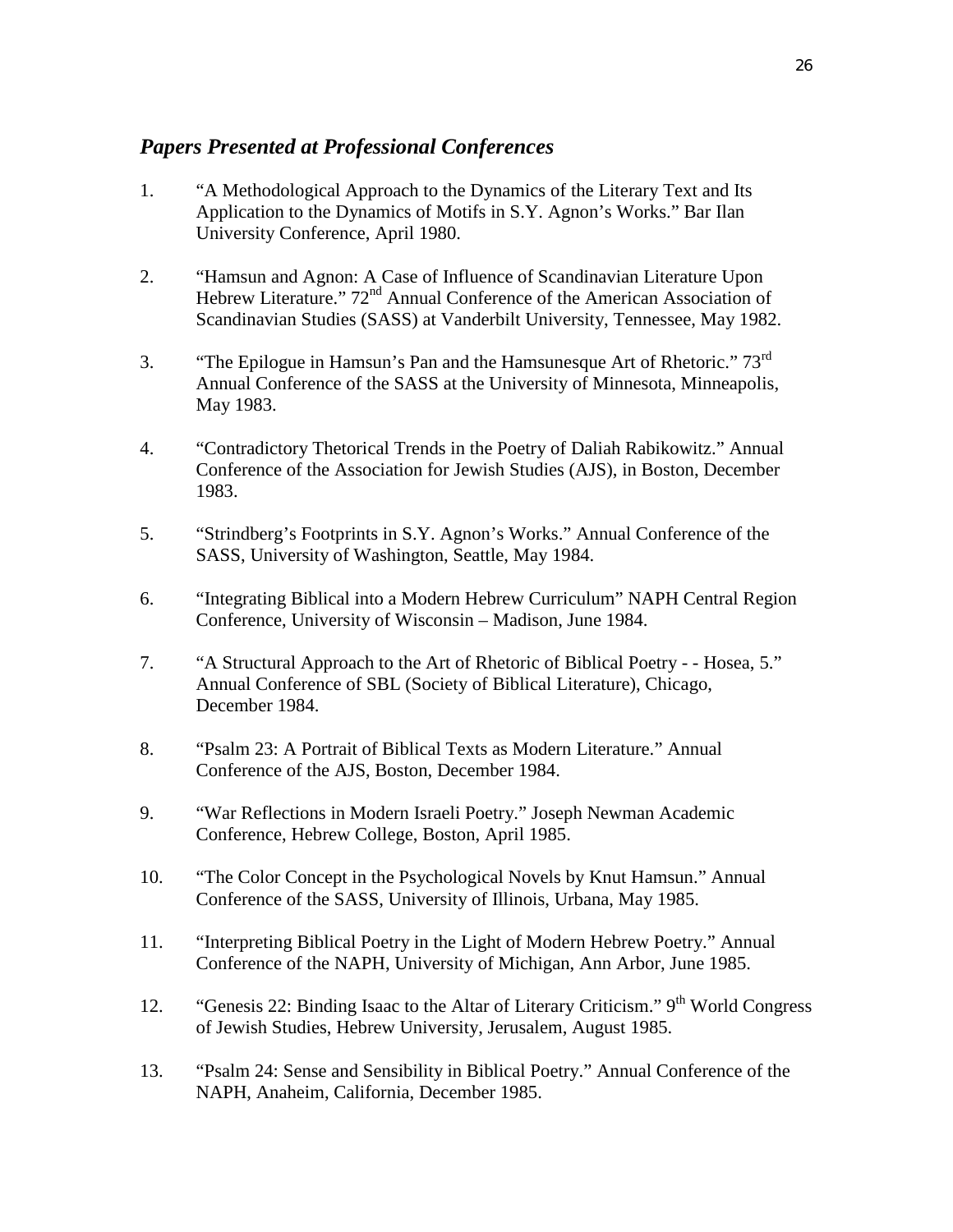- 14. "Agnon and Hamsun: The Hebraic Sound and the Scandinavian Fury." Uri Shoham Annual Conference, Tel Aviv University, March 1986.
- 15. "Towards a Systemized Methodology of Comparative Study." Annual Inter-University Conference of Hebrew Literature Departments, Bar Ilan University, Israel, May 1986.
- 16. "S.Y. Agnon's Art of Narrative: A Portrait of an Artist as a Cunning Narrator." Agnon Conference at Yeshiva University, New York, December 1986.
- 17. "Make Poetry and Politics: Political Trends in Daliah Rabikowitz's Poetry." Annual Conference of the AJS, Boston, December 1986.
- 18. "The Song of Songs' Generic Narrative." Annual Inter-University Conference of Hebrew Literature Departments, Haifa University, Israel, April 1987.
- 19. "Oxymoronic Thematic Structures in Hebrew Children's Poetry." Annual Conference of the AJS, Boston, December 1990.
- 20. "The Way of the Wail of the Wind Smolenskin's Story 'The Wail of the Wind.'" Conference on Hebrew Enlightenment Narrative, Oxford University, England, June 1991.
- 21. "For Adults Only? Rhetorical Strategies in Hebrew Children's Poetry." Annual Conference of the NAPH, Emory University, Atlanta, June 1991.
- 22. "The Aesthetics of Austerity: Major Trends in Modern Hebrew Poetry" (invited paper). The University of Chicago, March 1992.
- 23. "The Concept of Family in Hebrew Literature." Hebrew Studies Symposium, University of Texas at Austin, March 1992.
- 24. "Biblical Poetry: Thetorical Pendulum as Psychological Characterization; Ars Poetica in Psalm 139." Annual Conference of the NAPH, York University, Toronto, Canada, June 1992.
- 25. "Scolding Aesthetics in Biblical Literature." Annual Conference of the AJS, Boston, December 1992.
- 26. "Bridled Bird: The Poetics of Yair Horwitz." International Conference dedicated to modern Hebrew poetry, Tel Aviv University, December 1992.
- 27. "The Urban Poetics of Ronny Someck." Annual Conference of the NAPH, University of Michigan, Ann Arbor, June 1993.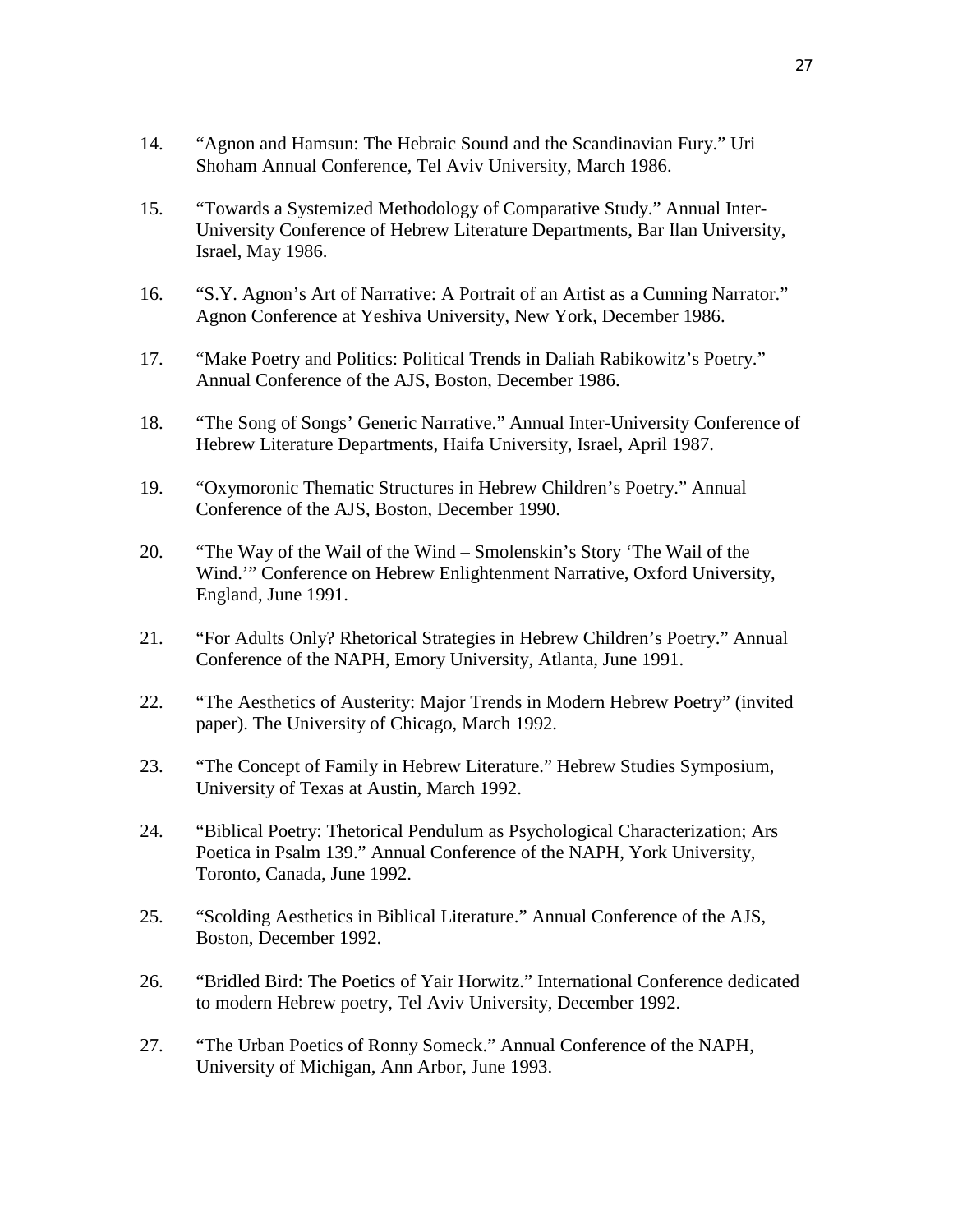- 28. "Modern Hebrew Children's Poetry." Hebrew Studies Symposium, University of Texas at Austin, April 1993.
- 29. "S.Y. Agnon's 'Ars Poetica.'" Two invited presentations delivered at Haifa University, Israel, May 1993.
- 30. "Jacob Steinberg's Art of Narrative: Deceptive Aesthetics and its Expressive Offspring." Invited presentation delivered at Haifa University, Israel, May 1993.
- 31. "When King Lear Meets Abraham: The Aesthetics of I Samuel, 1." Annual Conference of the AJS, Boston, December 1993.
- 32. "Aesthetic Aspects in Biblical Literature." Annual Conference of TAMES (Texas Association of Middle Eastern Scholars), University of Texas at Austin, February 1994. Organizing the conference in focus in capacity of TAMES president.
- 33. "A New Approach to Hebrew Medieval Poetry in Spain." Annual Conference of NAPH, University of California – Berkeley, June 1994.
- 34. "Teaching Hebrew Literature in American Universities" invited for presentation by Hebrew Literature Department, Tel Aviv University, December 1994.
- 35. "A Methodological Approach to Hebrew Children's Literature." Annual Conference of NAPH, University of Central Florida, Orlando, May 1995.
- 36. "Society, Culture, Language and Politics in Israel." Marquette University, Milwaukee, October 1997.
- 37. "Intertextuality in Amos Oz's Story, 'Nomads and Viper.'" Annual Literary Conference of Israeli Universities, Tel Aviv University, February 1996.
- 38. "Touching the Text, Touching the Student: Teaching Modern Hebrew Language and Literature." Annual Conference of the Midwest Association for Jewish Studies, Chicago, October 1996.
- 39. "The Secret Agent Takes Off His Gloves: Amos Oz's *Panther in the Basement*." An International Conference on Oz's Writings, Beer-Sheva University, February 1997.
- 40. "Contemporary Israeli Literature of the Holocaust." Holocaust Conference, University of Wisconsin – Milwaukee, May 1997.
- 41. "Oedipus Plus Ulysses in First Person Feminine: More About the Novel 'Katerina' by Aaron Appelfeld." Annual Conference of NAPH, The Hebrew Union College – Los Angeles, June 1997.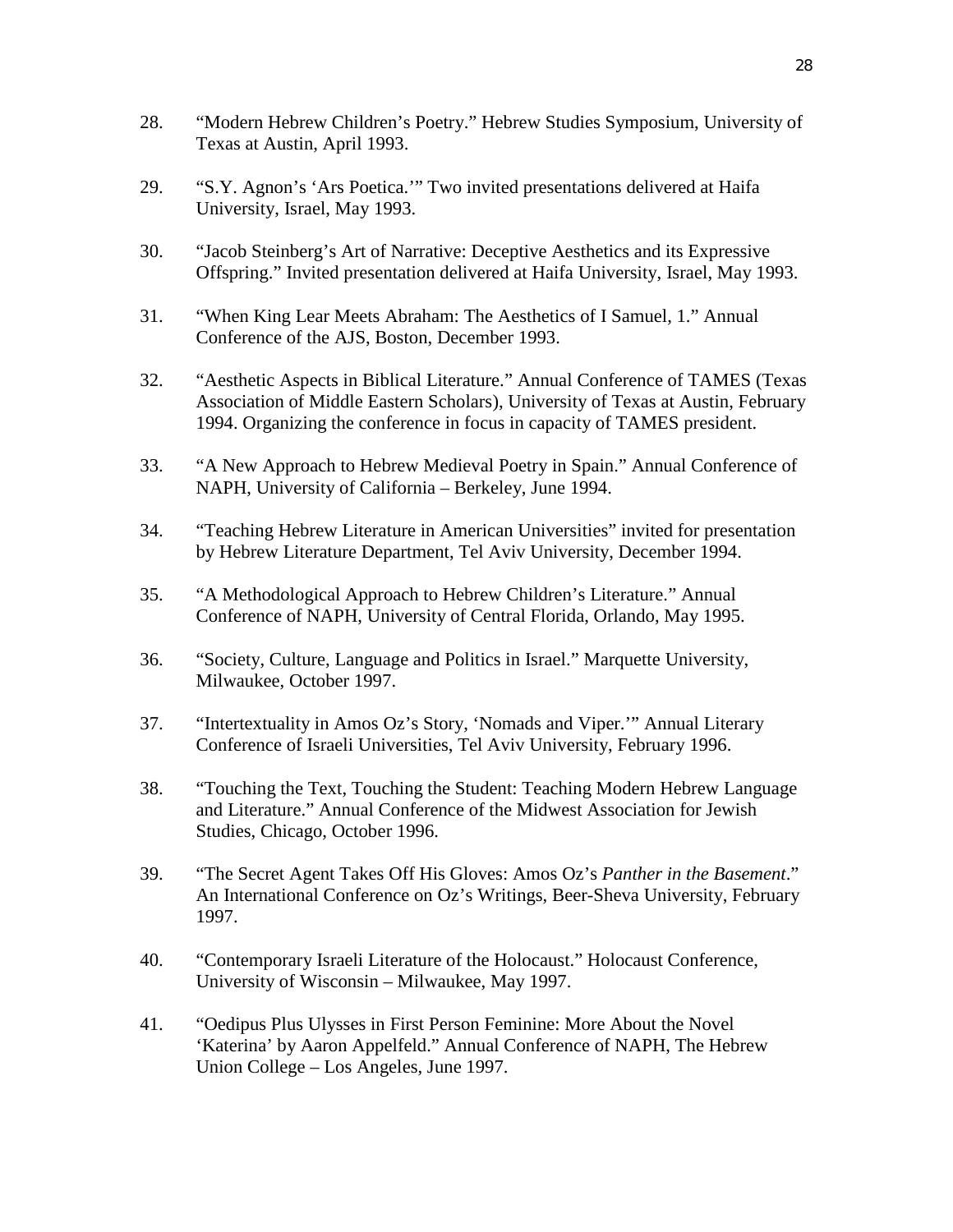- 42. "Hebrew and Jewish Studies at USA's Universities." Tel Aviv University, Department of Hebrew Language and Linguistics, December 1997.
- 43. "Hebrew and Jewish Studies at USA's Universities." Ben-Gurion University, Beer-Sheva, Israel, December 1997.
- 44. "The Aesthetics of the Biblical Text." INALCO University, Paris, France, March 1998.
- 45. "Intricacy Versus Simplicity in Modern Hebrew Poetry." *Histadrut Ivrit* (Hebrew Organization) Meeting, New York, November 1998 (invited paper).
- 46. "The Internally Aesthetic Mechanism of the Biblical Text." Bar-Ilan University, Israel, December 1998 (invited paper).
- 47. "The Cryptic Character of G. Shoffman's Narrative." Bar-Ilan University, Israel, December 1998 (invited paper).
- 48. Invited paper on the aesthetics characteristics of the Biblical text. Cambridge University, England, March 1999.
- 49. Invited paper on the rhetorical characteristics of Biblical literature. London University, England, March 1999.
- 50. Invited paper on contemporary Israeli poetry. Venice University, Italy, March 1999.
- 51. Invited series of Lectures on the Aesthetic Aspects of the Bible. Bar-Ilan University, Israel, June 1999.
- 52. Invited paper on Biblical literature. University of Venice, Italy, March 2000.
- 53. Invited series of lectures on Structuralist theories of Literature and their applications to modern Hebrew literature. University of Venice, Italy, March 2000.
- 54. Invited paper on Hebrew Children's Literature in the University of Venice, Italy, March 2000.
- 55. Invited series of lectures of contemporary Israeli poetry. Ben-Gurion University, Israel, May 2000.
- 56. Invited paper on "The Bible as Literature." Austin, Texas, July 2000.
- 57. Invited paper on "Amos Oz the Lyrical Novelist." Austin, Texas, July 2000.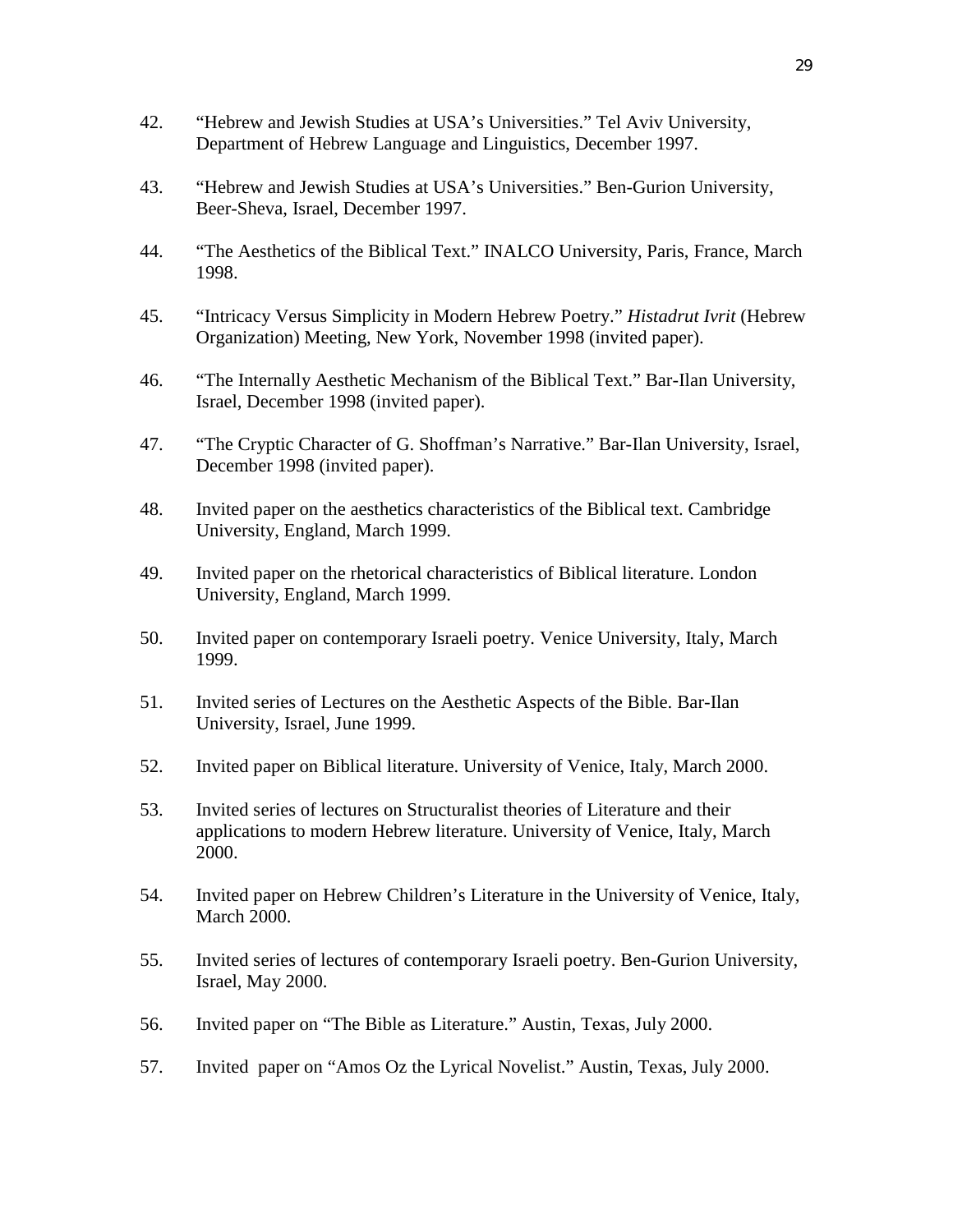- 58. Invited paper on "Amos Oz's Art of Fiction." Chicago, 2001.
- 59. Invited paper on "The Artistic Essence of Biblical Aesthetic Structure." Chicago, 2002.
- 60. Invited paper on the nature of art of literature. Bar-Ilan University, Israel, May 2000.
- 61. Invited paper on the Bible as Literature. Bar-Ilan University, June 2000.
- 62. Invited paper on the poetics of Biblical Narrartive. Bar-Ilan University, January 2001.
- 63. Invited paper on poetics and oppression in the Biblical Text. Florida Atlantic University, February 2001.
- 64. Invited paper on values in the Bible. University of Miami, April 2002.
- 65. Invited paper on Amos Oz's Art of Narrative. Cleveland University, Ohio, 2003.
- 66. Invited paper in Charles University at Prague: *The Bible as an Aesthetic Mechanism*. June 2002.
- 67. Invited paper in Aarhus University, Denmark: *Who Fell in the Biblical Fall?* June 2004.
- 68. Invited paper in Stockholm Academic Institute for Jewish Studies: *Contemporary Israeli Poetry: The Case for Yehuda Amichai*. June 2004.
- 69. Invited paper in Trondheim, Norway: *Leading Trends in Modern Hebrew Poetry*. June 2004.
- 70. Invited paper in Bergen University, Norway: *A Structuralist Approach to the Biblical Text*. June 2004.
- 71. Invited paper in Granada University, Spain: *A Novel Approach to Biblical Narrative*. May 2005.
- 72. Invited paper in Toledo University, Spain: *Contemporary Israeli Poetry*. May 2005.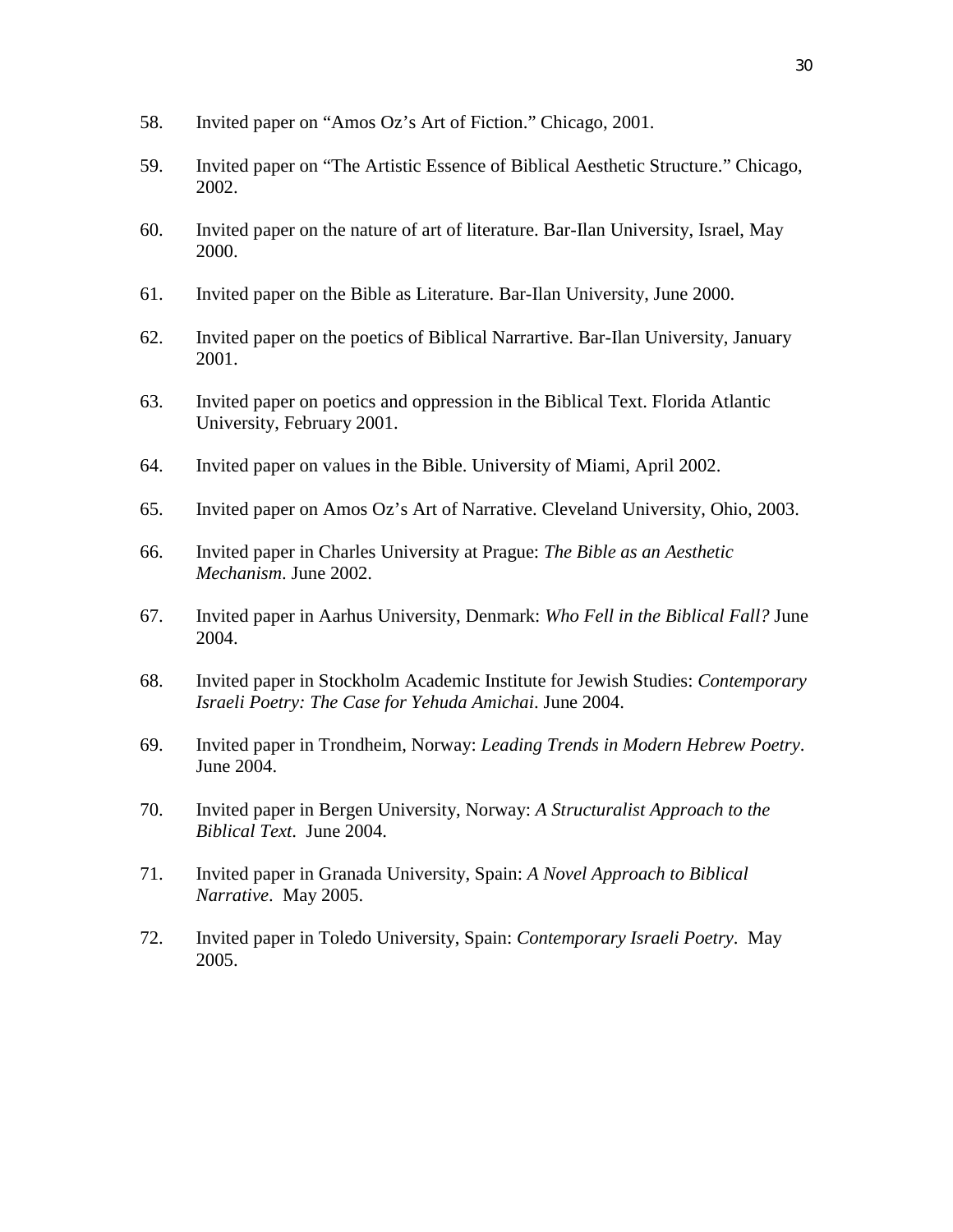#### *Courses Taught*

*An Approach to Hebrew Poetry: Theory, Methodology, and Historical Review* (Tel Aviv University)

*An Approach to Hebrew Prose-Fiction: Theory, Methodology, and Historical Review* (Tel Aviv University)

*Hebrew Prosody: The Prosody of the Biblical Text, Medieval Poetry, Enlightenment Poetry (19th Century), Modern and Contemporary Hebrew Poetry* (Tel Aviv and Beer Sheva University)

*An Historical-Aesthetic Approach to Hebrew Drama: Enlightenment and Modern* (Beer Sheba University)

*The Structure of the Enlightenment Prose-Fiction* (Tel Aviv University)

*The Dynamics of the Literary Text and Its Application to Modern Israeli Poetry* (Tel Aviv University)

*Graduate Seminar on Biblical Poetry* (University of Wisconsin – Madison)

*Graduate Seminar on Advanced Biblical Grammar (syntax) and Composition* (University of Wisconsin – Madison)

*Scandinavian Drama* (Tel Aviv University)

*S.Y. Agnon in Comparative Context* (Tel Aviv University)

*Modern Hebrew Literature: Narrative and Poetry* (University of Wisconsin – Madison)

*The Rhetoric of the Literary Text* (Tel Aviv University)

*Modern Hebrew Literature and Contemporary Israeli Literature in English Translation* (University of Wisconsin – Madison)

Graduate course on Biblical Poetry (University of Texas – Austin)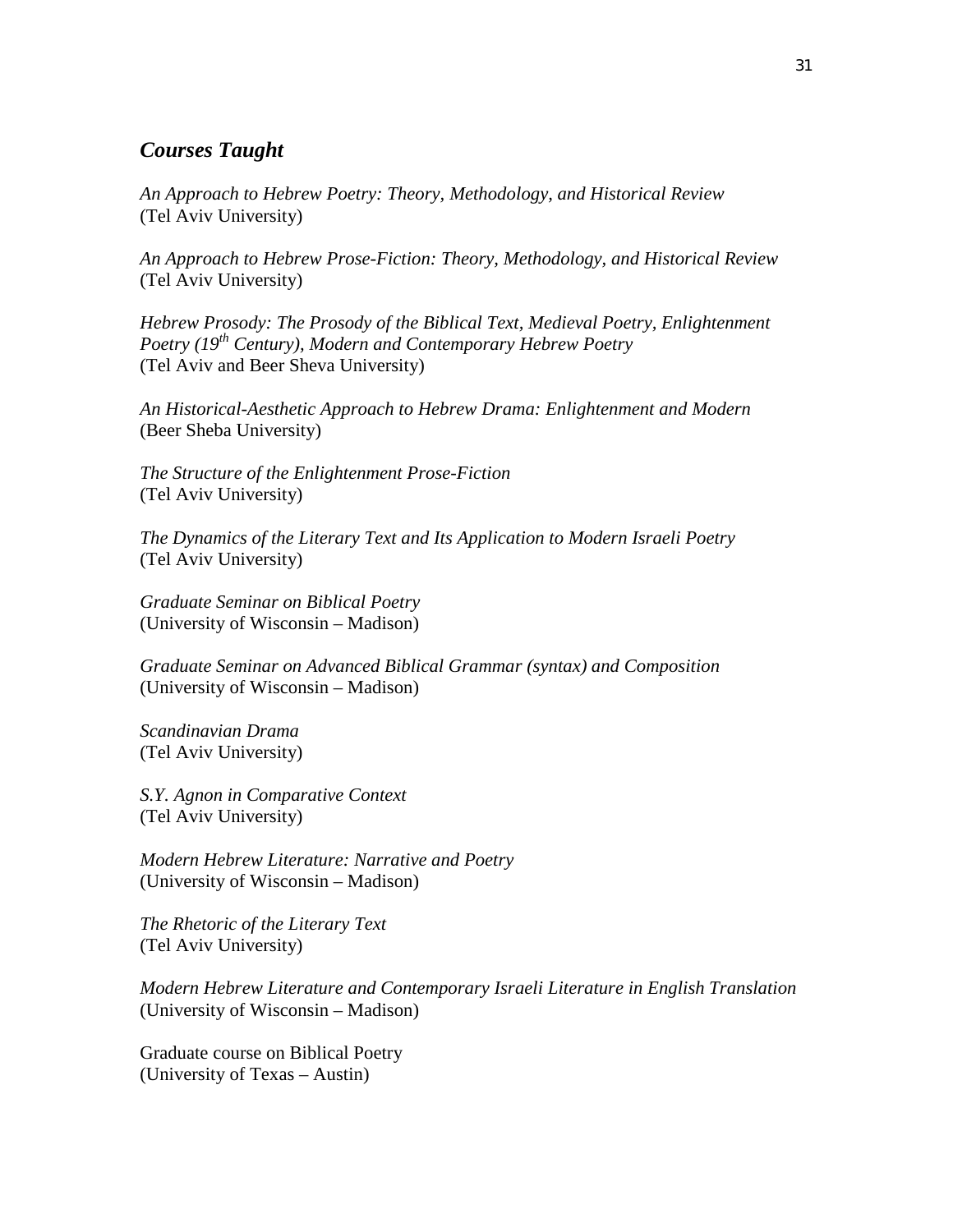Graduate course on Hebrew Children's Literature (University of Texas – Austin)

Graduate course on Hebrew Literary Criticism (UT – Austin)

Graduate course on S.Y. Agnon's writings  $(UT - Austin)$ 

Graduate course on the influence of S.Y. Agnon on contemporary Israeli narrative  $(UT - Austin)$ 

*Contemporary Israeli Fiction*  $(UT - Austin)$ 

*Modern Hebrew language and literature* (UT – Austin)

*Hebrew Drama*  $(UT - Austin)$ 

*Hebrew Children's Literature*  $(UT - Austin)$ 

*Historical Approach to Hebrew Literature; From the Bible through Contemporary Israeli Literature* (UT – Austin)

*Hebrew and Biblical Literature in the Context of Socio-Cultural Milieu* (UW – Milwaukee)

*Aesthetic History of Modern Hebrew Literature* (UW – Milwaukee)

*Structuralist Theories of Literary Criticism* (UW – Milwaukee)

*Contemporary Israeli Literature of the Holocaust* (UW – Milwaukee)

*Contemporary Israeli Film* (UW – Milwaukee)

*Poetics and Politics: Modern Hebrew and Biblical Literature* (UW – Milwaukee)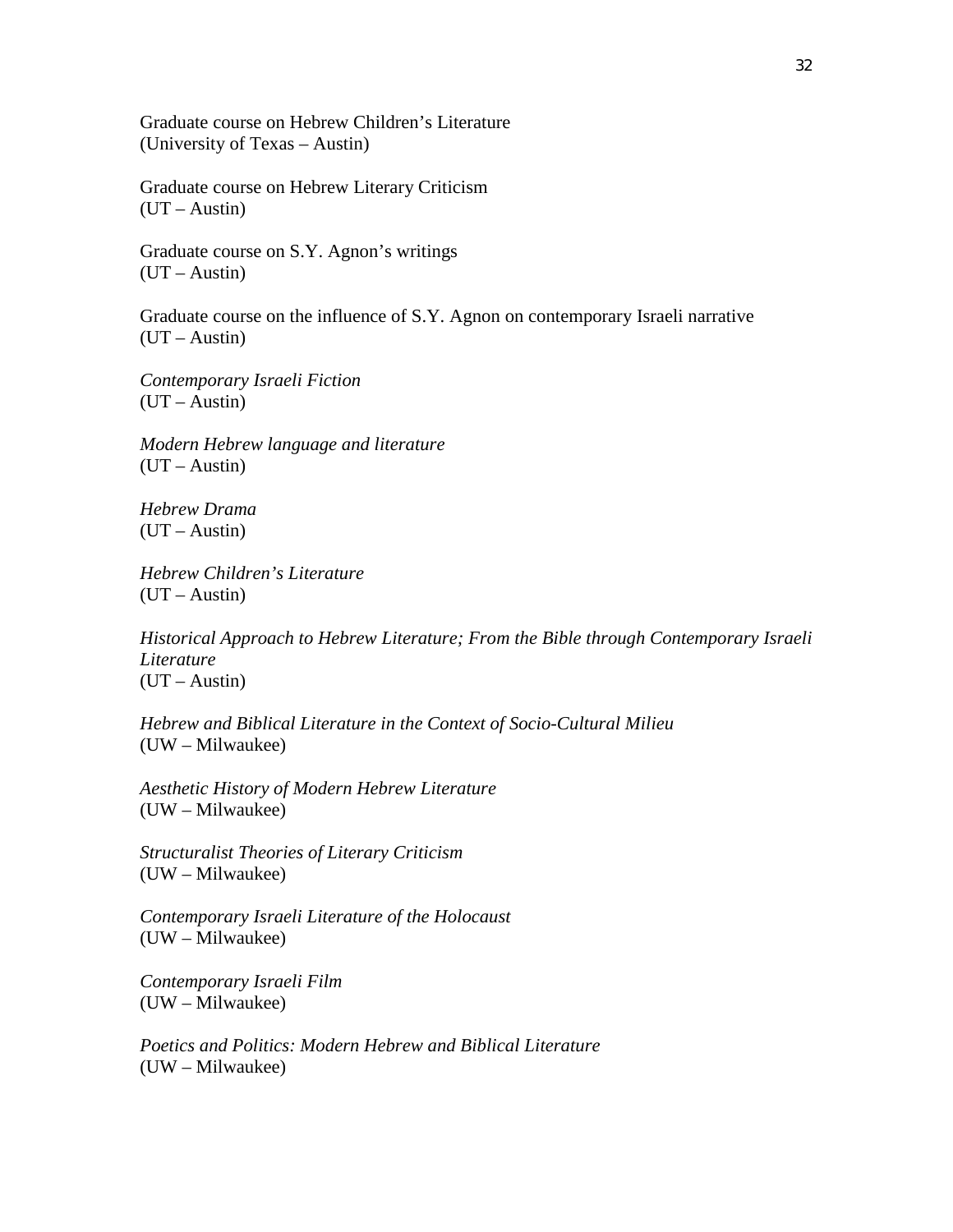*Israeli Culture* (UW – Milwaukee)

*The Bible as Literature* (UW – Milwaukee)

*The Aesthetics of the Biblical Text – Graduate Seminar* (Ben Gurion University, Beer Sheeva, Israel)

*Jewish Culture – MAFLL / Graduate Seminar* (UW – Milwaukee)

*Bible Stories* (UW – Milwaukee)

*MAFLL Graduate Seminar: Applying Literary Theories and Methodologies to the Biblical Text* (UW – Milwaukee)

*Hebrew 101 (first semester of Hebrew)* (UW – Milwaukee)

*Hebrew 102 (second semester of Hebrew)* (UW – Milwaukee)

*Hebrew 201 (third semester of Hebrew)* (UW – Milwaukee)

*Hebrew 202 (fourth semester of Hebrew)* (UW – Milwaukee)

#### *Course Innovation*

| 1989-94 | Developing and conducting a comprehensive program of teaching<br>modern Hebrew at University of Texas at Austin.                                                               |
|---------|--------------------------------------------------------------------------------------------------------------------------------------------------------------------------------|
| 1994    | Establishing and conducting a comprehensive program of modern<br>Hebrew language and literature at the University of Wisconsin –<br>Milwaukee.                                 |
| 1996    | Establishing and conducting a Hebrew Book Club in Milwaukee<br>through which Y. Mazor gives 3-4 talks per semester on Modern<br>Hebrew/Contemporary Israeli Prose/Poetry/Film. |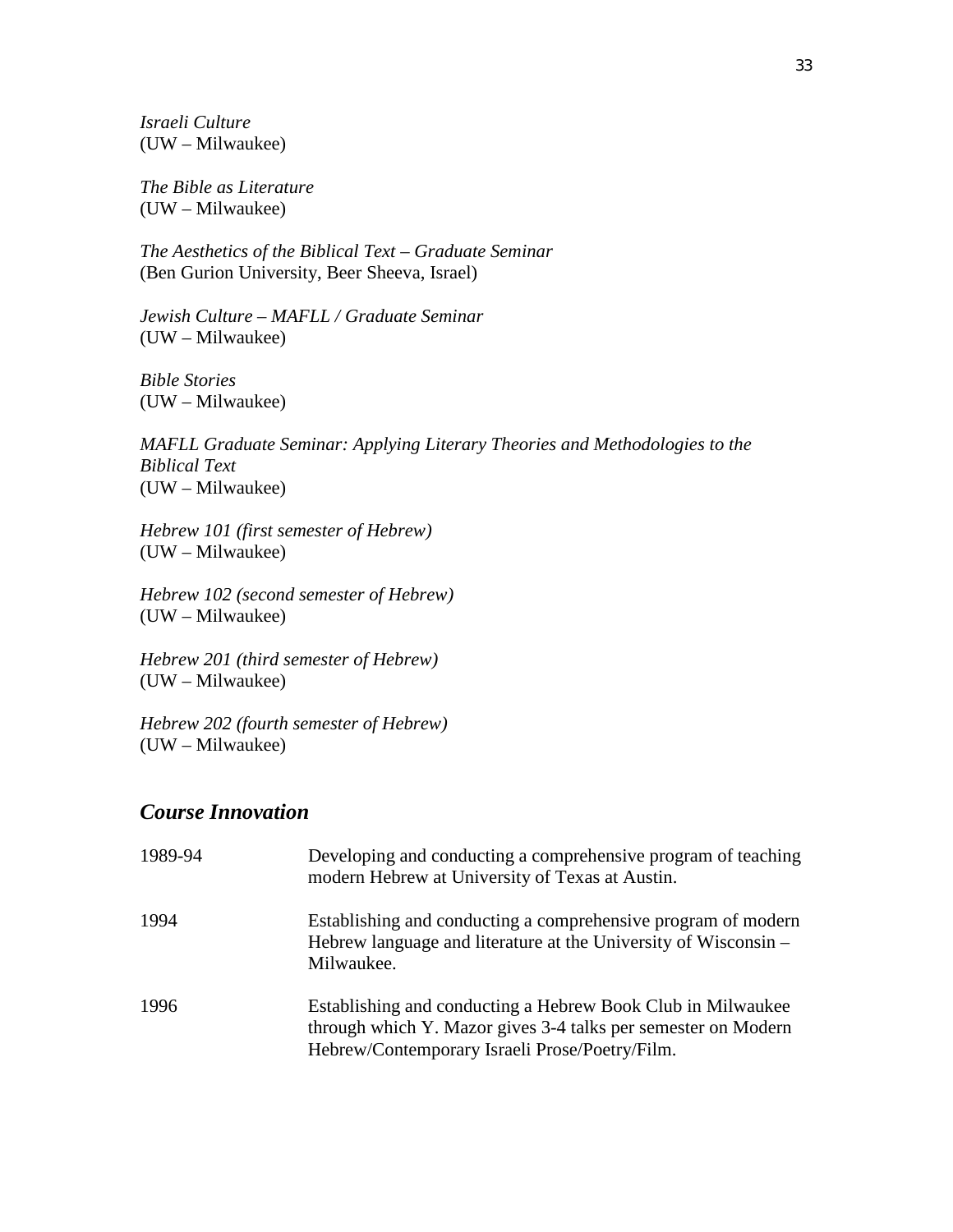| 1997    | Developing a special course for Nicolet High School Seniors<br>(Milwaukee) on modern Hebrew literature. The course is<br>conducted on UWM Campus.                    |
|---------|----------------------------------------------------------------------------------------------------------------------------------------------------------------------|
| 1997    | Developing a special course (series of 6 lectures) for Milwaukee<br>North Shore Academy for Jewish Education. The course is on<br>modern and Biblical Hebrew Poetry. |
| 1997    | Establishing and conducting a Certificate Program in Jewish<br>Studies at the University of Wisconsin - Milwaukee.                                                   |
| 1998    | Establishing and conducting a Community Program in Jewish<br>Studies at the University of Wisconsin - Milwaukee.                                                     |
| 1998    | Developing and conducting a new course on Hebrew Children's<br>Literature for UWM.                                                                                   |
| 1998    | Developing and conducting a new course on modern Hebrew<br>Drama at UWM.                                                                                             |
| 1998-99 | Developing and conducting a course on Jewish Values in Biblical<br>and Modern Hebrew literature for the Milwaukee community.                                         |
| 1999    | Developing and conducting a new course on Israeli Culture at<br>UWM.                                                                                                 |
| 2000    | Developing and conducting a new course on Contemporary Israeli<br>Film at UWM.                                                                                       |
| 2002    | Developing and conducting a new course on Feminism and Anti-<br>Feminism in the Bible at UWM.                                                                        |

# *Direction of Graduate Students Research*

| 1987    | Master's committee member; master's thesis by Ron Giese on<br>Biblical commentary; University of Wisconsin – Madison. |
|---------|-----------------------------------------------------------------------------------------------------------------------|
| 1990    | Reader of MA thesis by Marc Moebius on medieval Hebrew<br>poetry in Spain; University of Texas at Austin.             |
| 1990-91 | Doctoral committee member for Ilana Barton-Pomerantz, UT -<br>Austin.                                                 |
| 1990-91 | Doctoral committee member for Kenneth Hanson, UT – Austin.                                                            |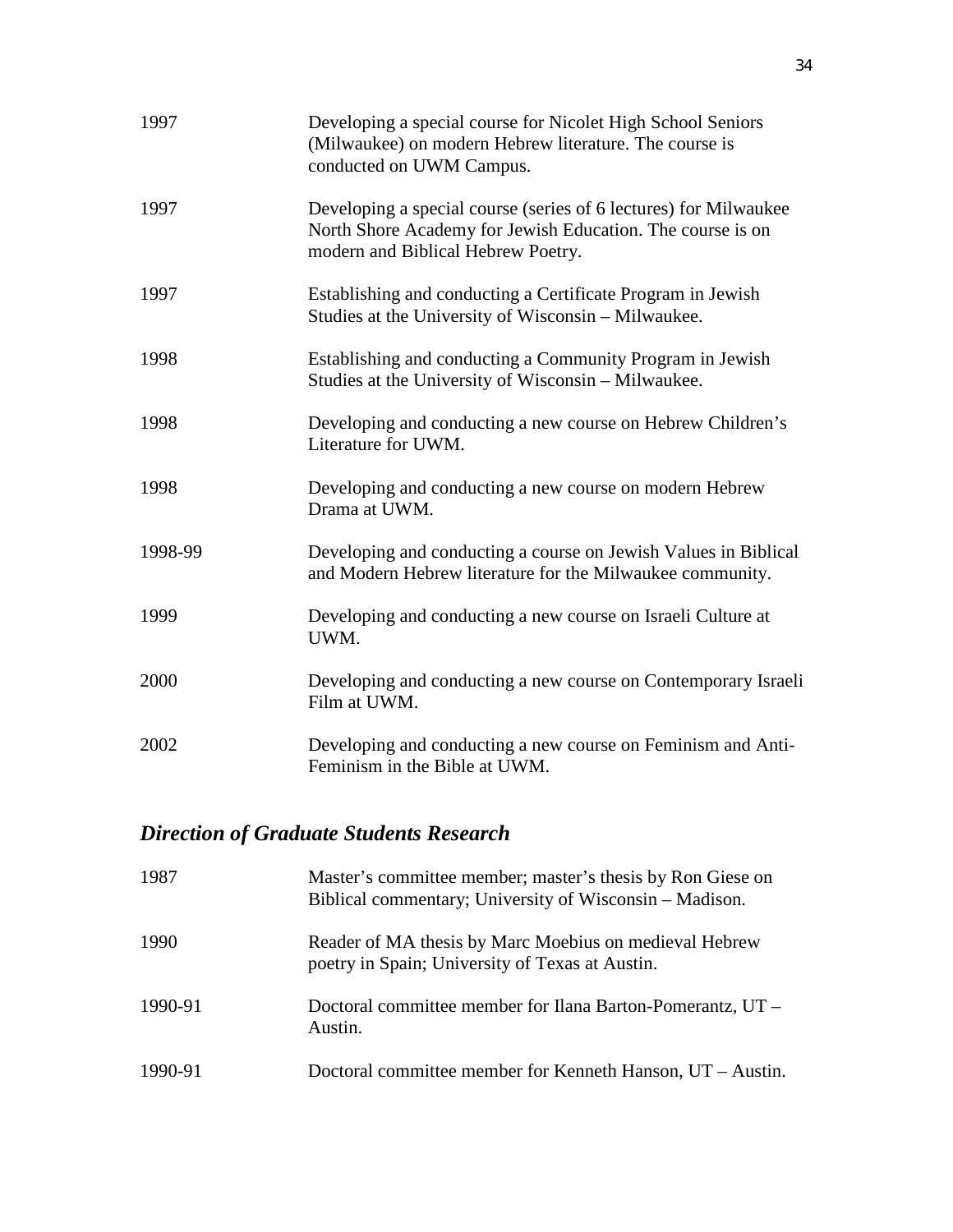| 1993      | Chair of MA thesis committee and academic advisor for Neal<br>Robbins (thesis title: The Poetics of Dalia Rabikowitz).                                                       |
|-----------|------------------------------------------------------------------------------------------------------------------------------------------------------------------------------|
| 1993      | Doctoral committee member for Randall Price, UT – Austin.                                                                                                                    |
| 1994-1998 | Acting as chair of dissertation committee and academic advisor for<br>Tom Hastings (dissertation title: Satirical Aspects in<br>Enlightenment and Modern Hebrew Literature). |
| 1996-1998 | Doctoral committee member for Rebecca Eaton, UT – Austin.                                                                                                                    |
| 1998-2004 | Serving on Ph.D. Committee for Harold Revelson, UT – Austin.                                                                                                                 |

## *Outreach Activities and Service*

| 1990-92   | Volunteering to teach courses on modern Hebrew Literature and<br>Biblical Literature at Hillel, Austin, Texas.                                                                                              |
|-----------|-------------------------------------------------------------------------------------------------------------------------------------------------------------------------------------------------------------|
| 1995      | Guest lecture at Beth Israel Temple, Madison, Wisconsin.<br>Topic of lecture: "The Novel My Michael by Amos Oz and Its<br>Movie Production."                                                                |
| 1995      | Guest lecture at Milwaukee JCC. Topic of lecture: "Modern"<br>Hebrew Poetry."                                                                                                                               |
| 1995-1999 | Leading and conducting a Hebrew Book Club for Milwaukee<br>Community.                                                                                                                                       |
| 1995      | Consulting services to International Studies Scholarship<br>Committee at UWM.                                                                                                                               |
| 1995      | Invited guest lecture at Wisconsin Society for Jewish Learning at<br>Milwaukee (April 25, 1995). Topic of lecture: "I Can't Believe It's<br>Literature: New Reflections on Aesthetic Narrative and Poetry." |
| 1995      | Guest lecture at Marquette University. Topic of lecture: "Israeli<br>Society and Political Trends."                                                                                                         |
| 1996      | A series of three guest lectures to Milwaukee JCC: The evolution<br>of Hebrew Language; The Novel "My Michael" by Amos Oz;<br>Social trends in Israel; Life during the Seventies.                           |
| 1996      | Guest lecture at Beth-Israel Center, Madison. Topic of lecture:<br>Modern Israeli Film.                                                                                                                     |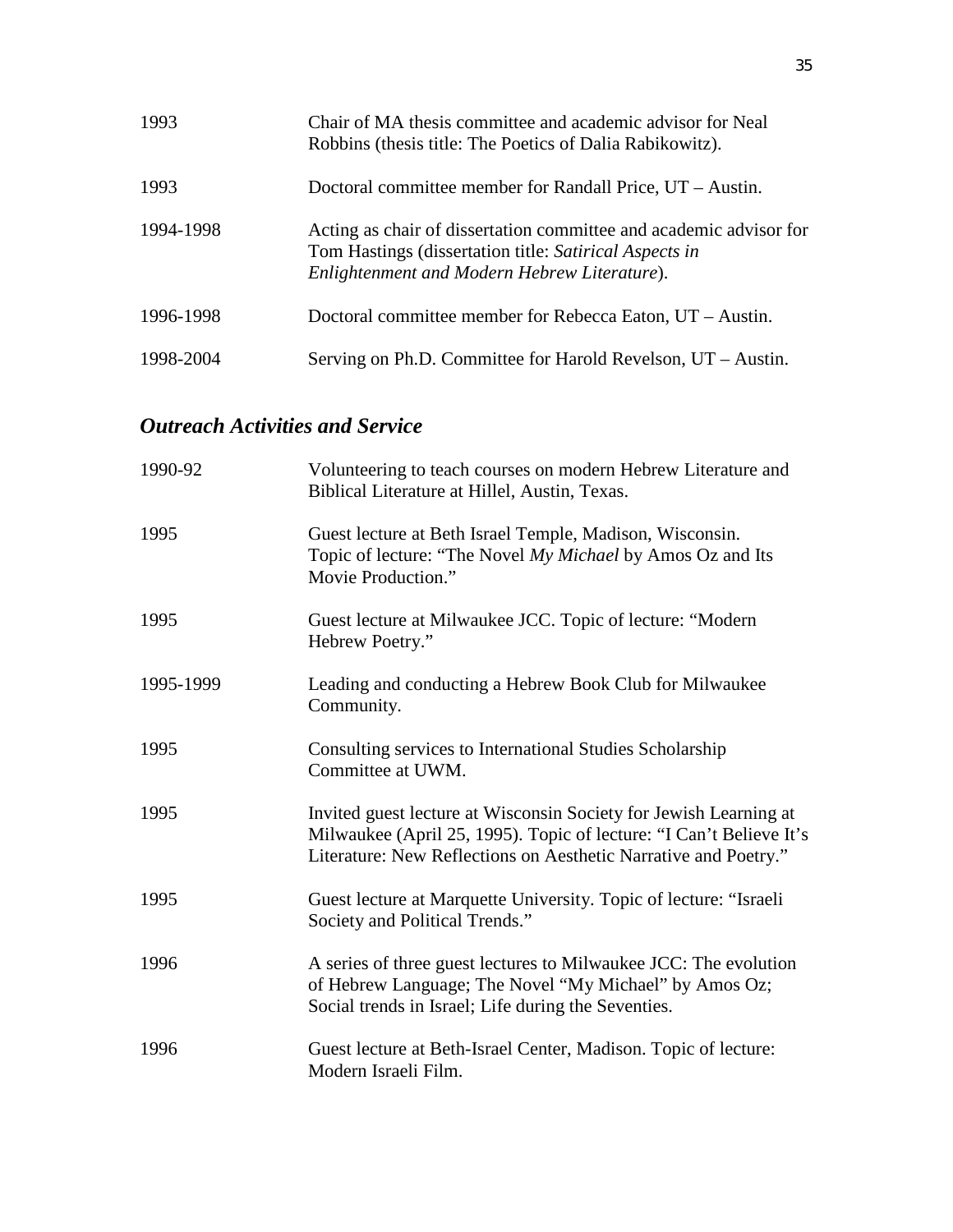| 1997      | A series of six guest lectures to Milwaukee North Shore Academy<br>for Jewish Education. Topic of lectures: When Politics Translates<br>into Poetics: The Case of Biblical and Modern Hebrew. |
|-----------|-----------------------------------------------------------------------------------------------------------------------------------------------------------------------------------------------|
| 1997      | Developing and conducting a specially designed course (on<br>Modern Hebrew Literature) for Nicolet High School Seniors<br>(Milwaukee).                                                        |
| 1997      | Developing and conducting a specially designed course on<br>Contemporary Israeli Film for Milwaukee Community (conducted<br>in Beth-Israel Center).                                           |
| 1998-99   | Conducting a course on Hebrew and Biblical literature in the<br>context of Jewish values to the Milwaukee community.                                                                          |
| 1998-2000 | Establishing and conducting a Community Program in Jewish<br>Studies especially designed for the community of greater<br>Milwaukee and vicinity.                                              |
| 1998-99   | Developing and conducting a course on Jewish Values in Biblical<br>and Modern Hebrew literature for the Milwaukee community.                                                                  |
| 2000      | "Aesthetic Devices in the Biblical Text" invited lecture at Austin,<br>Texas, Jewish Community Center.                                                                                        |
| 2001      | A Key-Note Address in a conference of "Anshey Lebowitz"<br>congregation, Milwaukee; dedicated to values of giving and<br>sharing in the Hebrew Bible.                                         |
| 2001      | An invited lecture at the Hebrew Book Club in Chicago, on the<br>Bible as Literature.                                                                                                         |
| 2001      | An invited presentation on the Science of Literature in a<br>Simultaneous Translation conference, UWM.                                                                                        |
| 2002      | An invited series of lectures on modern Hebrew poetry and Prose-<br>Fiction, in Milwaukee community.                                                                                          |
| 2002      | An invited lecture in Chicago Hebrew Book Club on modern<br>Hebrew women's literature.                                                                                                        |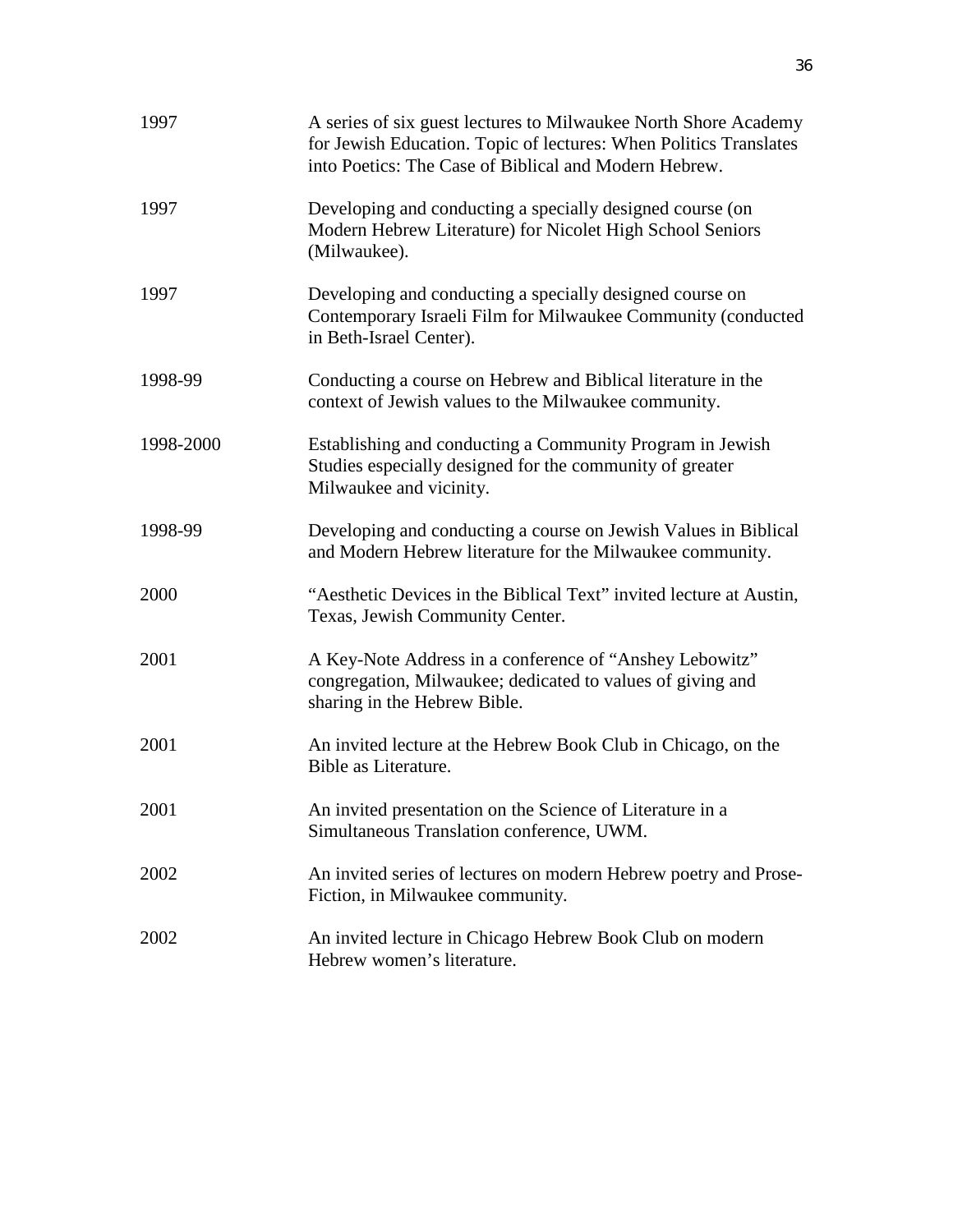## *Administrative Activities*

| 1985-87      | Board Member, NAPH (National Association of Professors of<br>Hebrew).                                                                            |
|--------------|--------------------------------------------------------------------------------------------------------------------------------------------------|
| 1992-95      | Member, Scholarship Committee, Department of Middle Eastern<br>Languages and Cultures, University of Texas at Austin.                            |
| 1993         | Member, Publications Committee, UT Austin Center for Middle<br>Eastern Studies.                                                                  |
| 1993-94      | Member, FLAS Scholarship Committee, Center for Middle Eastern<br>Studies, University of Texas at Austin.                                         |
| 1993-94      | Extracurricular Programs Coordinator, Hebrew Studies Program,<br>Department of Oriental and African Languages and Literatures.                   |
| 1990-95      | Member, Graduate Studies Committee, Department of Middle<br>Eastern Languages and Cultures, University of Texas at Austin.                       |
| 1994-95      | Member, Executive Committee, Department of Middle Eastern<br>Languages and Cultures, University of Texas at Austin.                              |
| 1994-95      | Member, Jewish Studies Certificate Program Committee,<br>University of Wisconsin – Milwaukee.                                                    |
| 1995-2005    | Coordinator of the Hebrew Studies Program at the University of<br>Wisconsin-Milwaukee, Department of Foreign Languages and<br>Linguistics (FLL). |
| 1995-present | Member, Middle Eastern and North African Studies Committee,<br>University of Wisconsin – Milwaukee.                                              |
| 1993-95      | President, Texas Association of Middle Eastern Scholars<br>(TAMES).                                                                              |
| 1996-2003    | Coordinator, Certificate Program in Jewish Studies, University of<br>Wisconsin - Milwaukee.                                                      |
| 1996-present | Member: Coordinating Committee for the Comparative Study of<br>Religion Program, UW - Milwaukee.                                                 |
| 1996-present | Member: Advisory Committee for the Language Resource Center<br>and the Simultaneous Interpretation Facility.                                     |
| 1996-2003    | Chair, George Laikin Prize Committee, UW - Milwaukee.                                                                                            |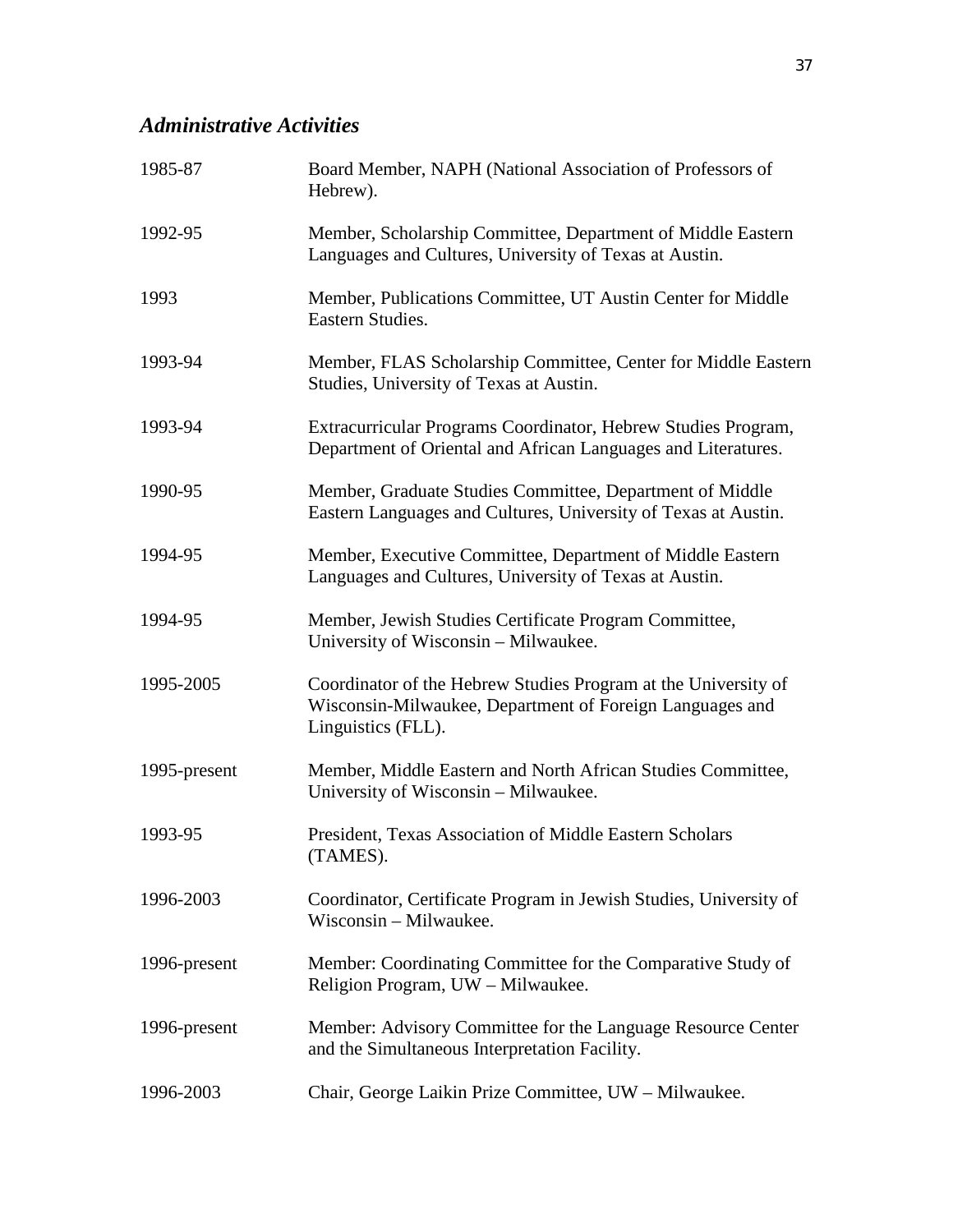| 1997         | Chair, Search Committee for a position in Jewish Studies.                                        |
|--------------|--------------------------------------------------------------------------------------------------|
| 1997-present | Member of Masters in Liberal Studies Committee.                                                  |
| 1997-present | Member of Coordinating Committee for the Comparative Stuy of<br>Religion Program.                |
| 1996-present | Member of Executive Committee of Certificate Program in<br>Scandinavian Studies, UW - Milwaukee. |
| 1998-2003    | Director, UWM Center for Jewish Studies, UW – Milwaukee.                                         |
| 1998-2003    | Chair, Advisory Board of UWM Center for Jewish Studies, UW -<br>Milwaukee.                       |
| 1998-present | Member of International and Comparative Studies committee.                                       |
| 2000-present | Member of the Committee of Language Resource and<br>Simultaneous Interpretation Facility.        |
| 2001-present | Member of the Committee of Instruction of Foreign Languages.                                     |

## *Membership in Academic Organizations*

- 1. Association for Jewish Studies (AJS)
- 2. Modern Language Association (MLA)<br>3. International Comparative Literature A
- International Comparative Literature Association (ICLA)
- 4. American Association of Professors of Hebrew (NAPH)
- 5. TAMES (Texas Association of Middle East Scholars) (President. 1993-1994)

## *Other Professional Activities*

| 1982-present | Referee, World Literature Today.                                     |
|--------------|----------------------------------------------------------------------|
| 1984-present | Referee, Hebrew Studies.                                             |
| 1985-present | Referee, Indiana University Press.                                   |
| 1985-present | Referee, Hebrew Annual Review.                                       |
| 1985-86      | Editorial Board Member, Hebrew Studies.                              |
| 1986-88      | Co-editor, <i>Hebrew Studies</i> , The Journal of the NAPH (National |
|              | Association of Professors of Hebrew).                                |
| 1986-present | Referee, Papyrus Press (of Tel Aviv University).                     |
| 1998-present | Referee, UW-Press.                                                   |
| 1998-present | Referee, Ben-Gurion University, Israel.                              |
| 1998-present | Referee, Bar-Ilan University, Israel.                                |
| 2000-present | Referee, Shofar.                                                     |
|              |                                                                      |